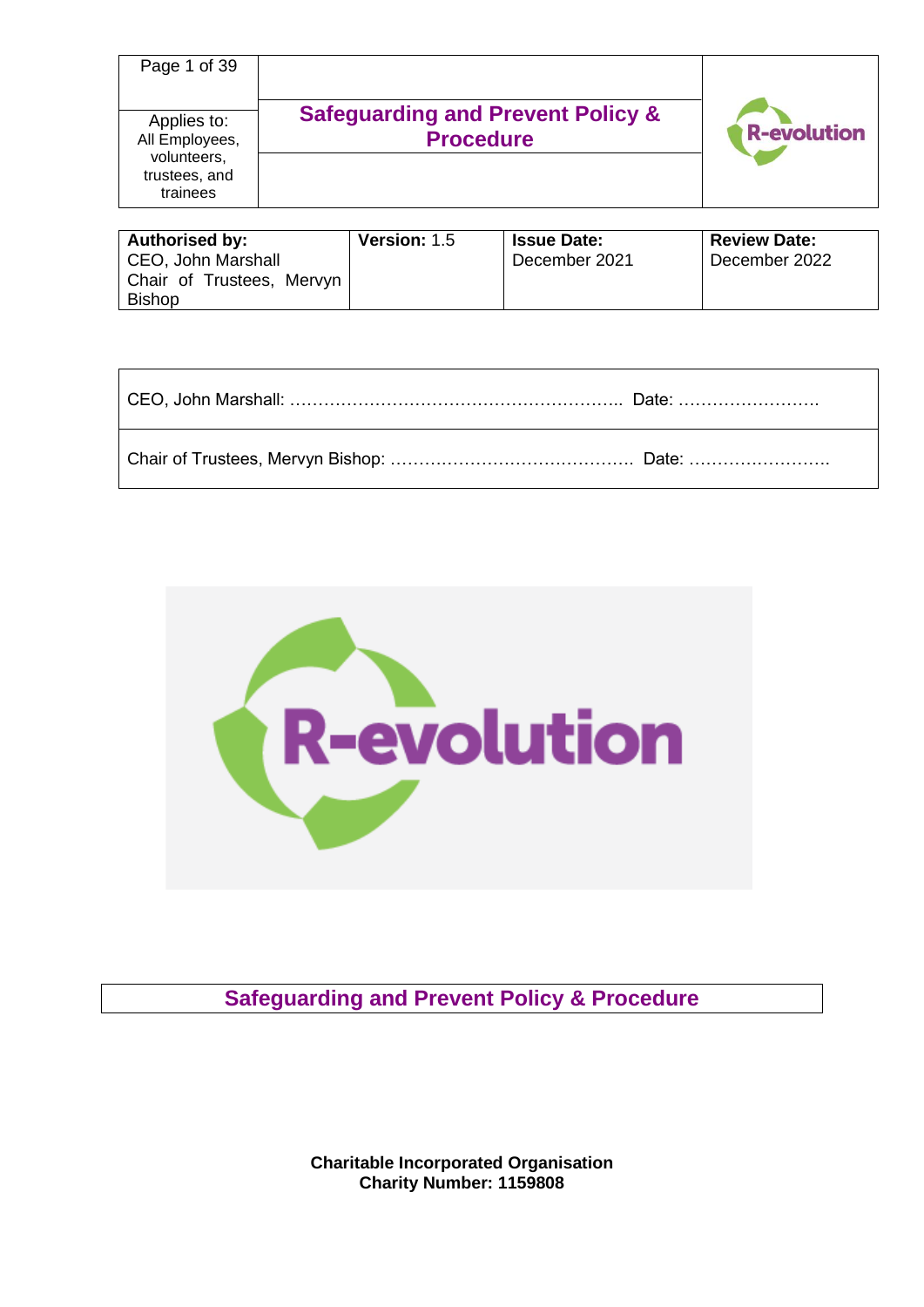# **Safeguarding and Prevent Policy & Procedure**



# **Contents**

| Introduction                                       |
|----------------------------------------------------|
| Policy<br>1.                                       |
| Safeguarding and Prevent Policy Statement          |
| Roles and responsibilities                         |
| Procedure<br>2.                                    |
| Code of Conduct                                    |
| Responding to Concerns                             |
| Talking to Parents / Carers                        |
| Abuse Requiring Immediate Response                 |
| Allegation against Staff, Volunteers and Trustees  |
| Support for referrer                               |
| Record Keeping and Informative Security            |
| Guidance                                           |
| <b>Adult at Risk</b>                               |
| How does Channel work?                             |
| What does Channel support look like?               |
| Who can make a referral?                           |
| What happens with the referral?                    |
| <b>Raising Concern</b>                             |
| <b>Trainee Recruitment</b>                         |
| External speakers and events                       |
| Abuse of position of Trust                         |
| Anti-Bullying and Harassment                       |
| Communications                                     |
| Openness and scrutiny                              |
| Recording                                          |
| Use of equipment                                   |
| Safer Recruitment and Training for staff           |
| Definitions<br>3.                                  |
| Sexual Exploitation and Grooming                   |
| Child on Child Sexual Violence & Sexual Harassment |
| Mate Crime                                         |
| Online Safety and Social Media                     |
| Sexting                                            |
| Modern Slavery                                     |
| Suicide                                            |
| <b>Eating Disorders</b>                            |
| Self-Harm                                          |
| Violence                                           |
| Domestic Violence and Abuse                        |
| Prevent Duty                                       |
| <b>Linked Policies</b>                             |
| Annex 1: DSPO referral form                        |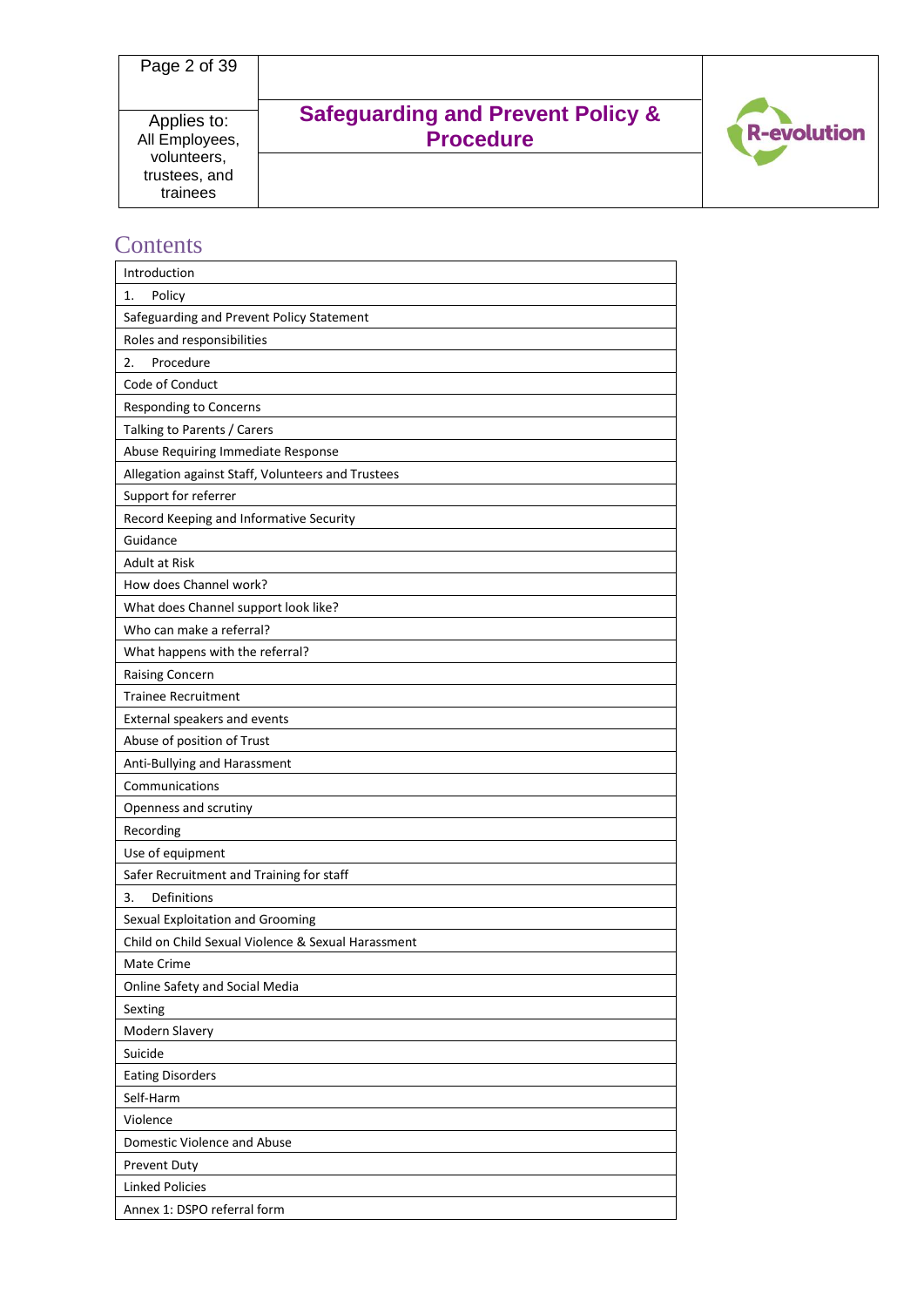| Page 3 of 39<br>Applies to:<br>All Employees,<br>volunteers, | <b>Safeguarding and Prevent Policy &amp;</b><br><b>Procedure</b> | <b>R-evolution</b> |
|--------------------------------------------------------------|------------------------------------------------------------------|--------------------|
| trustees, and<br>trainees                                    |                                                                  |                    |
|                                                              |                                                                  |                    |

#### Annex 2: List of Relevant Agencies and Contact Details

### **Introduction**

R-evolution is a Charitable Incorporated Organisation founded in 2015 with the objective of developing the capacity and skills of the general community including people from disadvantaged backgrounds in the Yorkshire and Humber area.

From small beginnings R-evolution has developed into an organisation delivering training programmes around local agendas and skills gaps including Cycle Maintenance and Horticulture as part of a series of projects designed to provide additional community benefit.

Trainees come from a range of disadvantaged backgrounds, including people who are at risk of offending or homelessness, have mental health conditions or are long-term unemployed.

R-evolution believes that it is always unacceptable for a child or adult to experience abuse or discrimination of any kind and recognizes its responsibility to safeguard the welfare of all children and adults at risk.

This policy has been developed to describe the responsibilities of employees, trustees, partners and volunteers for the recognition and prevention of abuse and to clarify the actions to take when abuse is suspected or identified. Therefore, the aim of this policy is to ensure that R-evolution fulfils its responsibilities towards the protection, welfare and safety of children and vulnerable adults.

## **1. Policy**

## **Safeguarding and Prevent Policy Statement**

R-evolution is fully committed to safeguarding the welfare of all stakeholders by taking all reasonable steps to protect them from harm and accepts its corporate responsibility for the well-being and safety of its stakeholders, including children and vulnerable adults.

We recognise our responsibility and acknowledge that it is the duty of R-evolutions workforce in its entirety under the Counter-Terrorism and Security Act 2015 to have "due regard to the need to prevent people from being drawn into terrorism" and Safeguard the welfare of all stakeholders by creating an environment that protects them from harm and reduces any potential risks of being exposed to violence, extremism, exploitation, or victimisation. Therefore, employees, volunteers and trustees will show respect and an understanding for the rights, safety and welfare of all parties and conduct themselves in a way that reflects the principles, values, and cultures of our organisation. They will also be aware of and follow current legislation regarding the safeguarding of all stakeholders. Our policy sets out, in detail, the roles and responsibilities of all parties in providing a safe working and learning environment whereby everyone is protected from abuse of any kind.

It is R-evolutions intention to:

• Ensure that all stakeholders are protected from abuse, regardless of sex, race, disability, age, sexual orientation, religion or belief, gender reassignment, maternity, or because someone is married or in a civil partnership.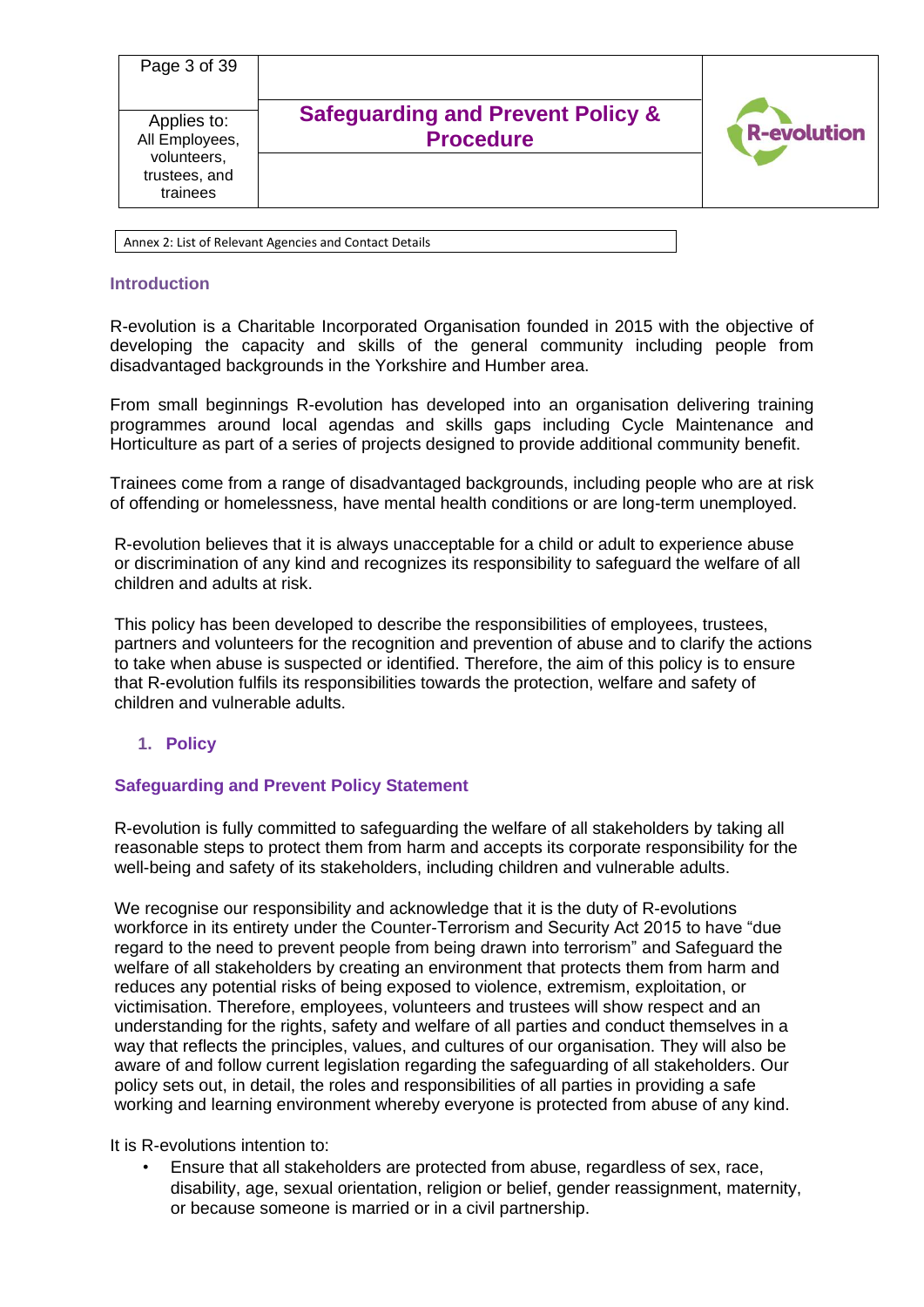Page 4 of 39 Applies to: All Employees, volunteers,

trustees, and trainees

# **Safeguarding and Prevent Policy & Procedure**



- Ensure that staff are appropriately trained in safeguarding and to understand the risk of radicalisation, challenging extremism, their role in implementing the Prevent Duty and the impact this has on their job role, and how to refer an individual who they feel is at risk.
- Ensure that appropriate supervision is given, where required.
- Take the necessary steps to inform all stakeholders of relevant policies and procedures and Code of Conduct
- Regularly review and monitor policies and procedures to ensure our legal, moral and social responsibilities are met.
- Take all suspicions and allegations of abuse and risks of radicalization extremely seriously and to respond to concerns with due speed and consideration.
- Work in Partnership and in accordance with organisations' procedures, where required, including Designated Person in Local Authority, Safeguarding Partners, Safeguarding Adults Boards and the Channel multi-agency panel.
- To comply with and maintain knowledge of all relevant legislation, codes of practice and appropriate guidance and any amendments
- Have designated Safeguarding and Prevent Officers (DSPOs) in place to advise on and manage any concerns and referrals made.
- Ensure that relevant employment and security checks are undertaken, as required.
- Ensure that all personal information is confidential and should only be shared with the permission of the individual concerned (and/or those with parental responsibility), unless the disclosure of confidential information is necessary to protect a child or adult at risk from serious harm or to promote their welfare. In those circumstances, information must be confined to those people directly involved in the professional work of each individual child or adult at risk and on a strict "need to know" basis.

# **Roles and Responsibilities**

| <b>Name</b>           | <b>Role</b>                                                                                         | <b>Contact Details</b>                                   |
|-----------------------|-----------------------------------------------------------------------------------------------------|----------------------------------------------------------|
| John Marshall         | CEO - Overall<br>accountability for<br>Safeguarding and<br>Prevent                                  | john@r-<br>evolution.org.uk                              |
| Karen Johnson         | <b>Lead Designated</b><br>Safeguarding<br><b>Prevent Officer</b><br>(Lead DSPO)                     | $\textsf{karen@r}$ -<br>evolution.org.uk<br>07869 685727 |
| Francesca<br>Thompson | Deputy Lead<br>Designated<br>Safeguarding<br>and<br><b>Prevent Officer</b><br>(Deputy Lead<br>DSPO) | francesca@r-<br>evolution.org.uk<br>07869 674909         |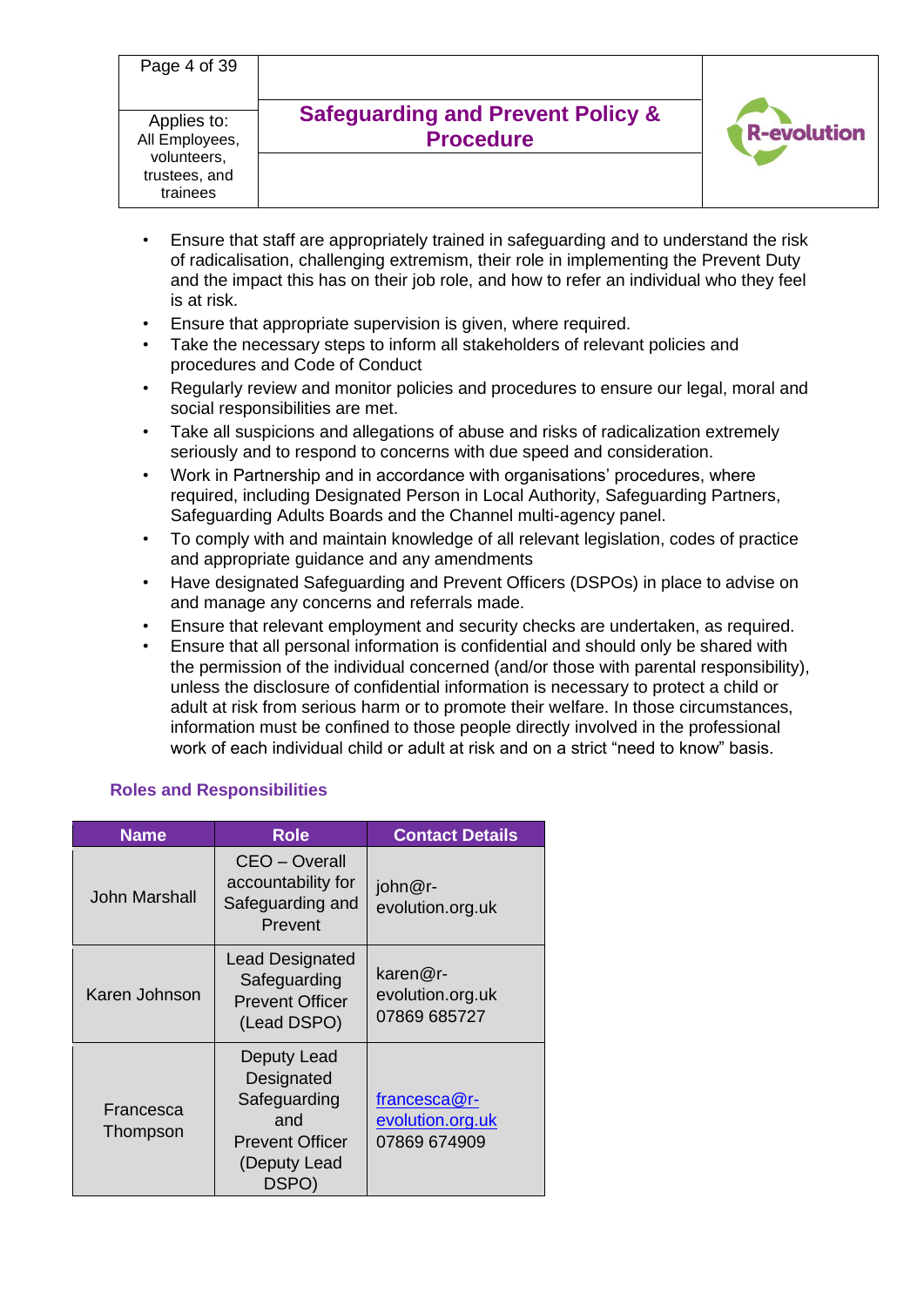| Page 5 of 39                             | <b>Safeguarding and Prevent Policy &amp;</b> |                    |
|------------------------------------------|----------------------------------------------|--------------------|
| Applies to:<br>All Employees,            | <b>Procedure</b>                             | <b>R-evolution</b> |
| volunteers,<br>trustees, and<br>trainees |                                              |                    |
|                                          | hatennisar                                   |                    |

| <b>Oliver Rawnsley</b> | Designated<br>Safeguarding<br>and<br><b>Prevent Officer</b><br>(DSPO) | oliver@r-<br>evolution.org.uk |
|------------------------|-----------------------------------------------------------------------|-------------------------------|
| Pete Brown             | Nominated<br><b>Board Member</b><br>for Safeguarding<br>and Prevent   |                               |

R-evolution has appointed a Lead DSPO, Deputy Lead DSPO and a DSPO to have responsibility for issues related to safeguarding children and vulnerable adults. The Lead DSPO is responsible for acting as a source of advice on child and adult at risk safeguarding matters, for coordinating action within the organization and for liaising with health, children's service, adult services, and other agencies about suspected or actual causes of abuse. The Lead DSPO will be assisted by the CEO. If the Lead DSPO is absent from the business, the Deputy Lead DSPO will be responsible for undertaking Lead DSPO duties.

Designated members of staff have a key responsibility for raising awareness, within the staff, of issues relating to the welfare of children and adults at risk and the promotion of a safe environment for children and adults at risk within R-evolution.

Designated members of staff receive training in safeguarding children and adults at risk and interagency working. They also receive refresher training annually. The team are required to keep up to date with developments in safeguarding children and adults at risk.

The Lead DSPO has responsibility over safeguarding and Prevent matters across Revolution, the CEO has responsibility for reporting safeguarding and prevent matters to the board and acting upon their recommendations. The CEO will ensure that resources, support, and all relevant training are available and in place for staff. The CEO will support the Safeguarding and Prevent Team in meeting their responsibilities and will ensure that Revolution meets its commitments and takes them seriously.

The Board will appoint a Trustee with lead responsibility for the Safeguarding and Prevent Policy whose role, in line with Charity Commission guidance, is to provide assurance to the Board on the implementation of those strategies. In order to do this they will work closely with relevant senior managers.

- The Lead DSPO is responsible for reviewing the child and adult at risk Safeguarding and Prevent Policy annually, or more frequently if there is a change to current legislation, along with any policies linked to the Safeguarding and Prevent Policy such as whistleblowing, anti-bullying and information governance, and processes and procedures that support the embedding and working practices of this policy.
- The Lead DSPO is responsible for ensuring the Safeguarding and Prevent Policy is available publicly and that parents and carers if applicable are aware that suspected abuse referrals may be made, and R-evolutions role in this.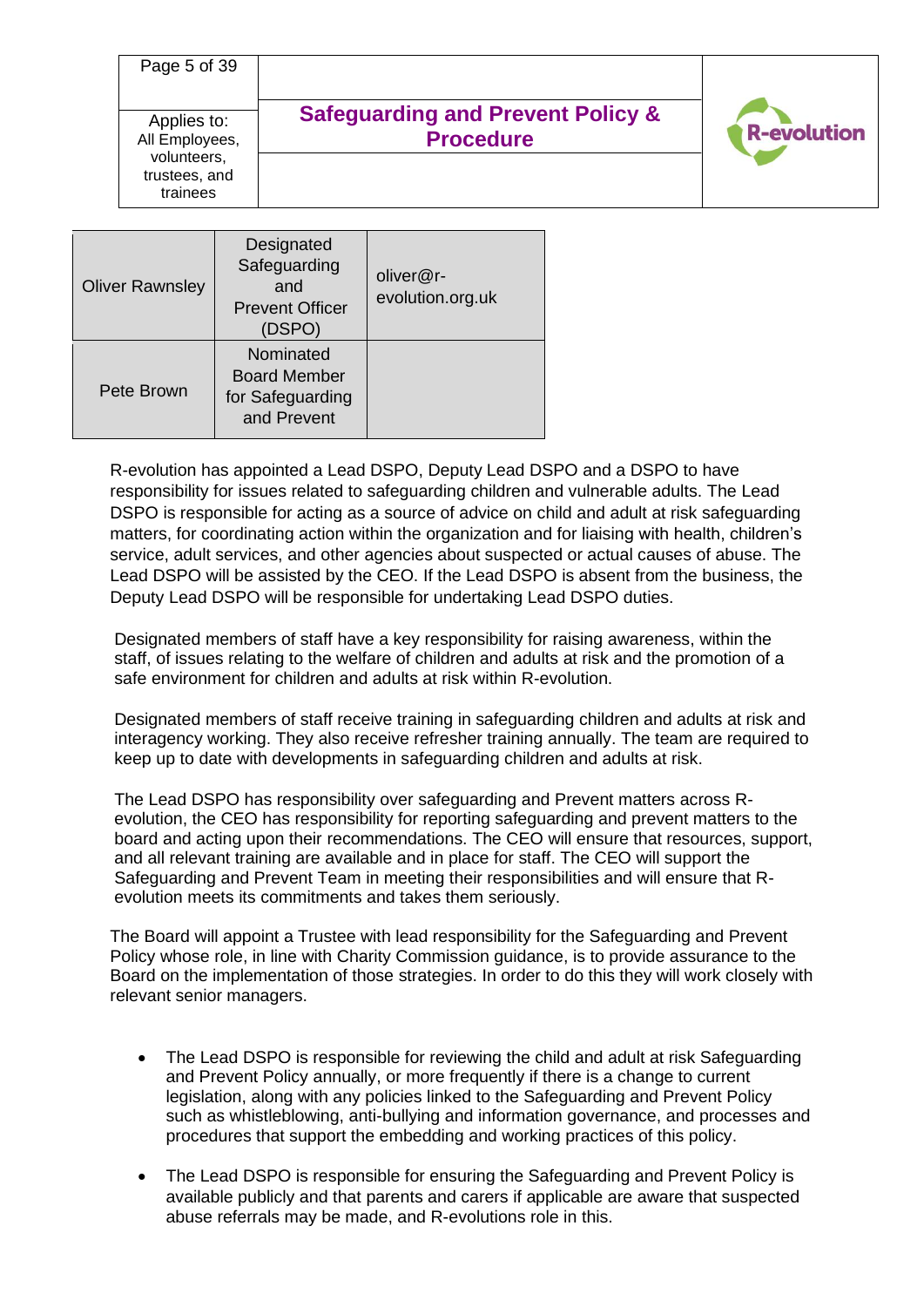- The Lead DSPO will alert the DBS when a person has been dismissed or left due to risk to or harm that they presented, or may have presented, to a child or vulnerable adult. They are also responsible for ensuring DBS checks are carried out and up to date for employees, volunteers, and trainees.
- The Lead DSPOs will alert the police when a crime may have been committed.
- Lead DSPOs refer all cases of suspected abuse to the local authority, children's social care agency or, in the case of a vulnerable adult, to the local authority adult's social care.
- Lead DSPO will refer all reportable safeguarding matters to the funding partner.
- All DSPOs liaise with senior management to inform them of issues, especially ongoing enquiries, and police investigations.
- All DSPOs maintain a proper record of any safeguarding referral, complaint, or concern, even when that concern does not lead to a referral.
- All DSPOs act as a source of advice, support, and expertise to staff on matters of safety and safeguarding.
- All DSPOs liaise with relevant agencies following a referral to ensure it has been dealt with effectively and identify whether a resolution has been achieved.
- The Lead DSPO, with support from the People Development Manager, CEO and Operations Manager ensures that all staff, trustees and volunteers receive training in safeguarding children and vulnerable adults and are aware of R-evolutions procedures for protecting children and adults at risk and that refresher training takes place annually.
- The Lead DSPO provides information on a quarterly basis to the CEO setting about how R-evolution has discharged its duties. The Lead DSPO is also responsible for reporting deficiencies in procedure or policy identified by the LSCB at the earliest opportunity.
- If the Lead DSPO is absent from the business, the Deputy Lead DSPO will be responsible for undertaking Lead DSPO duties.
- The Lead DSPO understands Safer Recruitment and ensure training is refreshed annually to keep knowledge up to date.
- The Lead DSPO will ensure the programme of induction and training around safeguarding and prevent is appropriate.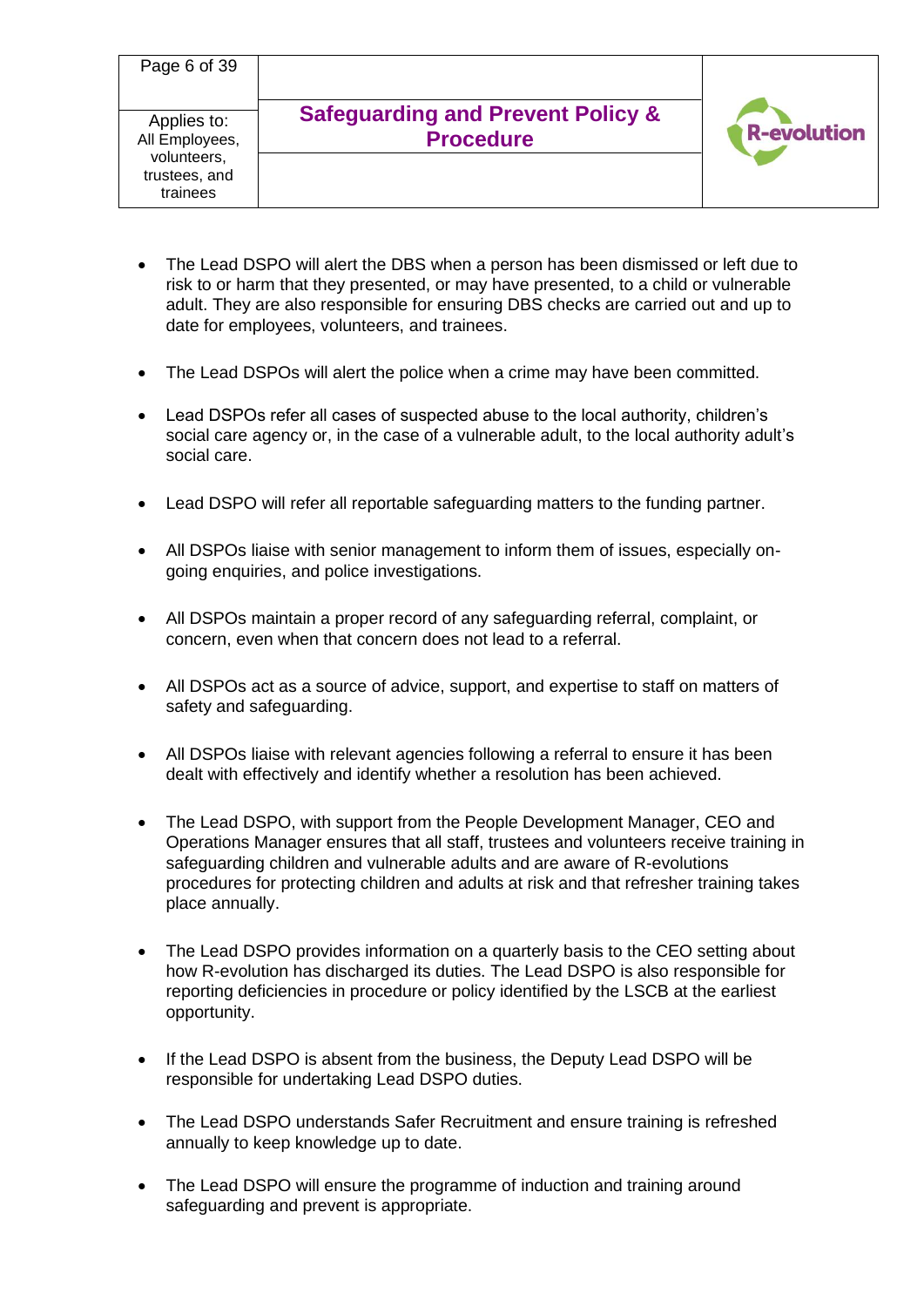| Page 7 of 39                             |                                                                  |                    |
|------------------------------------------|------------------------------------------------------------------|--------------------|
| Applies to:<br>All Employees,            | <b>Safeguarding and Prevent Policy &amp;</b><br><b>Procedure</b> | <b>R-evolution</b> |
| volunteers,<br>trustees, and<br>trainees |                                                                  |                    |

- The Lead DSPO will ensure all employees, volunteers and trainees are aware of the code of conduct.
- The Lead DSPO will keep a record of safeguarding and prevent incidents.
- The Lead DSPO will ensure safeguarding and prevent are part of the organisational risk register.

All contact details are in Annex 2

**Under no circumstances should a member of staff, volunteer or trustee undertake any investigative activities of alleged or actual abuse, nor should they contact any of the external agencies that will deal with a referral. It is the responsibility of the DSPOs, with support from the senior management team, to decide whether a referral should be made and to which agency or agencies. It is the role of the relevant Safeguarding and Police Services agencies to decide if abuse has taken place.** 

If R-evolution staff are working within another company, then they would need to be aware of the safeguarding process for that external company. The R-evolution DSPO would liaise with the corresponding safeguarding lead during the process, as necessary. For example, if there was a concern about a staff member of the external site, then the R-evolution DSPO would speak with the safeguarding lead of the external company. If there was a safeguarding concern about a R-evolution child trainee/trainee, vulnerable adult, or staff member, then R-evolutions DSPO would deal with this but may, depending on the circumstances, need to inform the DSO of the external site.

If R-evolution is working in schools, then any concerns about pupils or school staff must be reported to the designated safeguarding lead in the school. R-evolutions DSPO also needs to be informed.

### **2. Procedure**

## **Code of Conduct**

### **Purpose**

This code of conduct outlines the conduct R-evolution expects from all our staff and volunteers. This includes trustees, agency staff, interns, students on work placement and anyone who is undertaking duties for the organisation, whether paid or unpaid. The code of conduct aims to help us protect children and vulnerable adults from abuse and reduce the possibility of unfounded allegations being made. R-evolution is responsible for making sure everyone taking part in our services has seen, understood, and agreed to follow the code of behaviour, and that they understand the consequences of inappropriate behaviour.

### **The role of staff and volunteers**

In your role at R-evolution you are acting in a position of authority and have a duty of care towards the children and vulnerable adults we work with. You are likely to be a role model and are expected to act appropriately.

### **Responsibility**

You are responsible for: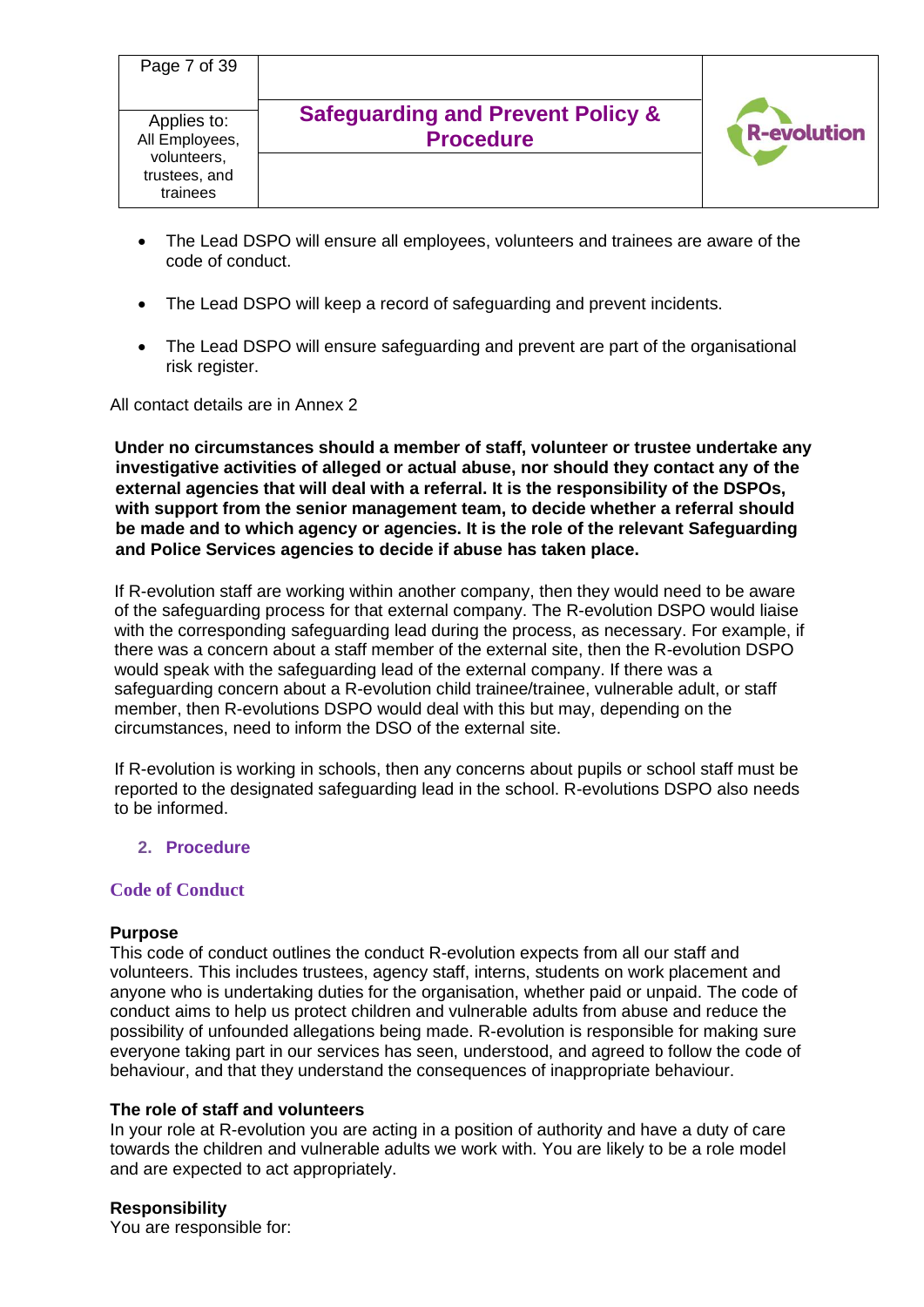Page 8 of 39

Applies to: All Employees, volunteers, trustees, and trainees

# **Safeguarding and Prevent Policy & Procedure**



- prioritising the welfare of children and vulnerable adults
- providing a safe environment for children and
- ensuring equipment is used safely and for its intended purpose.
- having good awareness of issues to do with safeguarding and child protection and acting when appropriate.
- following our principles, policies, and procedures
- including our policies and procedures for child protection/safeguarding, prevent and whistleblowing.
- always staying within the law
- modelling good behaviour for children and vulnerable adults to follow
- challenging all unacceptable behaviour and reporting any breaches of the code of conduct to the Lead DSPO
- reporting all concerns about abusive behaviour, following our safeguarding procedures
- this includes behaviour being displayed by an adult or child and directed at anybody of any age.

# **Rights**

You should:

- treat children and vulnerable adults fairly and without prejudice or discrimination.
- understand that children and vulnerable adults are individuals with individual needs.
- respect differences in gender, sexual orientation, culture, race, ethnicity, disability and religious belief systems, and appreciate that all participants bring something valuable and different to the group/organisation.
- challenge discrimination and prejudice
- encourage young people and adults to speak out about attitudes or behaviour that makes them uncomfortable.

# **Relationships**

You should:

- promote relationships that are based on openness, honesty, trust and respect
- avoid favouritism
- be patient with others
- exercise caution when you are discussing sensitive issues with children or vulnerable adults
- ensure your contact with children and vulnerable adults is appropriate and relevant to the work of the project you are involved in
- ensure that whenever possible, there is more than one adult present during activities with children and vulnerable adults
- if a situation arises where you are alone with a child or vulnerable adult, ensure that you are within sight or hearing of other adults.
- if a child or vulnerable adult specifically asks for or needs some individual time with you, ensure other staff or volunteers know where you and the child or vulnerable adult are
- only provide personal care in an emergency and make sure there is more than one adult present if possible
- unless it has been agreed that the provision of personal care is part of your role and you have been trained to do this safely.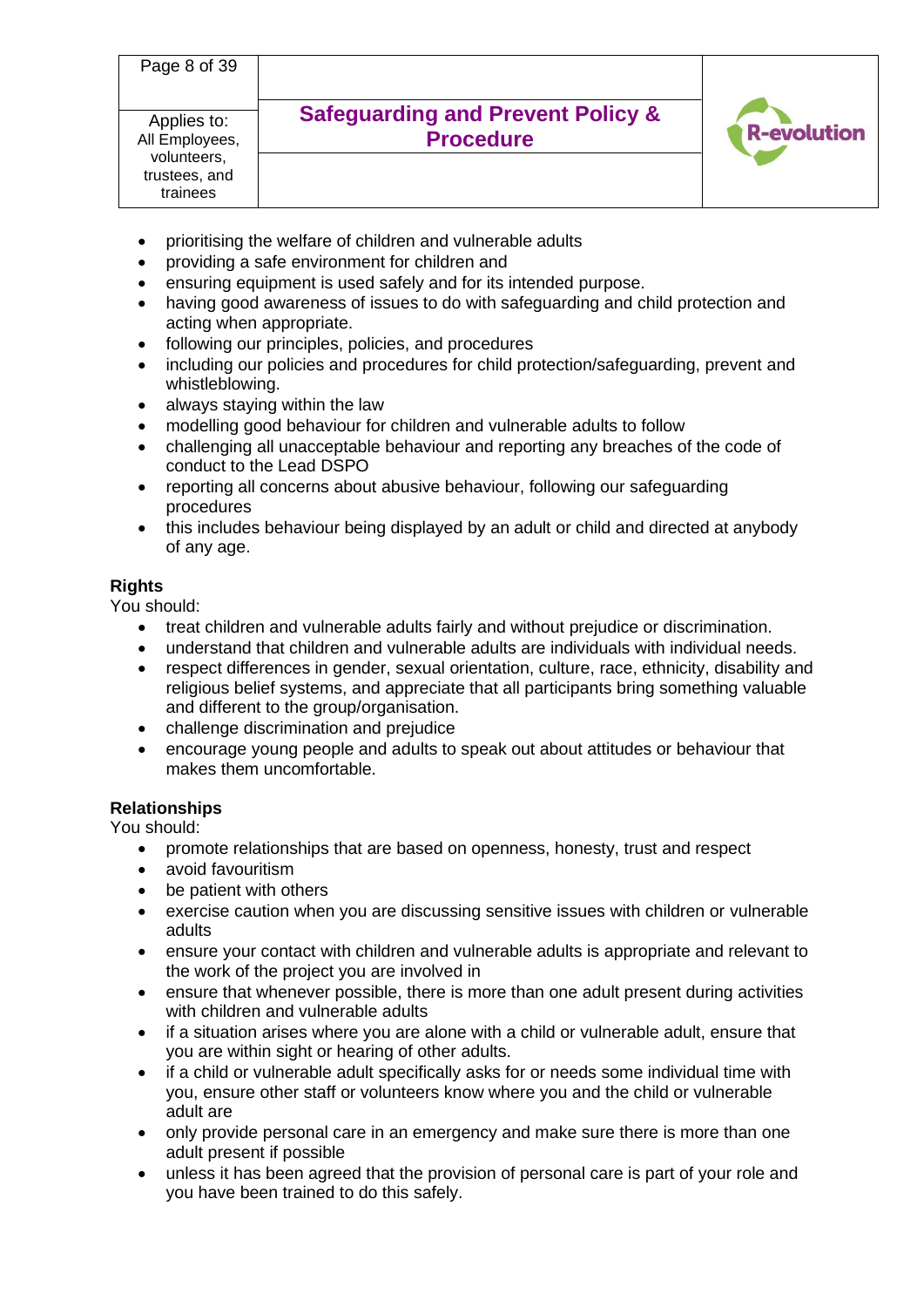| Page 9 of 39                                                              |                                                                  |                    |
|---------------------------------------------------------------------------|------------------------------------------------------------------|--------------------|
| Applies to:<br>All Employees,<br>volunteers,<br>trustees, and<br>trainees | <b>Safeguarding and Prevent Policy &amp;</b><br><b>Procedure</b> | <b>R-evolution</b> |

## **Respect**

You should:

- listen to and respect children and vulnerable adults at all times
- value and take children's and vulnerable adults contributions seriously, actively involving them in planning activities wherever possible
- respect a young person's or vulnerable adults right to personal privacy as far as possible.
- if you need to break confidentiality to follow safeguarding procedures, it is important to explain this to the child or vulnerable adult at the earliest opportunity.

### **Unacceptable behaviour**

When working with children and young people, you must not:

- allow concerns or allegations to go unreported
- take unnecessary risks
- smoke, consume alcohol or use illegal substances
- develop inappropriate relationships with children and vulnerable adults
- make inappropriate promises to children and vulnerable adults
- engage in behaviour that is in any way abusive
- including having any form of sexual contact with a child or vulnerable adult
- let children and vulnerable adults have your personal contact details (mobile number, email or postal address) or have contact with them via a personal social media account
- act in a way that can be perceived as threatening or intrusive
- patronise or belittle children and vulnerable adults
- make sarcastic, insensitive, derogatory, or sexually suggestive comments or gestures to or in front of children and vulnerable adults.

### **Upholding this code of behaviour**

You should always follow this code of conduct and never rely on your reputation or that of our organisation to protect you.

If you have behaved inappropriately you will be subject to our disciplinary procedures.

Depending on the seriousness of the situation, you may be asked to leave R-evolution. We may also make a report to statutory agencies such as the police and/or the local authority. If you become aware of any breaches of this code, you must report them to the Lead DSPO. If necessary, you should follow our whistleblowing procedure and safeguarding procedures.

All children, young people and adults at risk should be treated with respect and the Code of Conduct has been written with respect, dignity and safety for every individual in mind. However, staff understand that children and young people can abuse their peers. Peer abuse can take many forms, such as sexting, bullying, physical and emotional abuse, and inappropriate banter.

## **Responding to concerns**

R-evolution ensure and emphasise that everyone in the organization understands and knows how to share any concerns immediately with the Lead or Deputy for Safeguarding and the additional DSPO.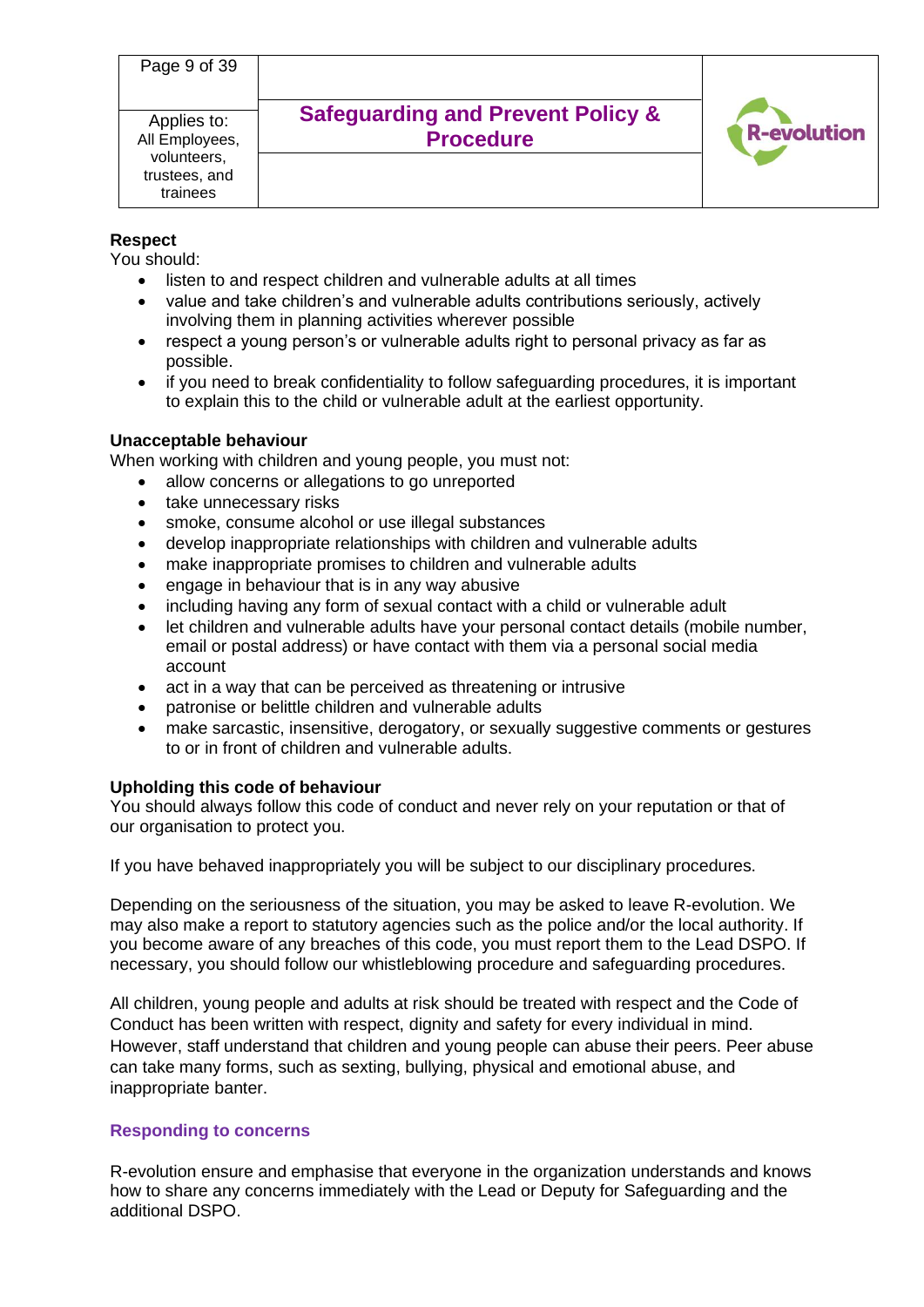| Page 10 of 39                                                             |                                                                  |                    |
|---------------------------------------------------------------------------|------------------------------------------------------------------|--------------------|
| Applies to:<br>All Employees,<br>volunteers,<br>trustees, and<br>trainees | <b>Safeguarding and Prevent Policy &amp;</b><br><b>Procedure</b> | <b>R-evolution</b> |

When an allegation of abuse is made to a member of staff, the member of staff who receives it should:

- Reassure the individual making the allegation (child or vulnerable adult) that they have done the right thing.
- Listen and not interrupt.
- Not promise that the matter will be kept confidential. Explain to him /her that the matter must be reported to a member of the designated safeguarding team as part of the legal duty. If there is any doubt as to whether the matter is a safeguarding issue, check with one of the designated safeguarding team members.
- Let the individual finish speaking and then only ask questions if you are still unsure whether this is a safeguarding issue.
- Note that this is not an investigation and simply establish the key facts.
- Only ask simple, open, non-leading questions, e.g., if a child or adult at risk tells you they have been hurt, ask "Can you describe how that happened?" rather than, "Did someone hit you?"
- Accept what the individual is saying and do not offer an alternative interpretation of the alleged event.
- Raise the concern with a DSPO and not ask any more questions.
- Write down what has been said immediately afterwards, to the best of your memory, in the words used by the individual, ensuring that you make clear which is fact and what is opinion or hearsay in any given piece of information.
- Not ask the individual to sign anything at this stage.
- Note anything about the individual which may be connected, e.g., any visible injuries, including the position and description.
- Report the matter to a DSPO immediately within the same working day.
- Complete the relevant documentation (the DSPO Referral Form located on the system under policies) and submit to the designated safeguarding team via e-mail, ensuring that you tell the individual what will happen next.

Remember, if a child or adult at risk tells you about abuse that happened a long time ago or some time has lapsed since it last occurred, it does not make it any less real and distressing for the child or vulnerable adult. Abuse can be historic and relate to incidents that happened a long time ago. They must still be referred on to the DSPO as per this procedure.

Staff should be mindful that an allegation may involve another child/children/young person(s) and if a child has been involved, the Lead DSPO should be contacted immediately as the welfare of the child being accused is equally paramount at this time.

The DSPO will ensure that the member of staff reporting the incident/concern is reassured that their concerns are being appropriately addressed and that they have access to staff support, if needed.

If a child or adult at risk chooses to disclose, you should never:

- Take photographs of injuries
- Examine marks or injuries solely to assess whether they may have been caused by abuse (there may be a need to give appropriate First Aid)
- Investigate or probe, aiming to prove or disprove possible abuse
- Make promises to the individual about confidentiality or keeping secrets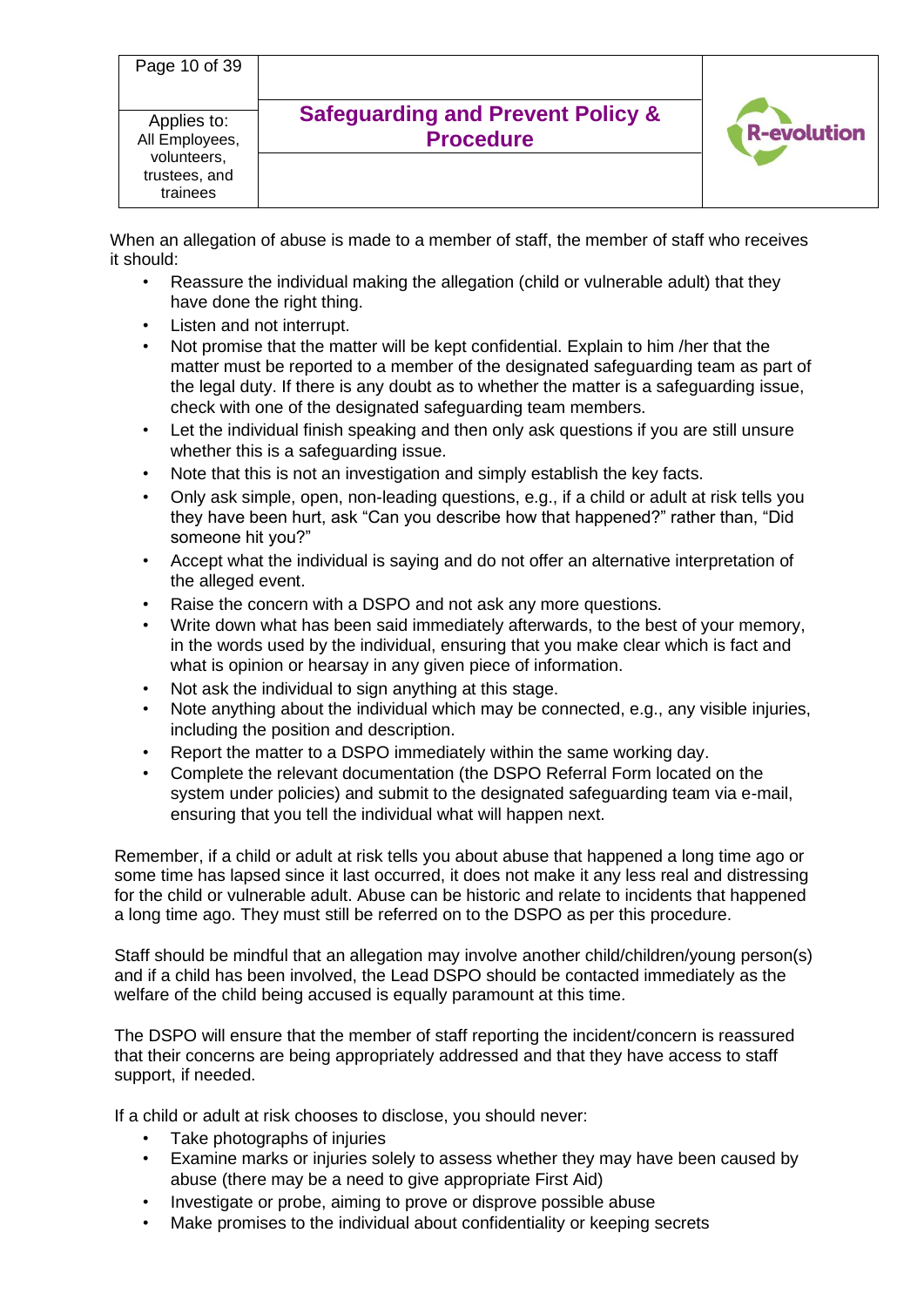| Page 11 of 39                                                             |                                                                  |                    |
|---------------------------------------------------------------------------|------------------------------------------------------------------|--------------------|
| Applies to:<br>All Employees,<br>volunteers,<br>trustees, and<br>trainees | <b>Safeguarding and Prevent Policy &amp;</b><br><b>Procedure</b> | <b>R-evolution</b> |

- Assume that someone else will take necessary action
- Jump to conclusions or react in any way to what the individual is disclosing
- Speculate or accuse anybody
- Confront another person (adult or child) allegedly involved
- Offer opinions about what is being said or about the persons allegedly involved
- Forget to record what you have been told what may seem insignificant to you could be extremely important in supporting external agencies to decide whether abuse has occurred or is indeed likely to occur.
- Fail to pass the information on to the designated safeguarding team.
- Ask the individual to sign a written copy of the disclosure or a statement

Where a child or adult at risk has communication difficulties or uses alternative / augmented communication systems, you may need to take extra care to ensure that signs of abuse and neglect are identified and interpreted correctly, but concerns should be reported in the same manner as for other children or vulnerable adults.

If a young person or adult has personal needs, their requirements should be discussed prior to commencement of programme and additional support plan implemented. R-evolution will respect personal privacy and dignity, ensuring that young people and adults are supported in meeting their own physical care needs, wherever this is possible.

If it is determined by the DSPO that the concern is not a safeguarding one but rather the child needs support services, then this should be discussed with the child and with the parents. A referral for child in need of local authority services requires parental consent.

The DSPO is responsible for following up any referrals made to social care to ensure that action has been taken. This should be done within 3 working days of having made the referral. A record of actions being taken must be made by the DSPO.

If there is concern that the action is not sufficient to safeguard the child or adult, then the DSPO must discuss with the Lead DSPO and escalate, if necessary, with social care or the police. The LSCB will have procedures to follow in this instance.

## **Talking to Parents / Carers**

In most cases, it is good practice to be open and honest from the outset with parents/carers about concerns and any action that R-evolution intends to take. When a referral is to be made, the lead DSPO will make all reasonable efforts to ensure parents/carers are informed. However, an inability to inform parents/carers should not prevent a referral being made. Consideration will be given with regards to not informing parents/carers when a child or adult at risk expresses a wish that they are not informed at this stage.

There are cases where is would not be good practice for the Lead DSPO to discuss concerns with parents/carers before referral.

In these cases, arrangements for discussing concerns with parents/carers should be agreed in advance with social care and / or the police.

- Discussion would put a child or adult at risk of significant harm
- Discussion would impede a police investigation or social work enquiry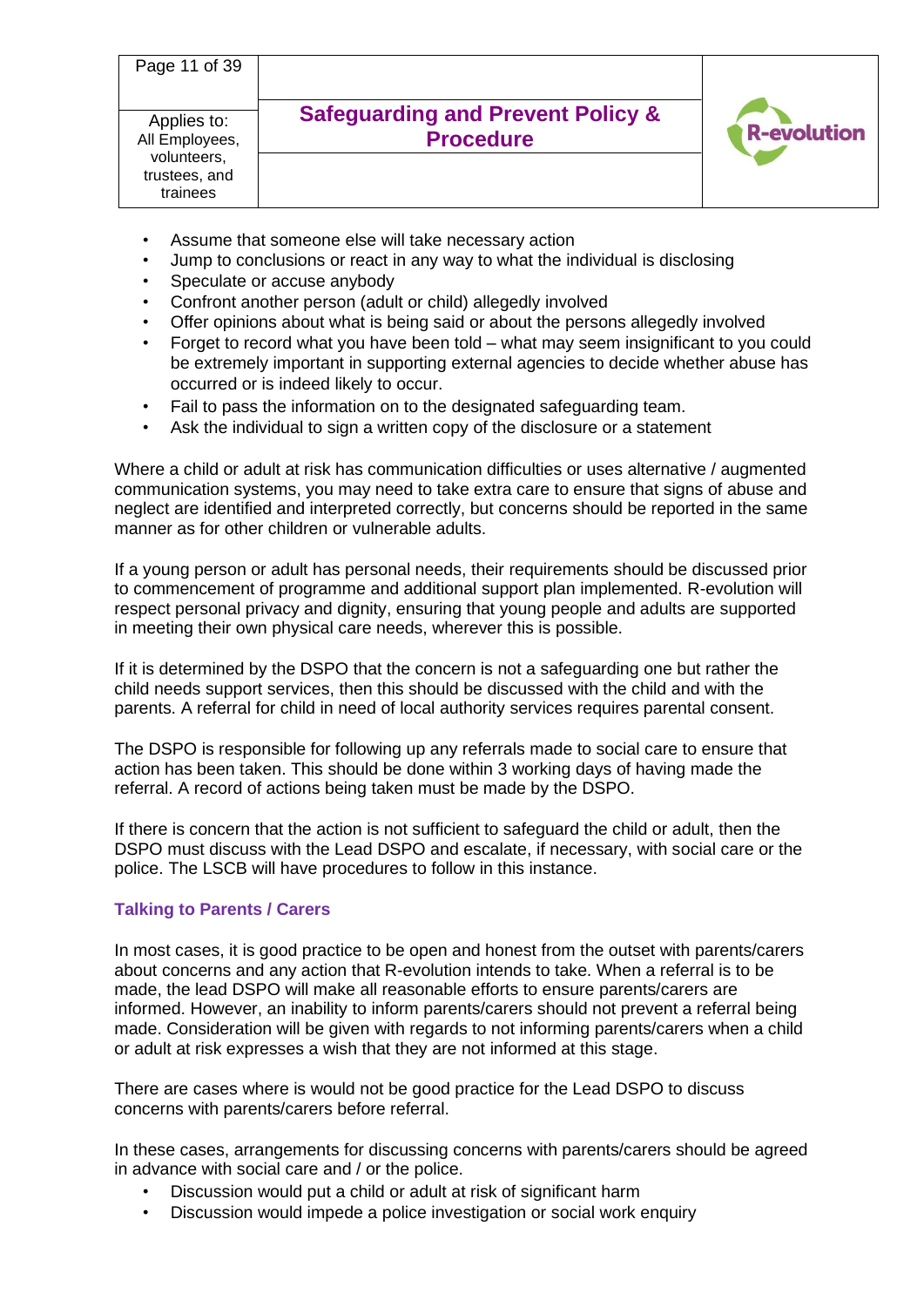| Page 12 of 39                                                             |                                                                  |                    |
|---------------------------------------------------------------------------|------------------------------------------------------------------|--------------------|
| Applies to:<br>All Employees,<br>volunteers,<br>trustees, and<br>trainees | <b>Safeguarding and Prevent Policy &amp;</b><br><b>Procedure</b> | <b>R-evolution</b> |

- Sexual Abuse is expected
- Organised multiple abuse is suspected
- The fabrication of an illness is suspected
- Contacting parents / carers would place you or others at risk
- It is not possible to contact parents / carers without causing undue delay in making the referral

In each case the lead DSPO must make a reasoned judgement and record the decision they reach. Where further guidance is needed, contact should be made with the Designated Local Authority Person, relevant social care department or police.

# **Abuse Requiring Immediate Response**

If medical attention or police emergency action is required, then:

- The emergency services should be contacted on 999 immediately. The DSPO team should be informed without delay
- The DSPO team should contact the relevant social care and / or police service (contact numbers annex 2)
- The DSPO must consider if it is safe for the child or adult at risk to return home or to a potential abusive situation, seeking advice from social care or police, as required.
- Managers in the police or social care agencies will then advise about how to proceed to ensure immediate wellbeing of the child or vulnerable adult
- The child or adult at risk should remain with R-evolution staff or volunteers, if they are in immediate danger or in need of medical attention.

Staff must also be aware that if they feel the referral has not been dealt with, no action has been taken, or that R-evolution senior management is trying to disregard the referral, they should follow the procedures as set out in the Whistleblowing Policy.

# **Allegations against Staff, Volunteers, and trustees**

All allegations of abuse made against members of staff, volunteers, trustees will be managed in line with R-evolutions Safeguarding and Prevent and Recruitment policies and procedures.

These procedures apply to a wide range of allegations, including those that indicate a person may be unsuitable to work with children or adults at risk in their present position or in any capacity. It is essential that any concerns for the welfare of a child or adult at risk arising from abuse or harassment by a member of staff, volunteer and trustee should be reported immediately to the Lead DSPO, who will contact the relevant authority, contact details in Annex 2.

The procedures are, therefore, to be followed in respect of allegations that a member of staff, volunteer or trustee has:

- Behaved in a way that has harmed, or may harm, a child or vulnerable adult
- Possibly committed a criminal offense against, or related to, a child or vulnerable adult
- Behaved towards a child or adult at risk in a way that indicates they are unsuitable to work with children or adults at risk.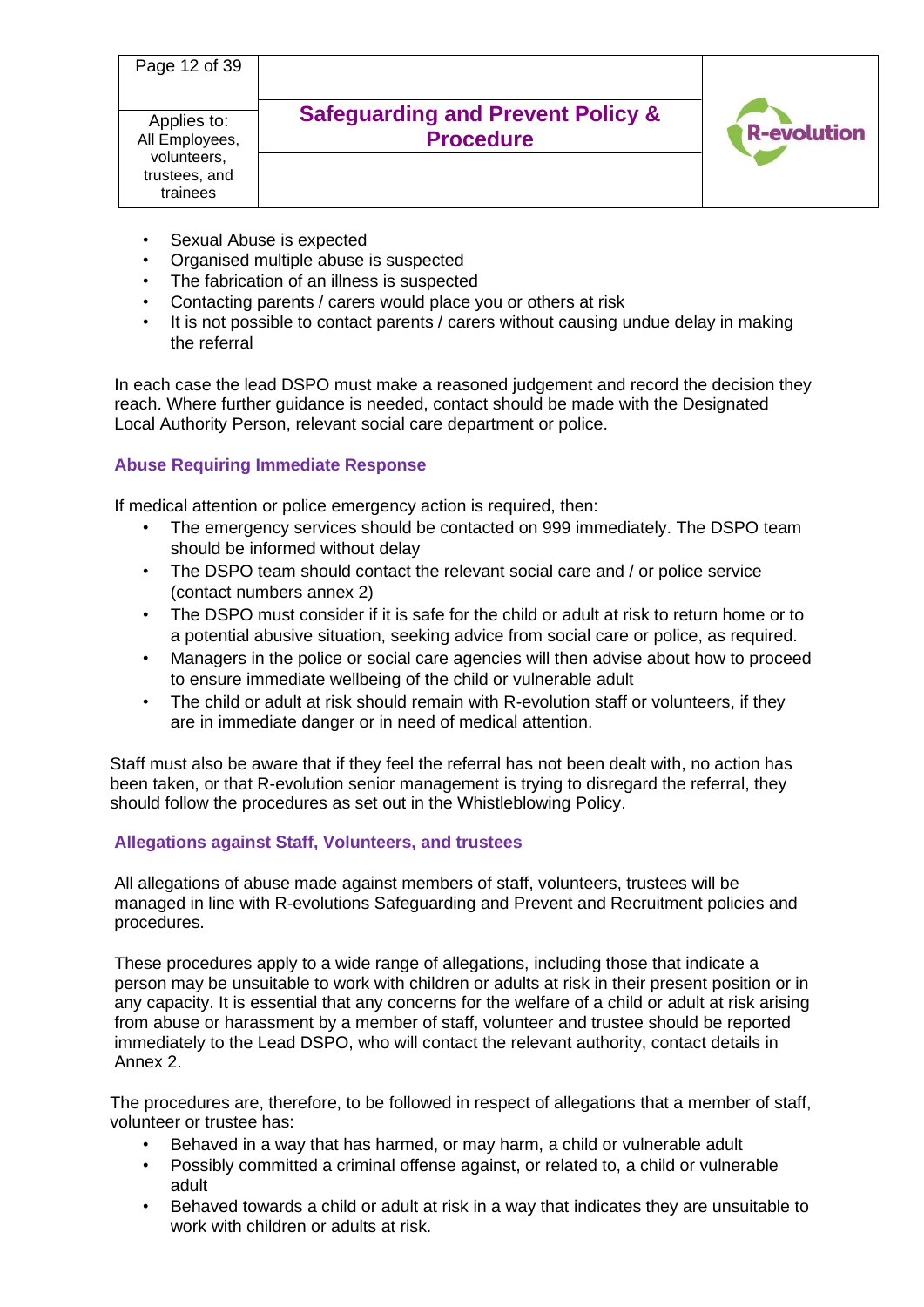| Page 13 of 39                                                             |                                                                  |                    |
|---------------------------------------------------------------------------|------------------------------------------------------------------|--------------------|
| Applies to:<br>All Employees,<br>volunteers,<br>trustees, and<br>trainees | <b>Safeguarding and Prevent Policy &amp;</b><br><b>Procedure</b> | <b>R-evolution</b> |

Where you have concerns about a colleague, volunteer, or trustee, you should report these concerns to the DSPO team immediately, detailing your concerns on the DSPO referral form (annex 1), and they will manage the allegations in line with agreed policy.

The Lead or Deputy Lead DSPO will discuss allegations against staff, volunteers, or trustees with the Designated Local Authority Person. The purpose of this discussion is to consider the nature, content, and context of the allegation and to agree what further action, if any, is necessary. They will notify parents/carers that the person the allegation has been made against will be suspended, partly to protect them during any investigation. They will also consider risks to other children and communication with relevant organisations / bodies and will support the person the allegation has been made against, ensuring they are treated fairly and with impartially as detailed in R-evolutions disciplinary policy and procedures. They will include any support from the other agencies involved and manage possible media interest. R-evolution will take the lead from these bodies at all stages of the process and involve the relevant DSPO, Senior Managers and HR personnel. These may include:

- Child Protection or Adult at risk Safeguarding Investigation this will assess whether the child / adult needs protection or in need of services – led by social care
- Criminal investigation led by the relevant police force
- A Disciplinary Investigation in line with R-evolutions disciplinary procedures

In the first two instances, social care and / or the police will lead on investigations.

R-evolutions Lead DSPO will notify the Disclosure and Barring Service (DBS) where:

• R-evolution have permanently removed a member of staff, volunteer, or trustee from regulated activity.

R-evolution thinks that the person has either:

- Engaged in relevant conduct, satisfied the harm text or
- Received a caution for, or been convicted of, a relevant offence

For most cases, the DBS only has the power to bar a person who is, has been, or might in the future engage in regulated activity.

R-evolutions CEO will act as the Named Senior Manager to provide high level support to the People Development Manager and Lead DSPO in handling allegations of abuse made against a member of staff, volunteer, or trustee in line with current policy. If the concern raised is related to a DSPO, then the Lead DSPO in conjunction with the strategic management team will follow the safeguarding process. If concerning the Lead DSPO, then the Deputy DSPO would be involved with the strategic management team. If concerning the named Senior Management, then the Lead DSPO would be informed in conjunction with the Board of Trustees.

Where the allegation is found to be of a malicious nature, unfounded and with no further action to be taken, the individual the allegation was made against will be supported back into work and their team environment by the People Development Manager and Operations Manager, with an agreed support plan put in place.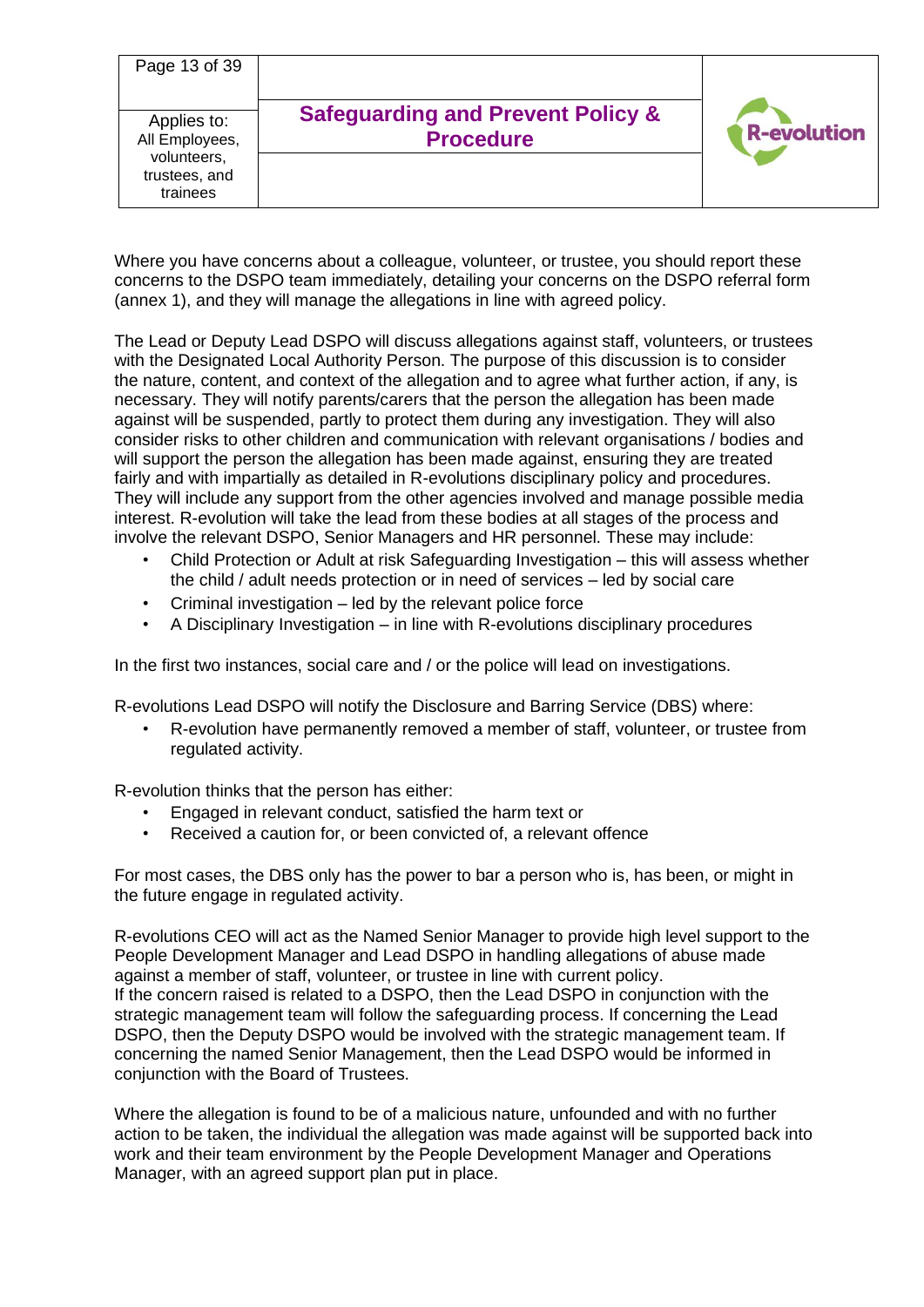| Page 14 of 39                                                             |                                                                  |                    |
|---------------------------------------------------------------------------|------------------------------------------------------------------|--------------------|
| Applies to:<br>All Employees,<br>volunteers,<br>trustees, and<br>trainees | <b>Safeguarding and Prevent Policy &amp;</b><br><b>Procedure</b> | <b>R-evolution</b> |

## **Support for the Referrer**

R-evolution will fully support and protect staff, volunteers, and trustees who, in good faith (without malicious intent), make a referral about a colleague who may be abusing a child or adult at risk and reports his or her concern about a colleague's practice.

This support may take the form of counselling or moving the person reporting the abuse/potential abuse to another workplace temporarily whilst the incident is investigated. R-evolutions Whistleblowing procedures can be followed if they feel their concerns are not being acted upon appropriately. However, all staff, volunteers and trustees have a duty to safeguard and promote the welfare of children and vulnerable adults. To investigate concerns robustly, it may not be possible to maintain complete anonymity, but interests of the referrer will be protected when concerns are raised.

Following a referral, staff, volunteers, and trustees may be involved in the assessment and management process led by the relevant social care team, may be invited to take part in any strategy meeting or may attend an initial Case Conference. Where there is a criminal investigation, they may be required to co-operate with the police. In all these circumstances, they will be offered sufficient time to prepare and attend meetings with the support of their line manager and the DSPO Team.

They will also receive appropriate senior management support and the DSPO will continue to provide support and guidance as required/appropriate.

Records will be kept of every concern raised and they will be detailed in terms of what actions have been taken, whether an external agency has been involved and is leading on any investigation, and what the outcome has been, so that the file can be closed and then stored for legal purposes on the secure system.

## **Record Keeping and Information Security**

Well-kept records are essential in situations where it is suspected or believed that a child or adult at risk may be at risk from harm.

Records should state who was present, the time, date, and place. Records should be factual, state exactly what was said, observed or alleged, be written in ink, and signed by the recorder.

Records must also be stored, retrieved, and destroyed within current Data Protection laws and R-evolutions Information Governance and Data Protection requirements.

The DSPO Referral Form should be used to record all information, irrespective of role or delivery contract.

Staff, volunteers, and trustees are guided in recording, so that they are mindful of the possibility that this may be shared with others at some stage and in exceptional circumstances, the possibility that records may become evidence in court proceedings. Equally, staff, volunteers and trustees must be aware that documents regarding an individual that R-evolution holds may be subject to a Freedom of Information request under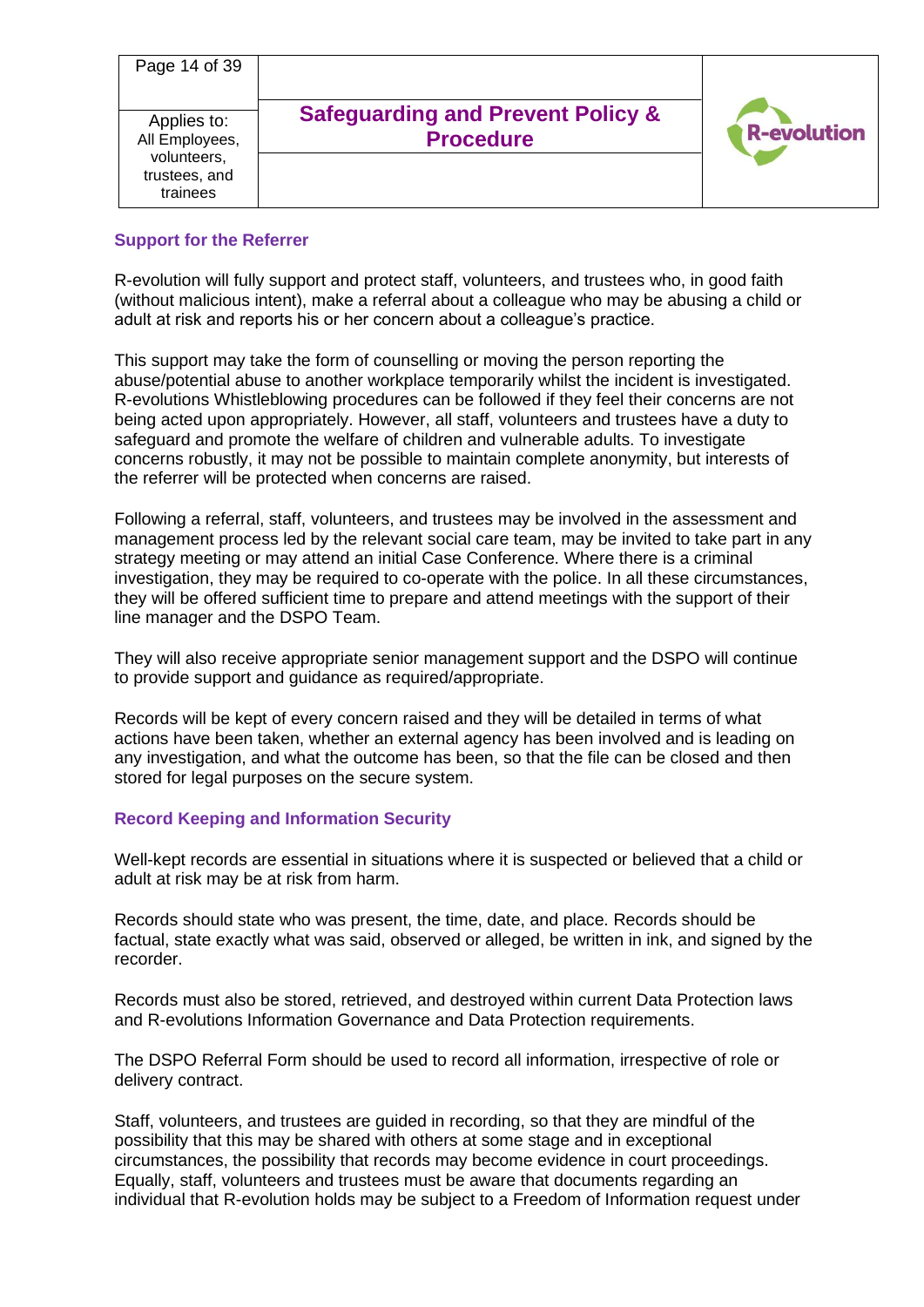| Page 15 of 39                                                             |                                                                  |                    |
|---------------------------------------------------------------------------|------------------------------------------------------------------|--------------------|
| Applies to:<br>All Employees,<br>volunteers,<br>trustees, and<br>trainees | <b>Safeguarding and Prevent Policy &amp;</b><br><b>Procedure</b> | <b>R-evolution</b> |

the Freedom of Information Act. Under the Act, individuals have the right to access their own records, unless the situation is covered by the following exemptions:

- Information that would be likely to prejudice the prevention and detection of a crime, or the capture or prosecution of an offender
- Information held for the purpose of social work where disclosure would be likely to prejudice the work, by causing serious harm to the physical or mental health or condition of the data subject or another person.

Records are kept for the time required legally and / or contractually by the various government Commissioners and there is a robust storage, retrieval and disposal process and system in place.

Details of allegations that are found to be malicious will be removed from personnel files. However, for all other allegations, it is important that a clear and comprehensive summary of the allegation, detail of how the allegation was followed up, resolution to the allegation, and notes of action/s taken, and any decisions reached, is kept on the confidential personnel file of the accused and a copy provided to the person concerned.

The purpose of the record is to enable accurate information to be given in response to any future request for a reference, where appropriate. It will provide clarification in cases where future DBS checks reveal information from the police about an allegation that did not result in a criminal conviction, and it will help to prevent unnecessary re-investigation if an allegation re-surfaces later. In respect of safeguarding allegations against an adult, the record should be retained at least until the accused has reached normal pension age or for a period of 10 years from the date of the allegation, if that is longer.

Records in relation to a safeguarding concern about a child should be kept for 7 years.

Where a request for information sharing is made, the Lead DSPO and senior management would decide as to whether they are able to share the information and, if necessary, would seek relevant legal advice and advice from other bodies such as the NSPCC and ChildLine. All decisions taken about information sharing are expected to keep the safety of the young person or adult at risk of central and paramount importance. Once the decision has been made, regardless of whether it must be shared or not, this is still recorded, identifying the reasons for the decision. If the request has come from the LSCB, they will provide Revolution with clear rationale as to why the information is needed and the request should be proportionate to the reason.

All trainees undergo an induction. Part of this process includes consent forms, as required, and collection of other personal details. This is recorded on secured systems, and other documents relating to delivery all are stored securely.

Trainees and their parents/carers are made aware of the need for R-evolution and/or delivery partners to hold information relating to them, what will be held, how it will be held, how long it may be held, who might have access to it and how it will be used.

The safeguarding form is sent to the DSPO team and this is then uploaded by a member of the DSPO team to the secure safeguarding folder within 24 hours. It can only be accessed by the DSPO team. Once a copy has been uploaded to the system, any local records will be destroyed. All concerns and incidents are reported onto senior management level and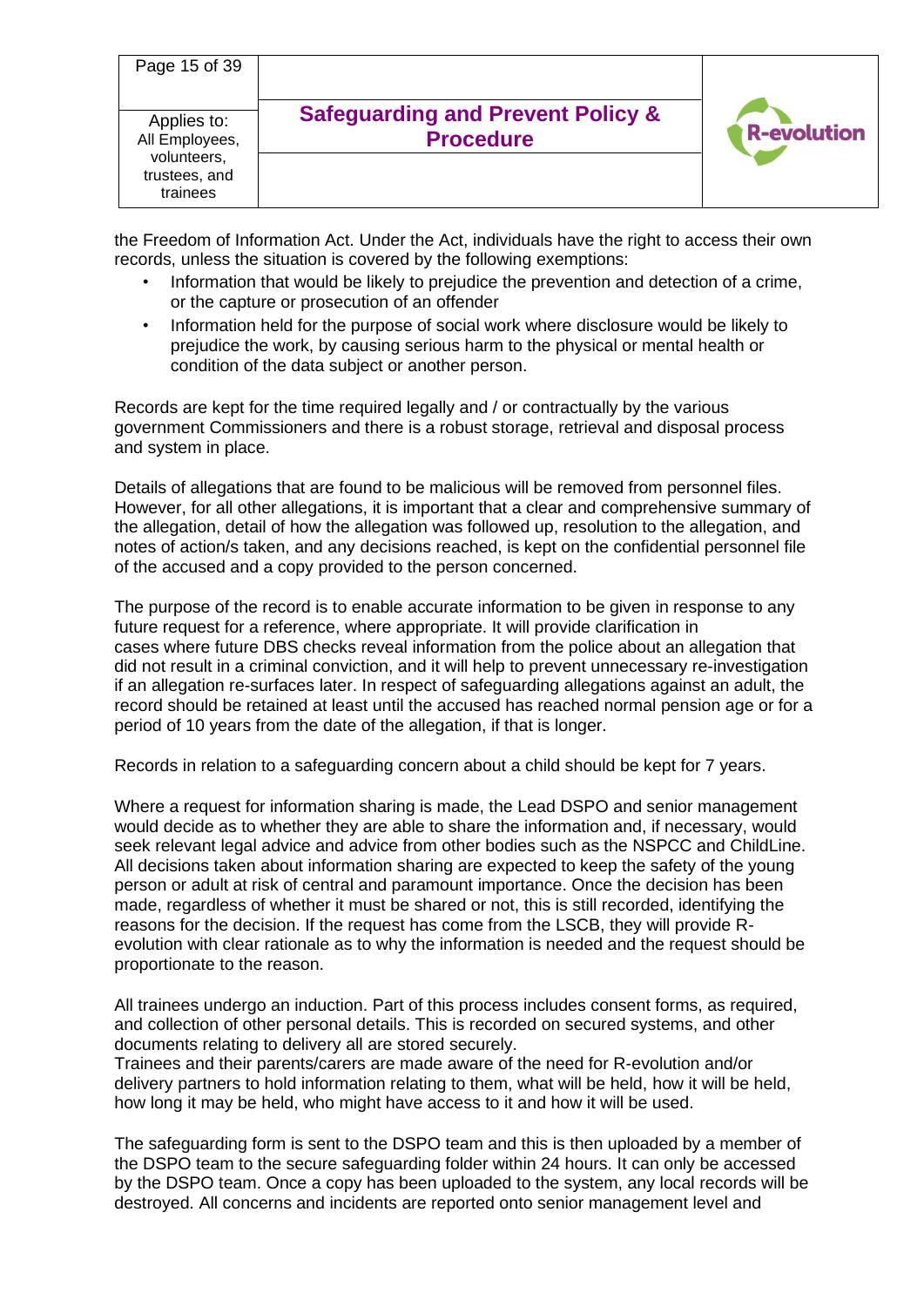| Page 16 of 39                                                             |                                                                  |                    |
|---------------------------------------------------------------------------|------------------------------------------------------------------|--------------------|
| Applies to:<br>All Employees,<br>volunteers,<br>trustees, and<br>trainees | <b>Safeguarding and Prevent Policy &amp;</b><br><b>Procedure</b> | <b>R-evolution</b> |

lessons learnt in how these were dealt with are discussed. Where appropriate, procedures are revised.

Awareness sessions regarding data and information security are delivered to staff at all levels in the organisation, with reminders of new items sent through email. All information covering data protection and security are held on our system, which all staff, volunteers and trustees are made aware of through induction and training sessions.

We also provide an online Introduction to GDPR/Data Protection e-learning course, which all staff are required to complete in their first two weeks of induction.

R-evolutions definition of its staff's role and responsibilities to data security and protection are detailed in our Information Governance and Data Protection Policy and Procedure, which is reviewed at least annually.

All guidance will be found on our system under P drive and policies.

# **Guidance**

Abuse is the violation of an individual's human rights. It can be a single act or repeated acts. It can be physical, sexual, or emotional. It also includes acts of neglect or an omission to act. Abuse can take many forms and is not acceptable in any way.

## **R-evolution endeavours to safeguard children and adults at risk by:**

- Valuing, listening to and respecting them
- Adopting policies, guidelines, a Code of Conduct and behaviour for employees, volunteers, and trustees
- Sharing information about concerns with agencies which need to know, and involving parents and children appropriately
- Ensuring that the DBS, in accordance with their guidelines, checks all staff, volunteers and trustees with responsibilities for children and adults at risk, including relevant non-delivery roles
- Recruiting staff, volunteers and trustees are aware of our Safeguarding and Prevent Policy and procedures
- Providing all staff, volunteers and trustees with safeguarding training
- Ensuring that all children, adults at risk, their parents and carers are aware of our Safeguarding and Prevent Policy and procedures
- Ensuring that all staff and stakeholders are aware of their role and responsibilities in relation to safeguarding.

## **R-evolution is committed to be alert to a young person who:**

- Is disabled and has specific additional needs
- Has special educational needs (whether they have a statutory Education, Health and Care Plan)
- Is a young carer
- Is showing signs of being drawn into anti-social or criminal behaviour, including gang involvement and association with organized crime groups.
- Is frequently missing / goes missing from care or from home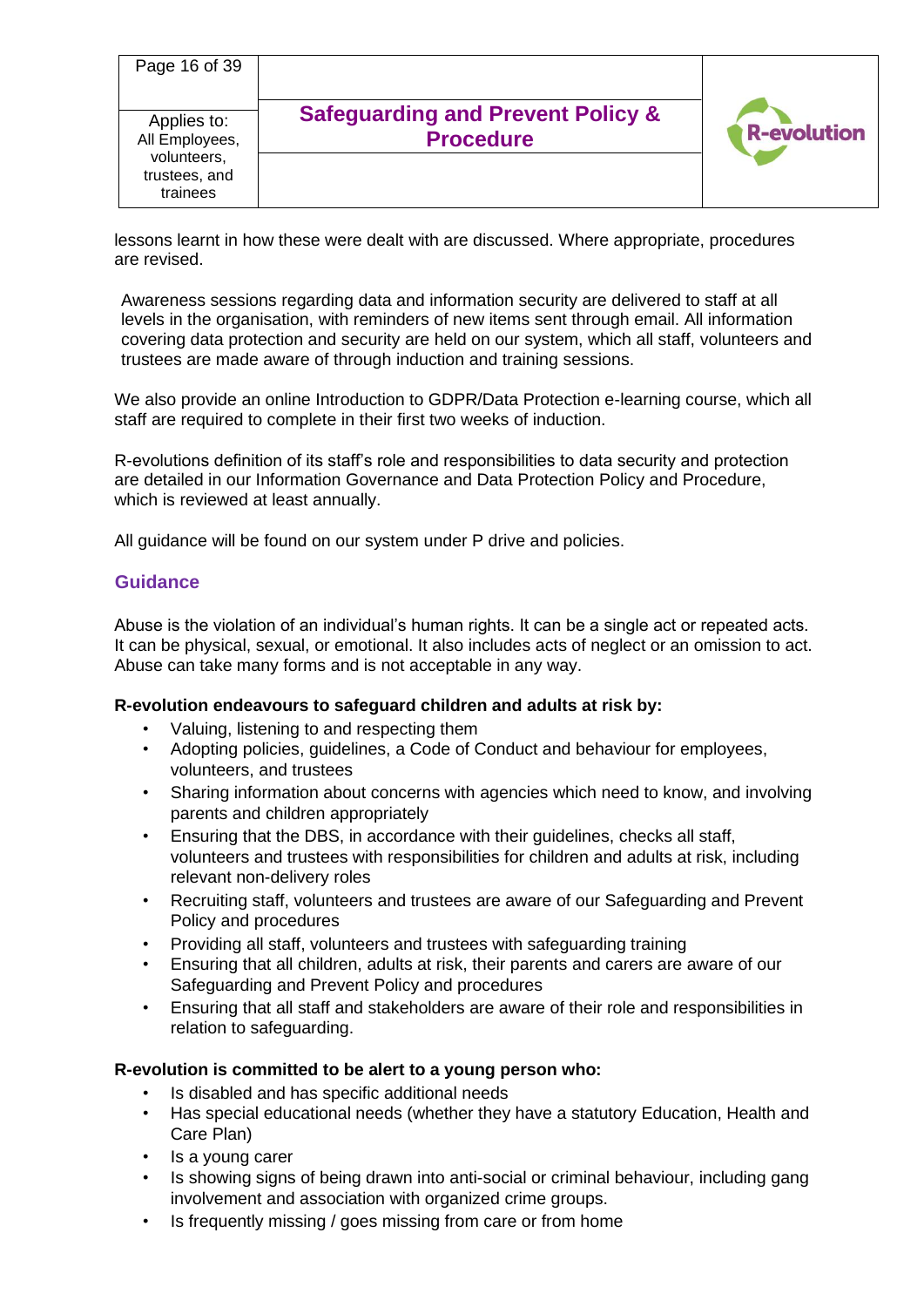| Page 17 of 39<br>Applies to:<br>All Employees,<br>volunteers, | <b>Safeguarding and Prevent Policy &amp;</b><br><b>Procedure</b> | <b>R-evolution</b> |
|---------------------------------------------------------------|------------------------------------------------------------------|--------------------|
| trustees, and<br>trainees                                     |                                                                  |                    |

- Is at risk of modern slavery, trafficking, or exploitation
- Is at risk of being radicalized or exploited
- Is in family circumstance presenting challenges for the child, such as drug and alcohol misuse, adult mental health issues and domestic abuse
- Is misusing drugs or alcohol themselves
- Has returned home to their family from care
- Is a privately fostered child.

R-evolution is committed to reviewing its policies and good practice annually, unless there is a change to legislation, or if there has been a significant change within the organisation. The Lead DSPO is responsible for updating the policy with support from the CEO.

R-evolution operates a culture of openness and transparency and embeds the principles of the 4 R'S, ensuring that all staff, volunteers, and trustees understand their responsibilities about safeguarding.

The 4 Rs:

**Recognise** – the signs and indications of abuse **Respond** – as soon as possible **Record** – everything you have heard, what was said, or any actions seen **Refer** – to the designated person

# **Adult at Risk**

An adult at risk Is a person who Is over the age of 18 years who is or may need advisory services by reason of mental or other disability, age or Illness, and may be unable to take care of him or herself or unable to protect him or herself from significant harm or serious exploitation. an adult at risk may be a person who:

- Has a physical or sensory disability
- Is physically frail or has a chronic illness
- Has a mental illness or dementia
- Has a learning difficulty
- Misuses drugs and / or alcohol
- Has social and / or emotional issues
- **Exhibits challenging behaviours**

## **How does Channel work?**

Channel works in a similar way to existing safeguarding partnerships aimed at protecting vulnerable people.

Channel is designed to work with individuals of any age, is shaped around the circumstance of everyone and can provide support for any form of radicalization or personal vulnerabilities.

Each Channel panel is chaired by a local authority and brings together a range of multiagency partners to collectively assess the risk and decide whether a support package is needed. The group may include statutory and non-statutory partners, as well as lead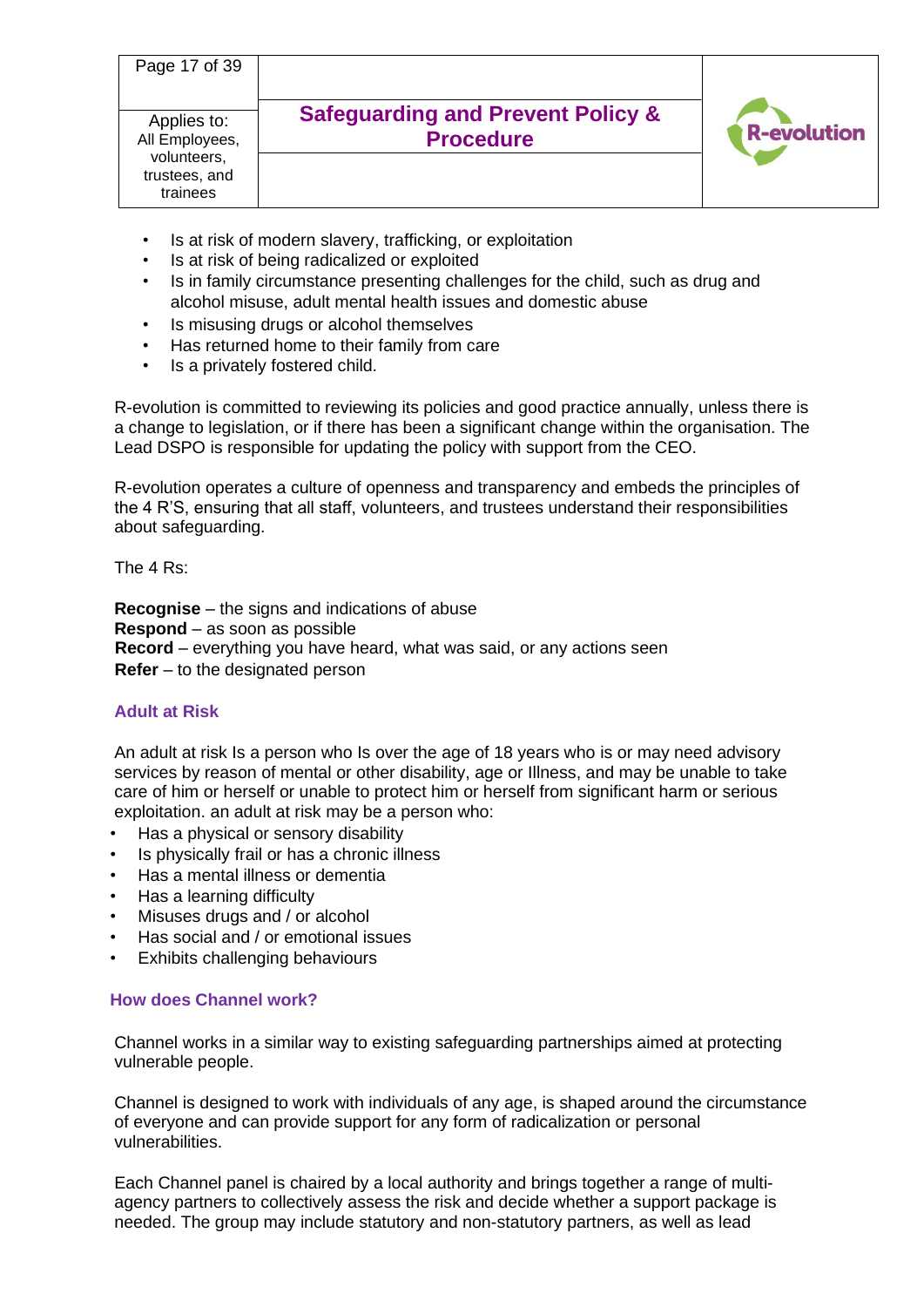| Page 18 of 39                                                             |                                                                  |                    |
|---------------------------------------------------------------------------|------------------------------------------------------------------|--------------------|
| Applies to:<br>All Employees,<br>volunteers,<br>trustees, and<br>trainees | <b>Safeguarding and Prevent Policy &amp;</b><br><b>Procedure</b> | <b>R-evolution</b> |

safeguarding professionals. If the group feels the person would be suitable for Channel, it will look to develop a package of support that is bespoke to the person. The partnership approach ensures that those with specific knowledge and expertise around the vulnerabilities of those at risk can work together to provide the best support. Useful links are below for more information:

<https://www.gov.uk/government/organisations/national-counter-terrorism-security-office> [www.counterterrorism.police.uk](http://www.counterterrorism.police.uk/)

### **What does Channel support look like?**

Channel Interventions are delivered through local partners and specialist agencies. the support may focus on a person's vulnerabilities around health, education, employment, or housing, as well as specialist mentoring or faith guidance and broader diversionary activities such as sport. Each support package Is tailored to the person and their circumstances.

A person will always be Informed first if it is felt that they would benefit from Channel support. The process is voluntary, and their consent would be needed before taking part in the process. This process is managed carefully by the Channel Panel.

### **Who can make a referral?**

Anyone can make a referral. Referrals come from a wide range of partners, including education, health, youth offending teams, police, and social services.

### **What happens with the referral?**

Referrals are first screened for suitability through a preliminary assessment by the Channel Coordinator and the local authority. If suitable, the case is then discussed at a Channel panel of relevant partners to decide if support is necessary.

### **Raising concern**

If you believe that someone is vulnerable to being exploited or radicalized, please use the established safeguarding procedures to escalate your concerns to the DSPO, who can raise concerns to Channel if appropriate.

### **Trainee Recruitment**

When joining a programme, a detailed record of the trainee's needs will be kept and an Individual Learning Plan (ILP) prepared to ensure all the needs are planned for. All trainees receive information detailing our support policies and key contacts. There is also follow up review points to capture their journey and to check their needs are being met.

The safety of all our trainees is paramount and where a trainee wishes to join a course from a referral agent or has disclosed behaviours that may be as a concern a risk assessment will be completed to assess course suitability and if the required support plan can be put in place prior to a course offer.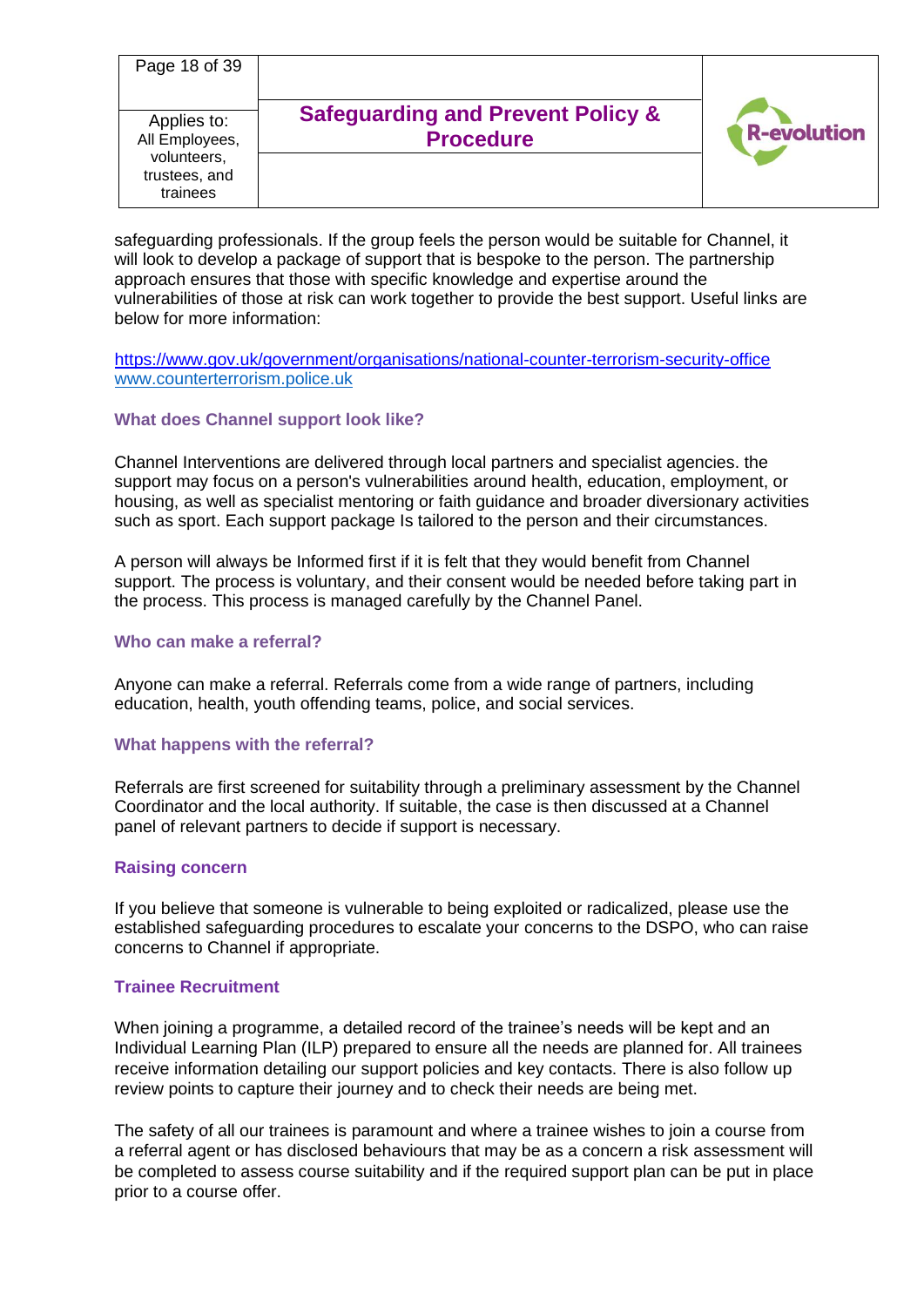| Page 19 of 39                                                             |                                                                  |                    |
|---------------------------------------------------------------------------|------------------------------------------------------------------|--------------------|
| Applies to:<br>All Employees,<br>volunteers,<br>trustees, and<br>trainees | <b>Safeguarding and Prevent Policy &amp;</b><br><b>Procedure</b> | <b>R-evolution</b> |

# **External speakers and events**

An external speaker or visitor is used to describe any individual or organisation who is not a member of staff or trainee working with us, who has been invited to speak to staff/trainees. The Prevent duty does not seek to ban any speakers or impinge on freedom of speech. The duty ensures that the right processes are in place to manage events and speakers. This could mean:

- Ensuring a reasonable notice period for checks to be made, which could potentially be from an open source. This could include looking into instances where potential hate speech may have taken place at previous events.
- Processes or protocols to demonstrate how information about the speaker is used to decide about whether to allow their event to take place or not (risk assessed)
- A requirement for speakers to sign up to the organisation's equality and diversity policy
- Evidence of the final decision made about whether to allow the speaker into the organization, including the mitigation measures put in place.

An event is any event, presentation, visit or initiative organized by a staff group/ department or individual that is being held on our premises or where we are being represented by a stand which is not ours, e.g., at an exhibition, event or fair. It also includes events where external speakers are streamed live into an event or a pre-recorded film is shown. It also includes activity being held on our premises but organized by external clients.

All speakers or visitors should be made aware by the person or group arranging the event that they have a responsibility to abide by the law and our policies, including that they:

- Must not advocate or incite hatred, violence or call for the breaking of the law
- Are not permitted to encourage, glorify or promote any acts of terrorism, including individuals, groups or organisations that support such acts.
- Must not spread hatred and intolerance in the community and thus aid in disrupting social and community harmony
- Must be mindful of the risk of causing offence to (or seek to avoid insulting) other faiths or groups within a framework of positive debate and challenge
- Are not permitted to raise or gather funds for any external organization or cause without explicit permission of the organisation.

# **Abuse of position of Trust**

We recognize that our staff, volunteers, and trustees are in a position of trust with the trainees in our care, whether they are children, young people or adults at risk, and acknowledge that it could be considered a criminal offence to abuse that trust. Broadly speaking, a relationship of trust can be described as one in which one party is in a position of power or influence over the other by virtue of their work or the nature of their activity. It is vital for all of those in positions of trust to understand the power this can give them over those they care for and to understand their responsibility.

We acknowledge that the principle of equality embedded into the legislation of the Sexual Offenders Act 2003 applies irrespective of sexual orientation, and neither homosexual non heterosexual relationships are acceptable within a position of trust.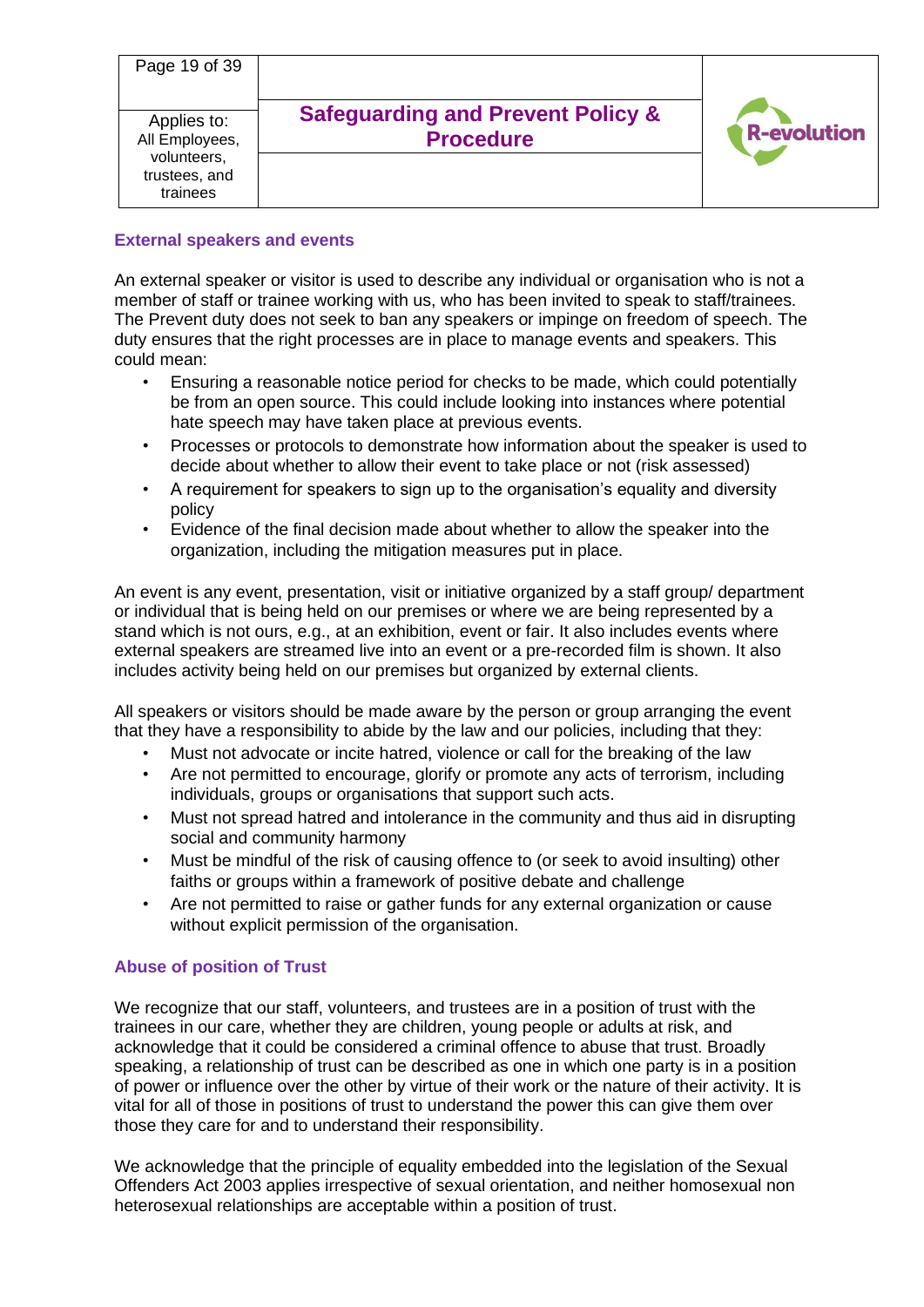| Page 20 of 39                                                             |                                                                  |                    |
|---------------------------------------------------------------------------|------------------------------------------------------------------|--------------------|
| Applies to:<br>All Employees,<br>volunteers,<br>trustees, and<br>trainees | <b>Safeguarding and Prevent Policy &amp;</b><br><b>Procedure</b> | <b>R-evolution</b> |

We recognize that the legislation is intended to protect young people who are over the age of consent but under the age of 18 years.

We recognize the importance that its staff, volunteers, and trustees protect the rights and needs of all children, young people and adults at risk on our programmes.

### **Anti-Bullying and Harassment**

All incidents of bullying and harassment, including cyber-bullying, racist, homophobic and gender-related bullying, will be dealt with in accordance with our Harassment policy. We recognize that children and young adults at risk with special needs and/or disabilities are more susceptible to being bullied.

### **Communications**

- When communicating with young people / vulnerable adults online, observe the same rules of behaviour as if speaking with them in person by being professional: polite, respectful, not swearing or saying anything (using the written word, images, or icons) that could be regarded as sexual innuendo, bullying or discrimination.
- Ask yourself whether the content of any online communication has a clear work purpose.
- Do not use any text speak abbreviations or symbols / emoticons, even if you ordinarily use these in your personal life
- Never disclose non-public and confidential information about us, our staff, associates, volunteers, or the young people with whom we are working
- Do not say anything or re tweet any posts that could be deemed offensive, controversial, or socially inappropriate in any way.
- Contact with young people or adults at risk online should only be a recognized element of your work and done strictly for business purposes.
- Do not send any illegal or inappropriate content (written, images or icons), including sexting via mobile phones.

## **Openness and scrutiny**

- Always communicate with young people in a way that is open for others to see
- Do not use private messaging facilities on social networks or apps; if it needs to be private, then do this by email exchange or phone and note the conversation afterwards
- Ensure there is always a record of such communication that would be open for others to check
- It should always be clear who the communication is from when we are communicating with a young person or a vulnerable adult
- There should be no use of anonymous apps, where the sender can remain anonymous

## **Recording**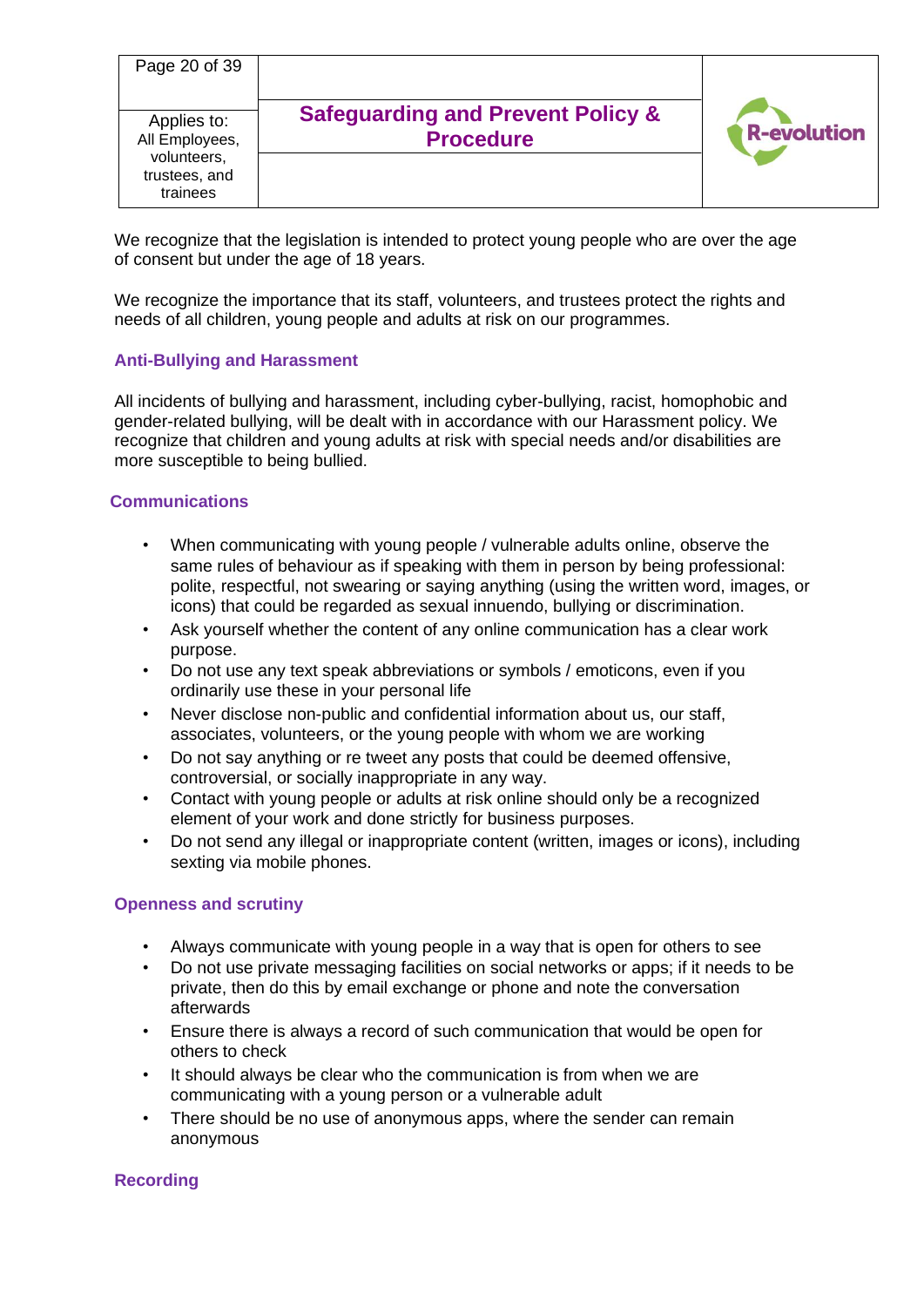| Page 21 of 39                                                             |                                                                  |                    |
|---------------------------------------------------------------------------|------------------------------------------------------------------|--------------------|
| Applies to:<br>All Employees,<br>volunteers,<br>trustees, and<br>trainees | <b>Safeguarding and Prevent Policy &amp;</b><br><b>Procedure</b> | <b>R-evolution</b> |

Only use social media and apps where there is a permanent record of what's been said and sent, thereby being open to scrutiny, e.g., the use of Snapchat is not appropriate.

### **Use of Equipment**

Our IT equipment (including computers, laptops, mobile phones, PDAs, etc) must not be used to view, download, create or share (with colleagues or children) illegal content, including abusive images of children or young people.

### **Safer Recruitment and Training for Staff**

When recruiting new members of staff, we follow the

Safer Recruitment principles and ensure that the DBS checking service is used to assess applicants' suitability for positions of trust. The company also compiles fully with the Code of Practice and aims to treat all applicants for positions fairly. DBS checks are undertaken in line with government guidance and current legislation, alongside appropriate references being obtained and ensuring qualifications are verified. Safer Recruitment training has been undertaken by the People Development Manager and Lead DSPO, who conducts recruitment activities in accordance with statutory guidance.

Newly appointed staff will have an induction and a probationary period of a minimum of 6 months in line with our Probation policy. A robust induction into the safeguarding of children, young people and adults at risk procedures is provided when they join the organization, this includes mandatory reading of the internal and external policies and e-learning modules. Probation is a period of both professional development and review. It provides a fair opportunity for an employee to understand the organization, the standard of performance required and to be given the guidance and support needed to be effective in his or her new role.

Probation allows the manager of the newly appointed employee to assess objectively whether the recruit is suitable for the role, considering the individual's overall capability, skills, performance, and general conduct in relation to the job in question.

We ensure that all employees are made aware of the standards expected of them and implements the appropriate support, training feedback to achieve these standards.

Furthermore, probation aims to identify the essential development required to undertake the job role, identify any areas for development following initial interventions, and provide support in these areas through a structured plan.

### **3. Definitions**

Definitions and Indicators of Abuse:

Abuse, including neglect, is a form of maltreatment of a child or vulnerable adult. In relation to adults, the terminology 'serious harm' is frequently used within the guidance rather than 'significant harm', which is a term from the Children Act 1989. Someone may abuse a child or an adult at risk by inflicting harm, or by failing to act to prevent harm. Children and adults at risk may be abused in a family or in an institutional or community setting by those known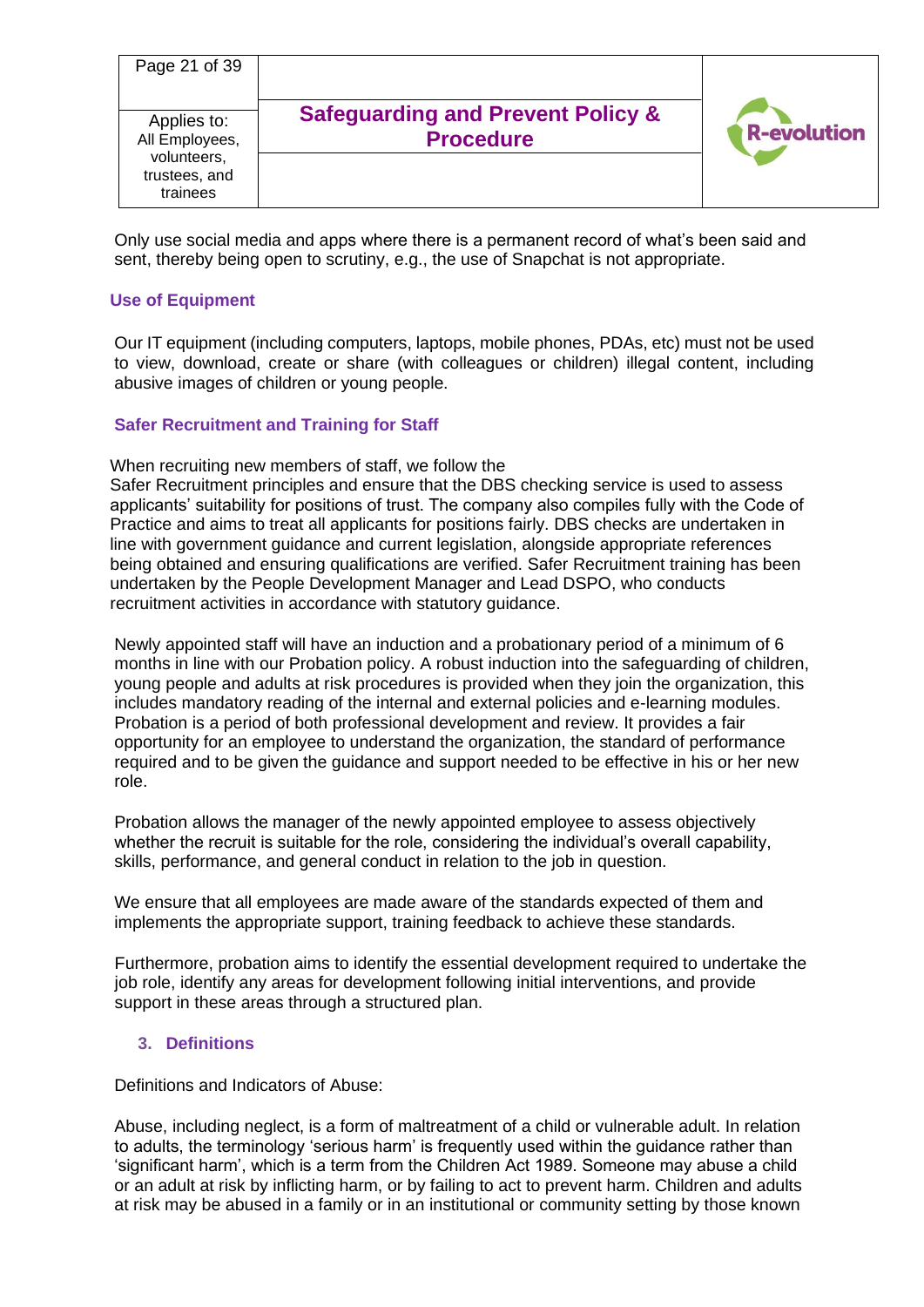| Page 22 of 39                                                             |                                                                  |                    |
|---------------------------------------------------------------------------|------------------------------------------------------------------|--------------------|
| Applies to:<br>All Employees,<br>volunteers,<br>trustees, and<br>trainees | <b>Safeguarding and Prevent Policy &amp;</b><br><b>Procedure</b> | <b>R-evolution</b> |

to them, or, more rarely, a stranger, for example via the Internet. They may also be abused by an adult or adults, or by another child or children.

Working Together to Safeguard Children 2018 defines four types of abuse: physical, emotional, sexual and neglect. Adults at risk may also be subjected to these forms of abuse. Children and adults at risk may be subjected to financial, discriminatory, and institutional abuse, and staff should be familiar with indicators of all forms of abuse.

| <b>Physical Abuse</b>                                                                                                                         |                                                                                                                                                                                                                                                                                                                                                                                                                                                                                                                                                                                                                                                                                                                    |  |  |
|-----------------------------------------------------------------------------------------------------------------------------------------------|--------------------------------------------------------------------------------------------------------------------------------------------------------------------------------------------------------------------------------------------------------------------------------------------------------------------------------------------------------------------------------------------------------------------------------------------------------------------------------------------------------------------------------------------------------------------------------------------------------------------------------------------------------------------------------------------------------------------|--|--|
| <b>Physical Abuse may involve</b>                                                                                                             | <b>Signs may include</b>                                                                                                                                                                                                                                                                                                                                                                                                                                                                                                                                                                                                                                                                                           |  |  |
| <b>Hitting</b><br>Shaking<br>Throwing<br>Poisoning<br>Burning or scalding<br>Drowning<br>Suffocating or<br>otherwise causing physical<br>harm | Unexplained bruises, marks, or<br>$\bullet$<br>injuries to any part of the body<br>Frequent visits to the GP or A & E<br>$\bullet$<br>An injury inconsistent with the<br>$\bullet$<br>explanation offered<br>Fear of parents or carers being<br>$\bullet$<br>approached for an explanation<br>Aggressive behaviour or severe<br>$\bullet$<br>temper outbursts<br>Flinching when approached<br>$\bullet$<br>Reluctance to get changed, or<br>$\bullet$<br>wearing long sleeves in hot weather<br>Depression<br>$\bullet$<br>Withdrawal behaviour, or other<br>$\bullet$<br>behaviour change<br>Distrust of adults, particularly those<br>$\bullet$<br>with whom a close relationship<br>would normally be expected. |  |  |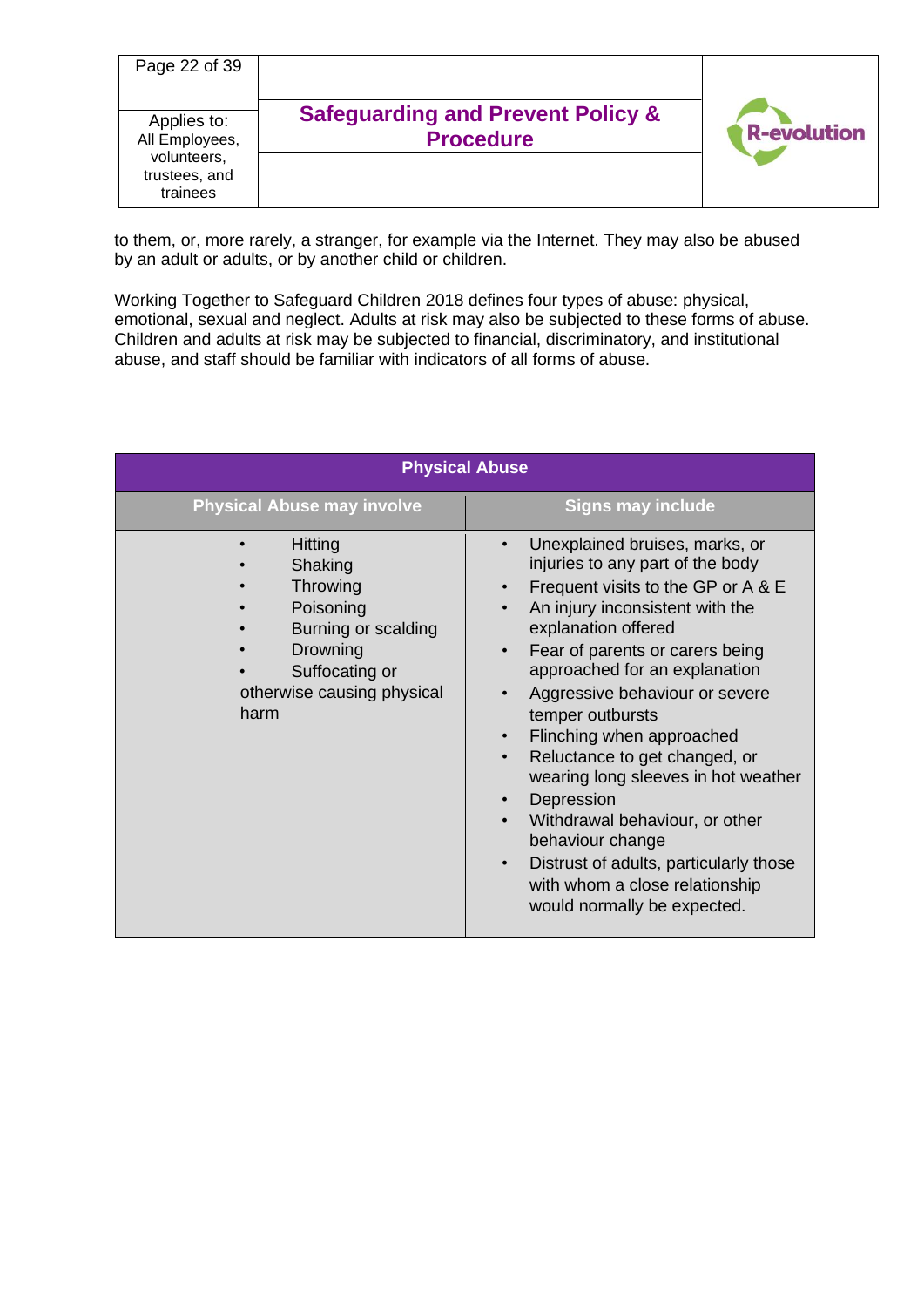

| Emotional Abuse: is the persistent maltreatment of a child or adult at risk which<br>causes severe and persistent adverse effects on the child or vulnerable adult's<br>emotional development.                                                                                                                                                                                                                                                                                                                                                                                                                                                                                                                                                                                                                                                                                                                                                                                                                                                                                                                                                                                               |                                                                                                                                                                                                                                                                                                                                                                                                                                                                                                                                                                                                                                                                                                                                     |  |  |  |
|----------------------------------------------------------------------------------------------------------------------------------------------------------------------------------------------------------------------------------------------------------------------------------------------------------------------------------------------------------------------------------------------------------------------------------------------------------------------------------------------------------------------------------------------------------------------------------------------------------------------------------------------------------------------------------------------------------------------------------------------------------------------------------------------------------------------------------------------------------------------------------------------------------------------------------------------------------------------------------------------------------------------------------------------------------------------------------------------------------------------------------------------------------------------------------------------|-------------------------------------------------------------------------------------------------------------------------------------------------------------------------------------------------------------------------------------------------------------------------------------------------------------------------------------------------------------------------------------------------------------------------------------------------------------------------------------------------------------------------------------------------------------------------------------------------------------------------------------------------------------------------------------------------------------------------------------|--|--|--|
| Emotional Abuse may involve:                                                                                                                                                                                                                                                                                                                                                                                                                                                                                                                                                                                                                                                                                                                                                                                                                                                                                                                                                                                                                                                                                                                                                                 | Signs may include:                                                                                                                                                                                                                                                                                                                                                                                                                                                                                                                                                                                                                                                                                                                  |  |  |  |
| Conveying to the child or adult at risk<br>$\bullet$<br>that they are worthless and unloved.<br>Conveying that they are inadequate<br>$\bullet$<br>or valued only insofar as they meet<br>the needs of another person.<br>Not giving the child or vulnerable<br>$\bullet$<br>adult opportunities to express their<br>views<br>Deliberately silencing them<br>$\bullet$<br>Making fun of what they say or how<br>$\bullet$<br>they communicate<br>Age or developmentally<br>$\bullet$<br>inappropriate expectations being<br>imposed on the child or vulnerable<br>adult<br>Demanding interactions that are<br>$\bullet$<br>beyond their developmental<br>capability<br>Overprotection and limitation of<br>$\bullet$<br>exploration and learning<br>Preventing the child or vulnerable<br>$\bullet$<br>adult participating in normal social<br>interactions<br>Seeing or hearing the ill-treatment of<br>$\bullet$<br>another child or vulnerable adult<br>Serious bullying (including cyber<br>$\bullet$<br>bullying)<br>Causing children or adults at risk to<br>$\bullet$<br>frequently feel frightened or in<br>danger<br>Exploitation or corruption of children<br>or vulnerable adults | A failure to thrive or grow<br>$\bullet$<br>Sudden speech disorders<br>$\bullet$<br>Developmental delay, either in terms<br>$\bullet$<br>of physical or emotional progresses<br><b>Behavioural changes</b><br>$\bullet$<br>Being unable to play or socialise with<br>$\bullet$<br>others<br>Fear of making mistakes<br>$\bullet$<br>Self-harm<br>$\bullet$<br>Fear of parents or carers being<br>approached regarding their<br>behaviour<br>Confusion<br>$\bullet$<br>Use of inappropriate language,<br>possession of violent, extremist<br>literature, behavioural changes, the<br>expression of extremist views,<br>advocating violent actions and<br>means, association with known<br>extremist or seeking to recruit<br>others. |  |  |  |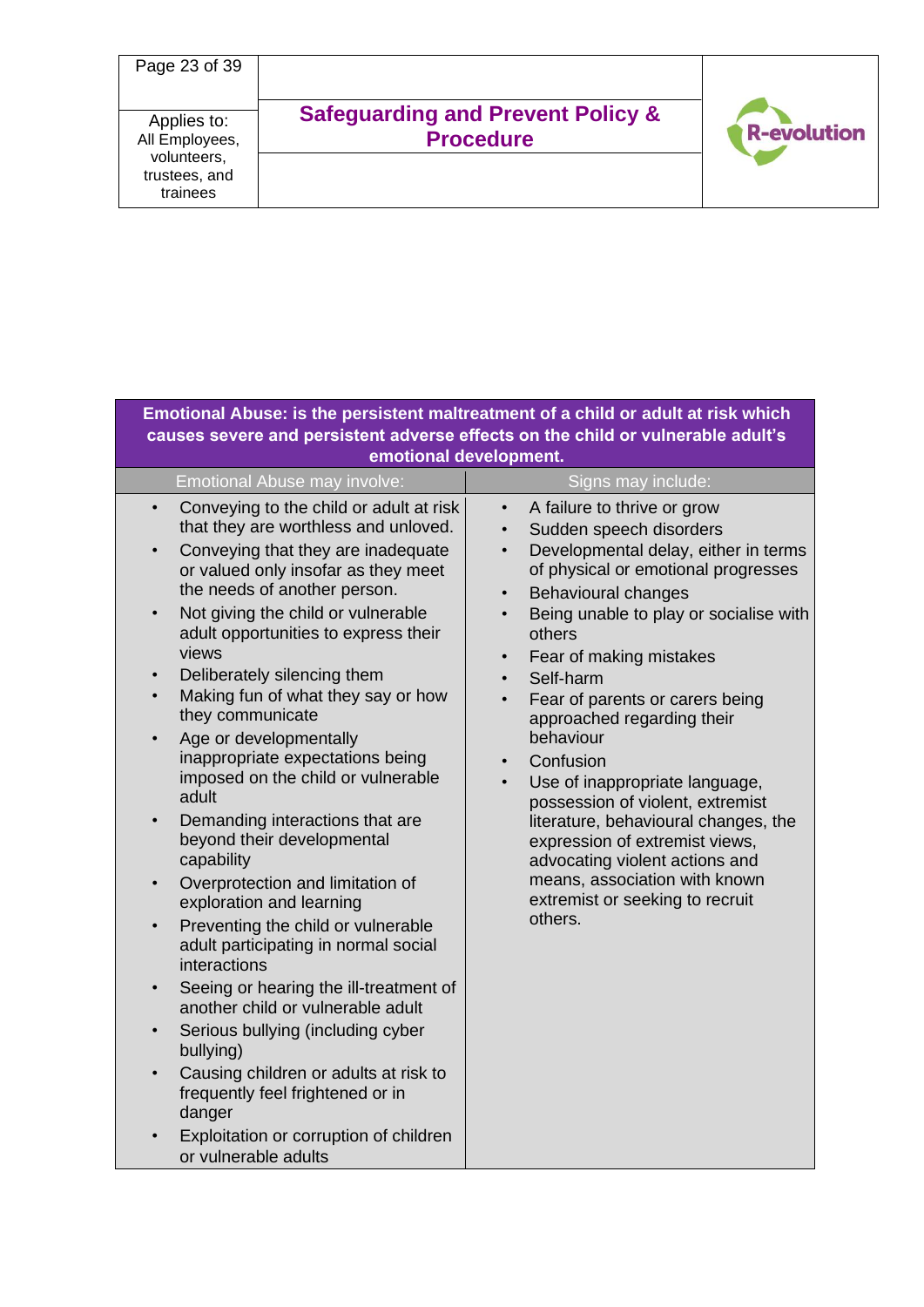

| <b>Sexual Abuse</b>                                                                                                                                                                                                                                                                                                                                                                                                                                                                                                                                                                                                                                                                                                                                                                                                                    |                                                                                                                                                                                                                                                                                                                                                                                                                                                                                                                                                                                                                                                                                                                                                                    |  |  |
|----------------------------------------------------------------------------------------------------------------------------------------------------------------------------------------------------------------------------------------------------------------------------------------------------------------------------------------------------------------------------------------------------------------------------------------------------------------------------------------------------------------------------------------------------------------------------------------------------------------------------------------------------------------------------------------------------------------------------------------------------------------------------------------------------------------------------------------|--------------------------------------------------------------------------------------------------------------------------------------------------------------------------------------------------------------------------------------------------------------------------------------------------------------------------------------------------------------------------------------------------------------------------------------------------------------------------------------------------------------------------------------------------------------------------------------------------------------------------------------------------------------------------------------------------------------------------------------------------------------------|--|--|
| Sexual Abuse may involve:                                                                                                                                                                                                                                                                                                                                                                                                                                                                                                                                                                                                                                                                                                                                                                                                              | Signs may include:                                                                                                                                                                                                                                                                                                                                                                                                                                                                                                                                                                                                                                                                                                                                                 |  |  |
| Forcing or enticing the child or adult<br>at risk to take risk part in sexual<br>activities, not necessarily involving at<br>a high level of violence, whether the<br>child or adult at risk is aware of what<br>is happening<br>Physical contact, including assault<br>$\bullet$<br>by penetration (for example, rape or<br>oral sex)<br>Non penetrative acts, such as<br>masturbation<br>Kissing<br>$\bullet$<br>Rubbing and touching outside of<br>clothing<br>Non-contact activities, such as<br>$\bullet$<br>involving children or adults at risk in<br>looking at, or in the production of,<br>pornographic material or watching<br>sexual activities<br>Encouraging children to behave in<br>$\bullet$<br>sexually inappropriate ways<br>Grooming a child in preparation for<br>$\bullet$<br>abuse (including via the internet) | Pain or itching in the<br>$\bullet$<br>genital/anal areas<br>Bruising or bleeding near the<br>$\bullet$<br>genital/anal areas<br>Sexually transmitted<br>diseases<br>Vaginal discharge or infection<br>Stomach pains<br>Discomfort when walking or<br>sitting down<br>Pregnancy<br>Sudden or unexplained<br>changes in behaviour, e.g.<br>becoming aggressive or<br>withdrawn<br>Fear of being left with a<br>specific person or group of<br>people<br>Nightmares<br>Leaving home<br>Sexual knowledge which is<br>beyond their age or<br>developmental stage<br>Sexual drawings or language<br>$\bullet$<br><b>Bedwetting</b><br>Saying they have secrets<br>they cannot tell anyone about<br>Self-harm or mutilation,<br>sometimes leading to suicide<br>attempts |  |  |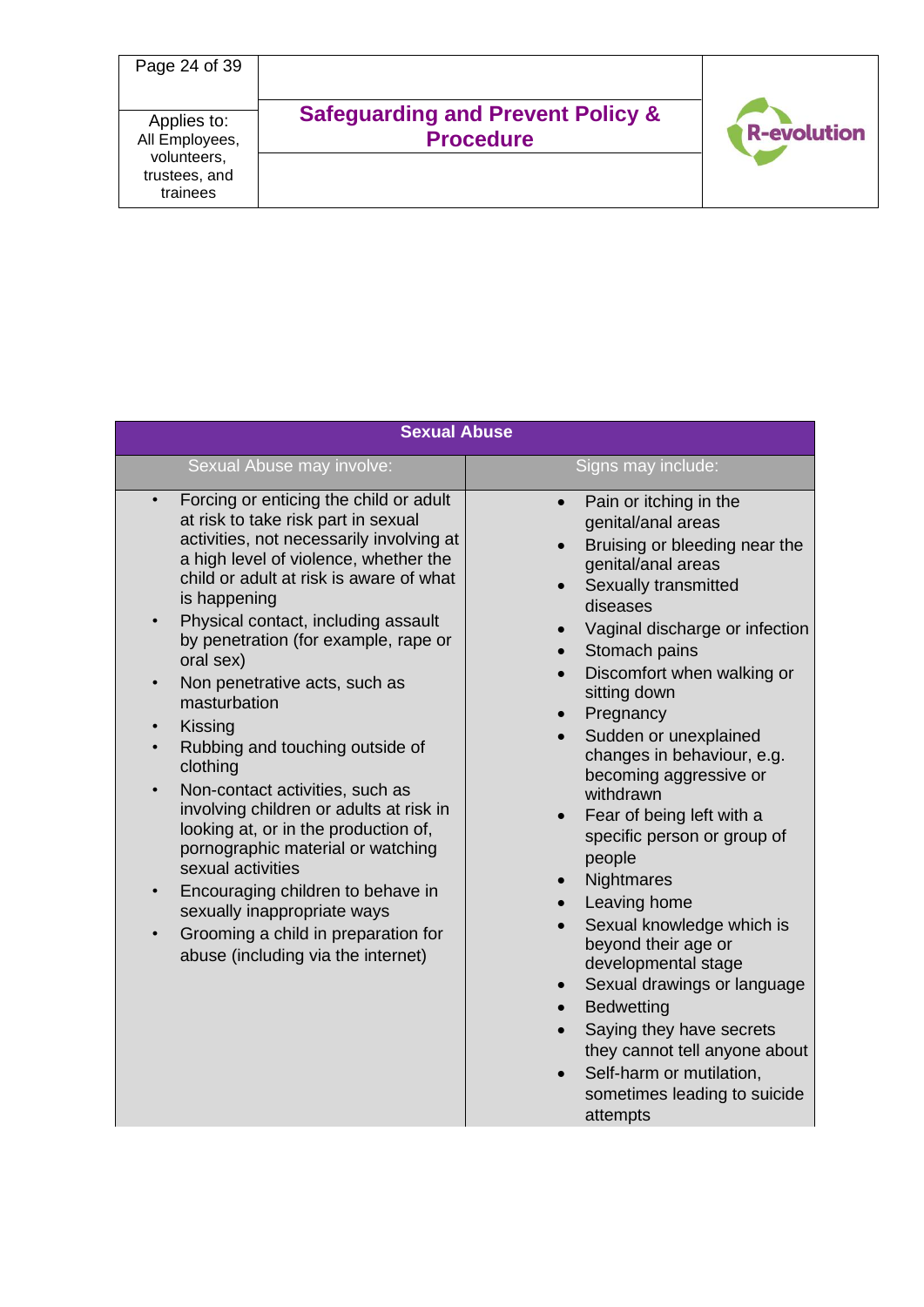

|                                                                                                                                                                                                                                                                                                                                                                                                                                                                                                                                                                                                                                                                     | Neglect: this is the persistent failure to meet the basic physical and/or<br>psychological neds of a child or adult at risk, likely to result in the serious<br>impairment of the child or vulnerable adult's health or development.                                                                                                                                                                                                                                                                                                                                                                                                                                                                                                                                                                                                                                                                                            |
|---------------------------------------------------------------------------------------------------------------------------------------------------------------------------------------------------------------------------------------------------------------------------------------------------------------------------------------------------------------------------------------------------------------------------------------------------------------------------------------------------------------------------------------------------------------------------------------------------------------------------------------------------------------------|---------------------------------------------------------------------------------------------------------------------------------------------------------------------------------------------------------------------------------------------------------------------------------------------------------------------------------------------------------------------------------------------------------------------------------------------------------------------------------------------------------------------------------------------------------------------------------------------------------------------------------------------------------------------------------------------------------------------------------------------------------------------------------------------------------------------------------------------------------------------------------------------------------------------------------|
| Abuse by neglect may involve:                                                                                                                                                                                                                                                                                                                                                                                                                                                                                                                                                                                                                                       | Signs may include:                                                                                                                                                                                                                                                                                                                                                                                                                                                                                                                                                                                                                                                                                                                                                                                                                                                                                                              |
| Neglect may occur during pregnancy<br>$\bullet$<br>because of material substance<br>abuse<br>A parent or carer failing to provide<br>$\bullet$<br>adequate food, clothing, and shelter<br>Exclusion from home or<br>$\bullet$<br>abonnement<br>Failure to ensure adequate<br>$\bullet$<br>supervision<br>Failure to protect a child or adult at<br>$\bullet$<br>risk from physical harm or danger<br>Failure to ensure adequate care<br>$\bullet$<br>takers<br>Failure to ensure access to<br>$\bullet$<br>appropriate medical care or<br>treatment<br>Neglect of, our unresponsiveness to,<br>$\bullet$<br>a child or vulnerable adult's basic<br>emotional needs. | A constant hunger, sometimes<br>stealing food from others<br>Dirty or smelly<br>Loss of weight, or being constantly<br>underweight<br>Inappropriate dress for the weather<br>$\bullet$<br>Complaining of being tired all the<br>time<br>Not requesting medical assistance<br>and/or failing to attend appointments<br>Having few friends<br>$\bullet$<br>Worsening health conditions<br>$\bullet$<br>Pressure sores<br>Mentioning that they are being left<br>alone or unsupervised<br>Sore or extreme nappy rash<br>$\bullet$<br>Lack of response to stimuli or<br>$\bullet$<br>contact<br>Poor skin contact, or skin infections<br>$\bullet$<br>Frozen watchfulness<br>$\bullet$<br>Anxiety<br>$\bullet$<br><b>Distress</b><br>$\bullet$<br>Child moves away from parent<br>$\bullet$<br>under<br>stress<br>Little or no distress when separated<br>from primary carer<br>Inappropriate emotional responses<br>Language delay |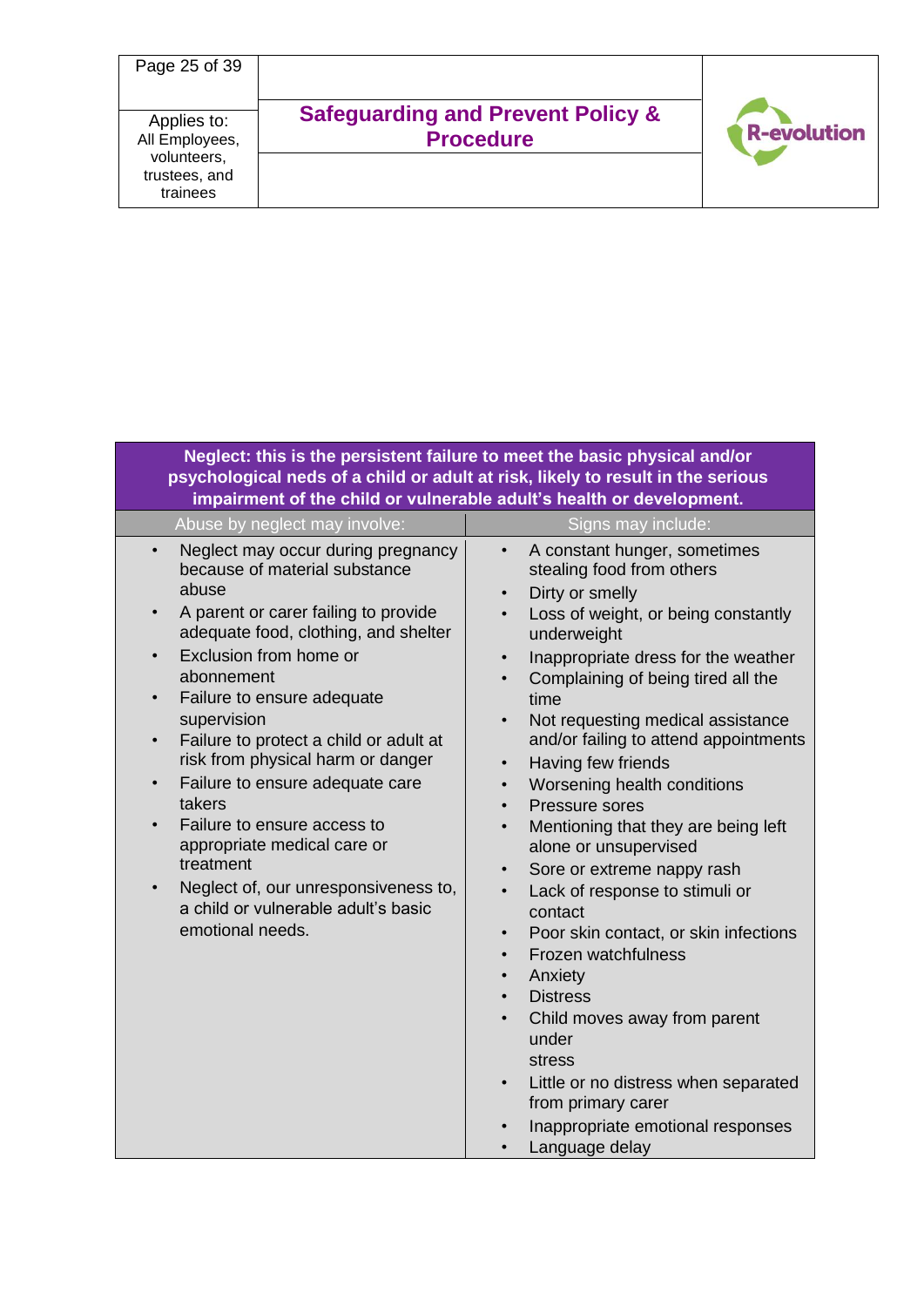

| <b>Financial Abuse</b>                                                                                                                                                                                                                                                                           |                                                                                                                                                                                                                                                                                                                                                                                                                                                                                                                                   |  |  |  |
|--------------------------------------------------------------------------------------------------------------------------------------------------------------------------------------------------------------------------------------------------------------------------------------------------|-----------------------------------------------------------------------------------------------------------------------------------------------------------------------------------------------------------------------------------------------------------------------------------------------------------------------------------------------------------------------------------------------------------------------------------------------------------------------------------------------------------------------------------|--|--|--|
| Financial Abuse may involve:                                                                                                                                                                                                                                                                     | Signs may include:                                                                                                                                                                                                                                                                                                                                                                                                                                                                                                                |  |  |  |
| Being overcharged<br>for services<br>Being tricked into<br>receiving goods or<br>services that they do not<br>want or need<br>Inappropriate use,<br>exploitation, or<br>misappropriation or<br>property and/or utilities<br>Theft<br>Deception<br>Fraud<br>Pressure in<br>connection with wills. | Lack of basic requirements, e.g.,<br>food, clothes, or shelter<br>Inability to pay bills<br>Unexplained withdrawals from<br>$\bullet$<br>accounts<br>Inconsistency between standard of<br>$\bullet$<br>living and income<br>Reluctance to take up assistance<br>$\bullet$<br>which is needed<br>Unusual interest by family or other<br>$\bullet$<br>people in the person's assets<br>Recent changes in deeds<br>$\bullet$<br>Power of Attorney obtained when<br>$\bullet$<br>the person lacks capability to make<br>the decision. |  |  |  |

| <b>Institutional Abuse</b>       |                    |  |  |
|----------------------------------|--------------------|--|--|
| Institutional Abuse may involve: | Signs may include: |  |  |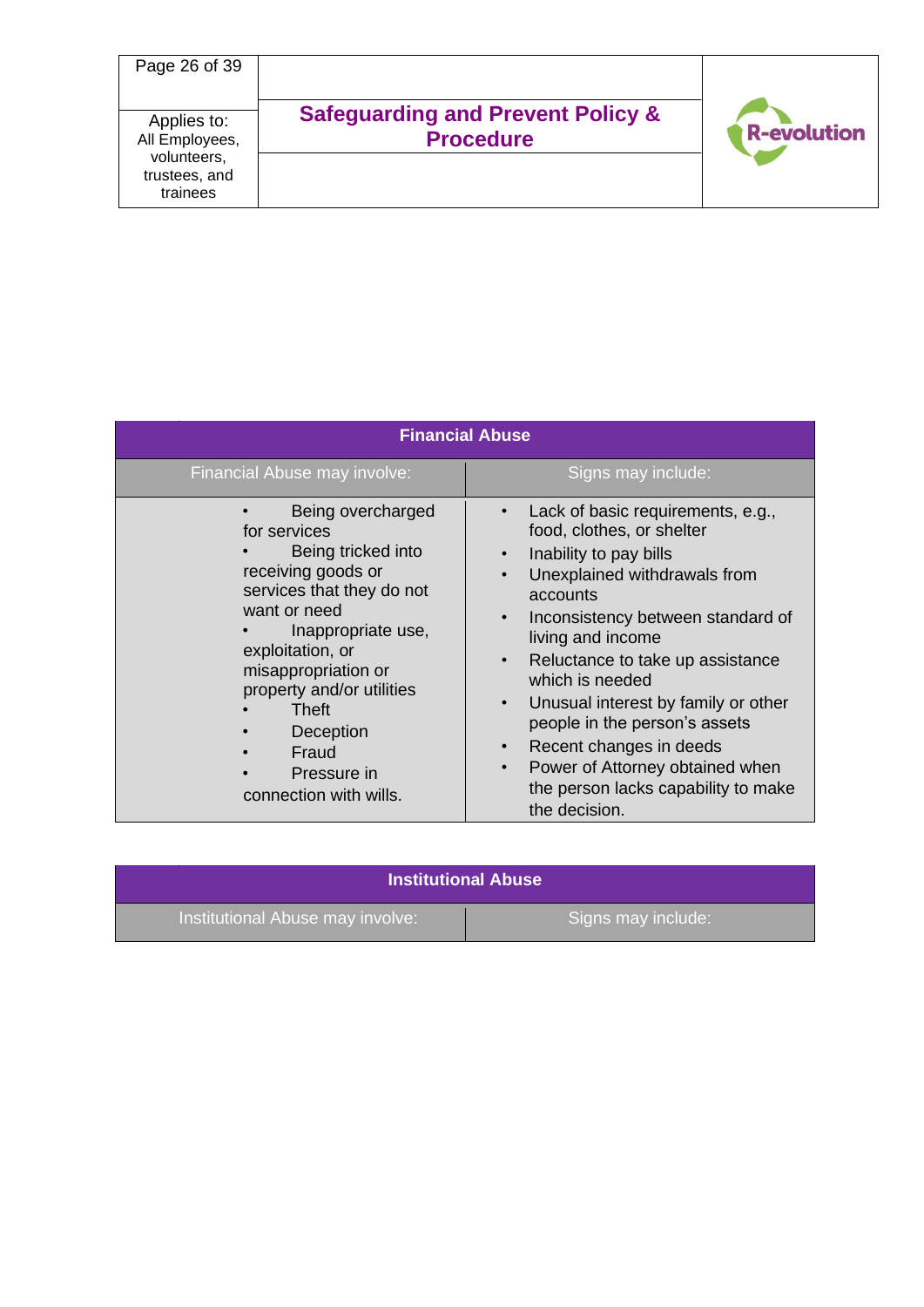Page 27 of 39

Applies to: All Employees, volunteers, trustees, and trainees

# **Safeguarding and Prevent Policy & Procedure**



| Service users required to fit in<br>excessively to the routine of the<br>service More than one individual is<br>being neglected<br>Everyone is treated in the same way<br>Other forms of an abuse on an<br>institutional scale | Inflexible daily routines, e.g. set<br>bedtimes and / or deliberate waking<br>Dirty clothing and bed linen<br>$\bullet$<br>Lack of personal clothing and<br>$\bullet$<br>possessions<br>Inappropriate use of nursing and<br>medical procedures<br>Lack of individualised care plans<br>$\bullet$<br>and failure to comply with care plans<br>Inappropriate use of power, control,<br>$\bullet$<br>restriction and confinement<br>Failure to access health care,<br>$\bullet$<br>dentistry services etc<br>Inappropriate use of medication<br>$\bullet$<br>Misuse of resident's finances or<br>communal finances<br>Dangerous moving or handling<br>$\bullet$<br>practices<br>Failure to record incidents or<br>$\bullet$<br>concerns |
|--------------------------------------------------------------------------------------------------------------------------------------------------------------------------------------------------------------------------------|--------------------------------------------------------------------------------------------------------------------------------------------------------------------------------------------------------------------------------------------------------------------------------------------------------------------------------------------------------------------------------------------------------------------------------------------------------------------------------------------------------------------------------------------------------------------------------------------------------------------------------------------------------------------------------------------------------------------------------------|

## **Sexual Exploitation and Grooming**

Grooming is when someone builds an emotional connection with a child to gain their trust for the purpose of sexual abuse or exploitation. Children and young people can be groomed online or in the real world, by a stranger or by someone they know – for example, a family member, friend or professional. Groomers may be male or female. They could be any age.

Child sex exploitation (CSE) is a type of sexual abuse in which children are sexually exploited for money, power, or status. Children or young people may be tricked into believing they are in a loving, consensual relationship. They may be also groomed online. Some children and young people are trafficked into or within the UK for the purpose of sexual exploitation. Sexual exploitation can also happen to young people in gangs.

## **Child on Child Sexual Violence and Sexual Harassment**

This exists in many forms, from calling someone sexualised names, flicking bra straps, lifting skirts, grabbing bottoms, genitalia etc.

## **Mate Crime**

Mate crime happens when people with learning difficulties are befriended by someone who uses the relationship to exploit or abuse them.

### **Online Safety and Social Media**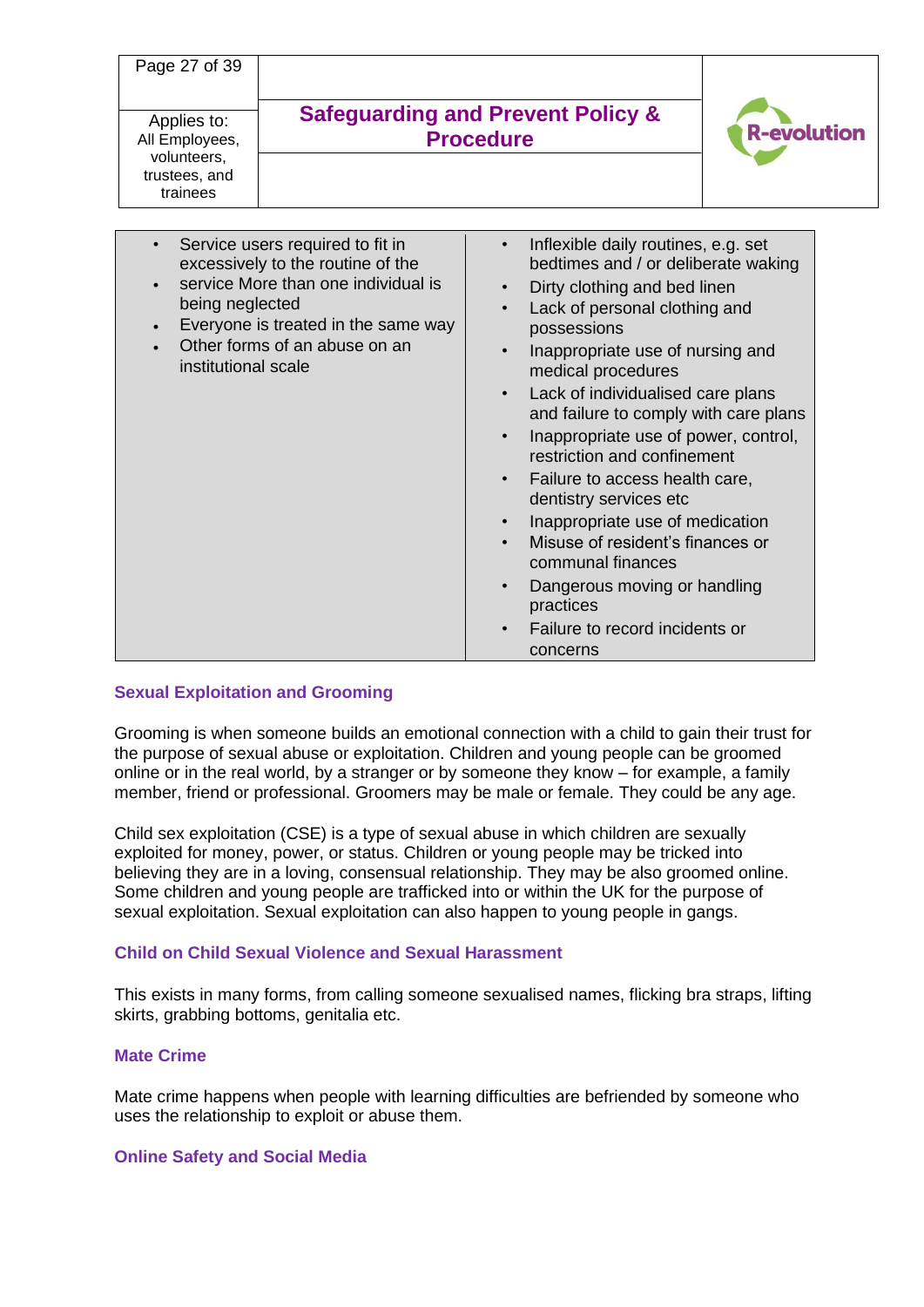| Page 28 of 39                                                             |                                                                  |                    |
|---------------------------------------------------------------------------|------------------------------------------------------------------|--------------------|
| Applies to:<br>All Employees,<br>volunteers,<br>trustees, and<br>trainees | <b>Safeguarding and Prevent Policy &amp;</b><br><b>Procedure</b> | <b>R-evolution</b> |

All staff, volunteers, and trustees are trained in e-safety and recognizing and reporting concerns. Our Information governance and date protection policy recognize that Internet Safety is a whole team/organization responsibility.

Children, young people, and adults at risk may expose themselves to danger, whether knowingly or unknowingly, when using the Internet and other technologies. Additionally, some children, young children and adults at risk may find themselves involved in activities which are inappropriate or possibly illegal.

We therefore recognise our responsibility to educate our trainees, teaching them the appropriate behaviours and critical thinking skills to enable them to remain both safe and legal when using the Internet and related technologies. These issues are addressed within the trainee journey, within relevant policies and procedures.

The welfare and protection of our children and adults at risk is paramount and consideration should always be given as to whether the use of photography will place them at risk. Images may be used to harm children or adults at risk, for example as a preliminary to grooming or by displaying them inappropriately on the internet, particularly social networking sites. For this reason, consent must be sought from those with parental responsibilities (this may include the Local Authority in the case of looked after children)

We are aware of the Safeguarding Partners escalation procedures for raising concerns in respect of poor practice and recognize our responsibility to utilize these as and when necessary, in the interest of safeguarding and promoting the welfare of children and vulnerable adults.

Online safety also involves being aware of the risks to young people, our staff/volunteers and adults at risk when communicating via the Internet, digital and mobile devices and using social media. Social media includes blogs, Wikis, online communities, and social networking sites such as Facebook and Twitter.

As an organization working with young people, we acknowledge the impact and involvement that social networking sites such as Facebook and Twitter have on the lives of young people, and their role in the ways which they interact with each other. These tools are used by us to encourage young people in their projects and involvement with gratitude activities. At the same time, we recognize the dangers and potential risks that these sites can pose to both young people and R-evolution staff/volunteers, and that they have the potential to be abused as a means of interacting with young people.

There is a wide range of ways to communicate with young people and this is a rapidly changing environment as new technologies, applications and social media sites merge. No Code of Conduct for e-safety can cover all these separately. However, there are broad principles that we expect all staff/volunteers and trustees to adhere to to safeguard young people and themselves in respect of using all these forms of media, devices, apps and social networking sites.

## **Sexting**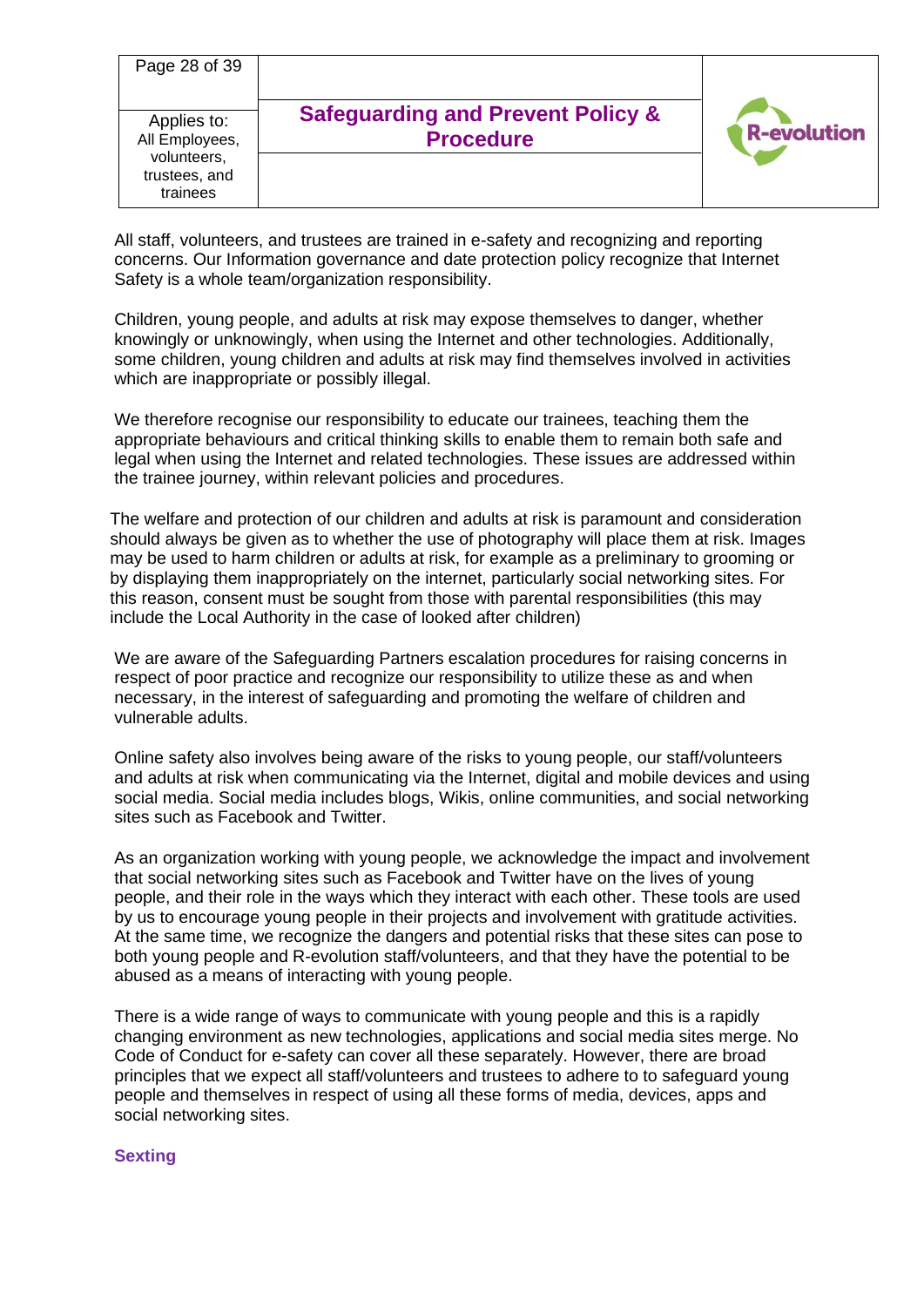| Page 29 of 39                                                             |                                                                  |                    |
|---------------------------------------------------------------------------|------------------------------------------------------------------|--------------------|
| Applies to:<br>All Employees,<br>volunteers,<br>trustees, and<br>trainees | <b>Safeguarding and Prevent Policy &amp;</b><br><b>Procedure</b> | <b>R-evolution</b> |

Sexting means sending sexually explicit messages and/or suggestive images, such as nudes, while the name suggests that this is only done via text message, these types of messages can be via any messaging service, including emails and social media.

This also means that sexts can be sent or received via several electronic devices, such as smart phones, computers, and tablets.

If a child Is under the age of 18, it Is Illegal for them to take a nude photo of themselves or a friend, as well as distributing them, even though the age of sexual content is 16, the Protection of Children Act means it is against the law for a child to share a sexual image, even if it is with someone who Is also under the age of 18.

Images covered under the law include, but are not limited to, naked pictures, topless photos of girls, any sex acts and sexual Images In underwear. If It Is found that a child under the age of 18 is in possession of any of these, has been sending them or taking these types of photos, the police can record It as a crime.

### **Modern Slavery**

Modern Slavery examples include forced labour, debt bondage, sexual or criminal exploitation, domestic servitude, and trafficking.

Modern Slavery (s.1 of the Act) comprises of the following:

- 1. Slavery, servitude and forced or compulsory labour
- 2. 2. Human Trafficking (s.2) this is the movement of a person for the purposes of being exploited. There is no minimum distance (i.e., it can be from one room to another).

Exploitation can include (in addition to above):

- Sexual exploitation (regardless of age of the individual being exploited
- Removal of organs
- Securing services by force, threats, or deception (in particular, if the individual being exploited is a child or an adult at risk).

Child Trafficking is child abuse; children are recruited, moved or transported and then exploited, forced to work or sold. They are often subject to multiple forms of exploitation.

### **Suicide and Mental Health Matters**

Mental health and mental ill health can be defined in vastly different ways. Mental health influences how we think and feel about ourselves and others and how we interpret life events. Whereas mental ill health is a term that is used for a person whose thinking, emotions and behaviours negatively affect their ability to go about day-to-day activities such as work, home life and it disrupts their abilities. This can be particularly prevalent during times of isolation from others. There are several different types of mental illnesses including:

- 1. Depression
- 2. Anxiety disorders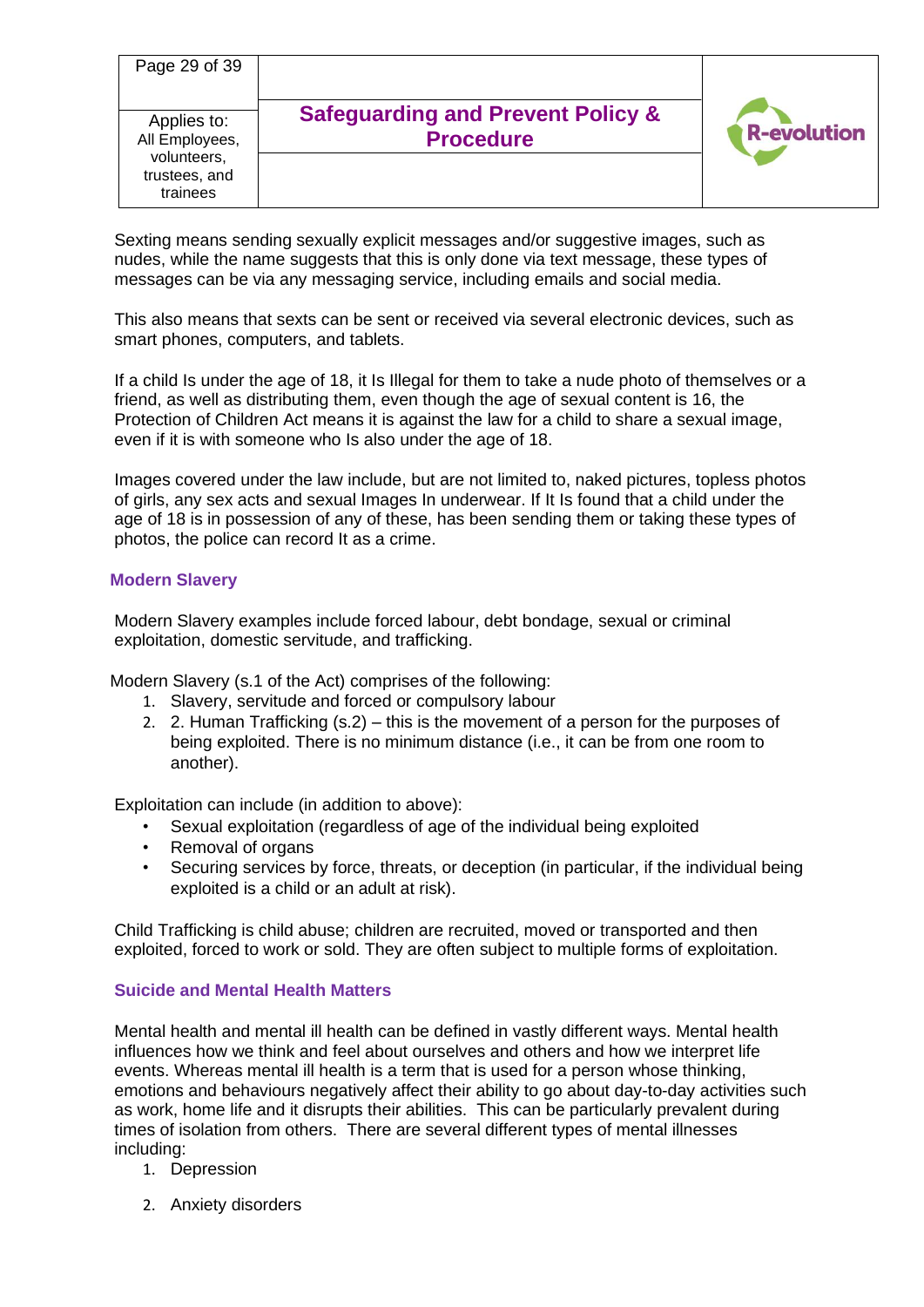| Page 30 of 39                                                             |                                                                  |                    |
|---------------------------------------------------------------------------|------------------------------------------------------------------|--------------------|
| Applies to:<br>All Employees,<br>volunteers,<br>trustees, and<br>trainees | <b>Safeguarding and Prevent Policy &amp;</b><br><b>Procedure</b> | <b>R-evolution</b> |

- 3. Self-harm
- 4. Suicide
- 5. Substance misuse

Suicide is a major public health issue in England. Suicide and suicidal thoughts need to be given the highest priority when dealing with an individual presenting these feelings. That said, not all people expressing suicidal thoughts want to die, they often do not want to feel the way they currently are which results in the thoughts turning to suicidal. The most important action to take when speaking to a person showing signs of suicide is to ask them directly 'are you having thoughts of suicide?' This will be able to guide the best possible action depending upon the answer you receive.

All R-evolution employees will complete mental health awareness training in the workplace.

## **Eating Disorders**

Characterised by an abnormal attitude towards food that causes someone to change their eating habits and behaviour (www.nhs.co.uk/eating-disorders). Anorexia nervosa, when a person tries to keep their weight as low as possible e.g. by starving themselves or exercising excessively. Bulimia: when a person goes through periods of binge eating and Is then deliberately sick or uses laxatives to try to control their weight. Binge eating disorder: When a person feels compelled to overeat large amounts of food in a short period of time.

## **Self-Harm**

The idea of self-harm is tied up in stereotypical actions. It is a behaviour not an illness, people self-harm to cope with emotional distress or to communicate that that are distressed. It can present itself in many ways, for example:

- 1. Cutting, scratching the skin with sharp objects such as knives or razor blades
- 2. Burning oneself with heated wax or cigarettes
- 3. Hitting or banging arms, legs or head on walls or other objects
- 4. Compulsory action of pulling hair out of the head
- 5. Abusing drugs and alcohol for risk rather than enjoyment
- 6. Eating Disorders

It Is generally seen as a physical reaction to emotional pain and can be extremely addictive, this means that it is often more productive to focus on why an Individual feels compelled to harm themselves, rather than the means by which they are doing so. Self-harm should not be misunderstood for being suicidal.

### **Violence**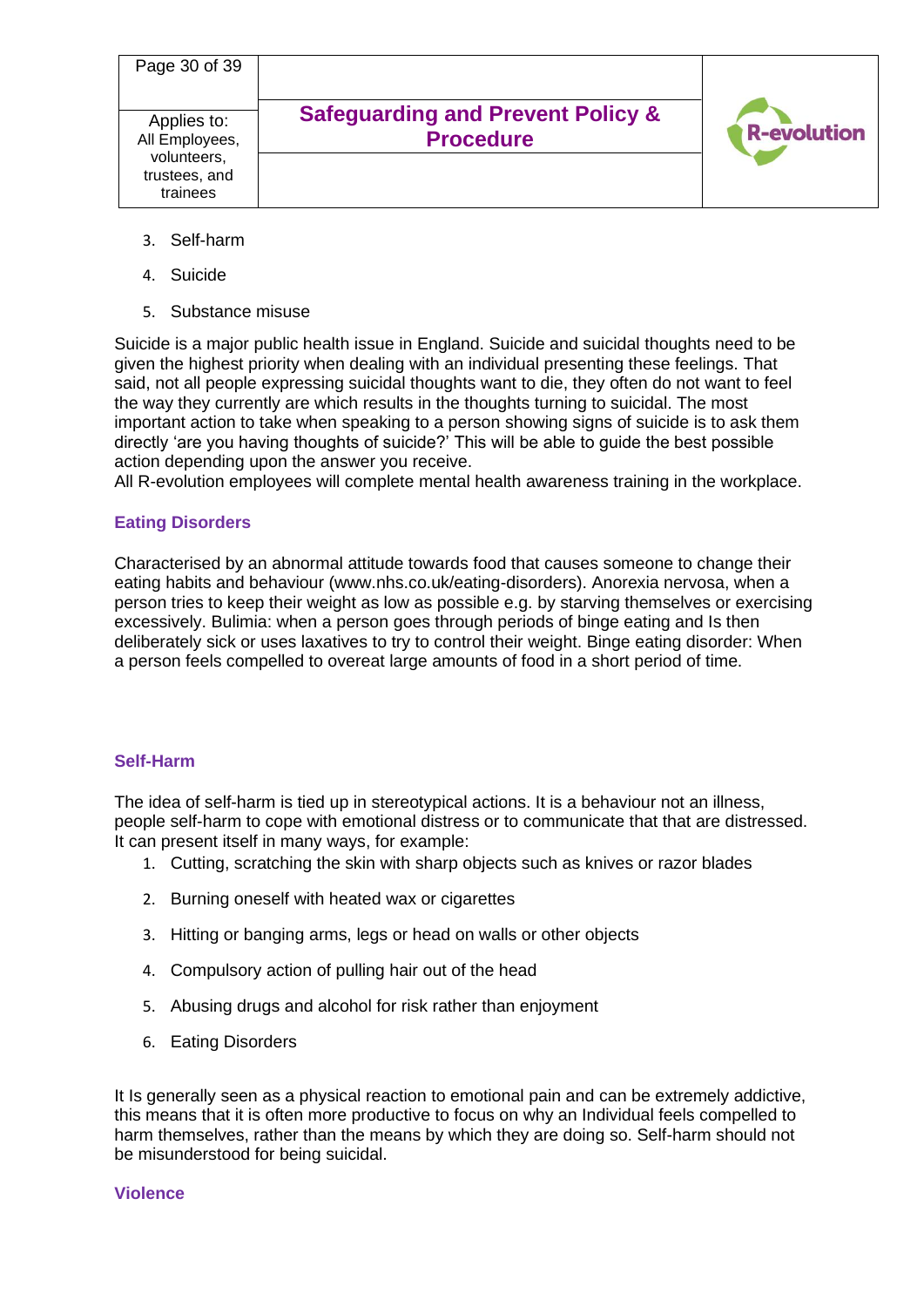| Page 31 of 39                                                             |                                                                  |                    |
|---------------------------------------------------------------------------|------------------------------------------------------------------|--------------------|
| Applies to:<br>All Employees,<br>volunteers,<br>trustees, and<br>trainees | <b>Safeguarding and Prevent Policy &amp;</b><br><b>Procedure</b> | <b>R-evolution</b> |

# **Gun and Knife Crime**

Gun and knife crime are not as common as some people think, but it does happen. Guns and knives can affect everyone, not just people in gangs. Gun and knife crime include stabbing or shooting someone. It is illegal to:

- carry a knife
- threaten someone with a knife or gun
- commit a crime with the use of a weapon like a robbery
- commit a crime by pretending you have a real knife or gun

Some people carry weapons like knives and guns to feel protected, because of peer pressure or to feel powerful. If a person has a weapon, they might not always plan to use it – whether it is used as a weapon or not, it is still illegal.

Police have the power to stop and search if they think someone has a weapon. This could result with an arrest or the person going to prison for carrying, buying, or selling a weapon.

Situations involving weapons can get out of control very easily and they might not have time to think about actions.

If carrying a weapon, a person is more likely to:

- be attacked or threatened by other gangs who use weapons
- be arrested by the police
- kill or injure yourself badly with your weapon
- hurt or kill others with your weapon
- hurt innocent people if a fight happens
- be charged with murder through joint enterprise if you are at a place where someone is killed, even if you weren't carrying the weapon.

# **Gangs**

Being in a gang can make a person feel part of something or that they belong but being part of a gang like this can be dangerous. Sometimes a person can be forced to commit a crime or do things that are unsafe. If a gang carries knives or other weapons, they might get them out to show off or intimidate people. This can be very scary for other people, especially if they think the gang will use them.

## *Why do people join Gangs?*

Young people join gangs for lots of different reasons. Some of these include:

- fitting in with friends and other gang members
- having the same interests as other people, like sports or music
- feeling respected and important
- to be protected from bullying or from other gangs
- making money from crime or drugs
- gaining status and feeling powerful.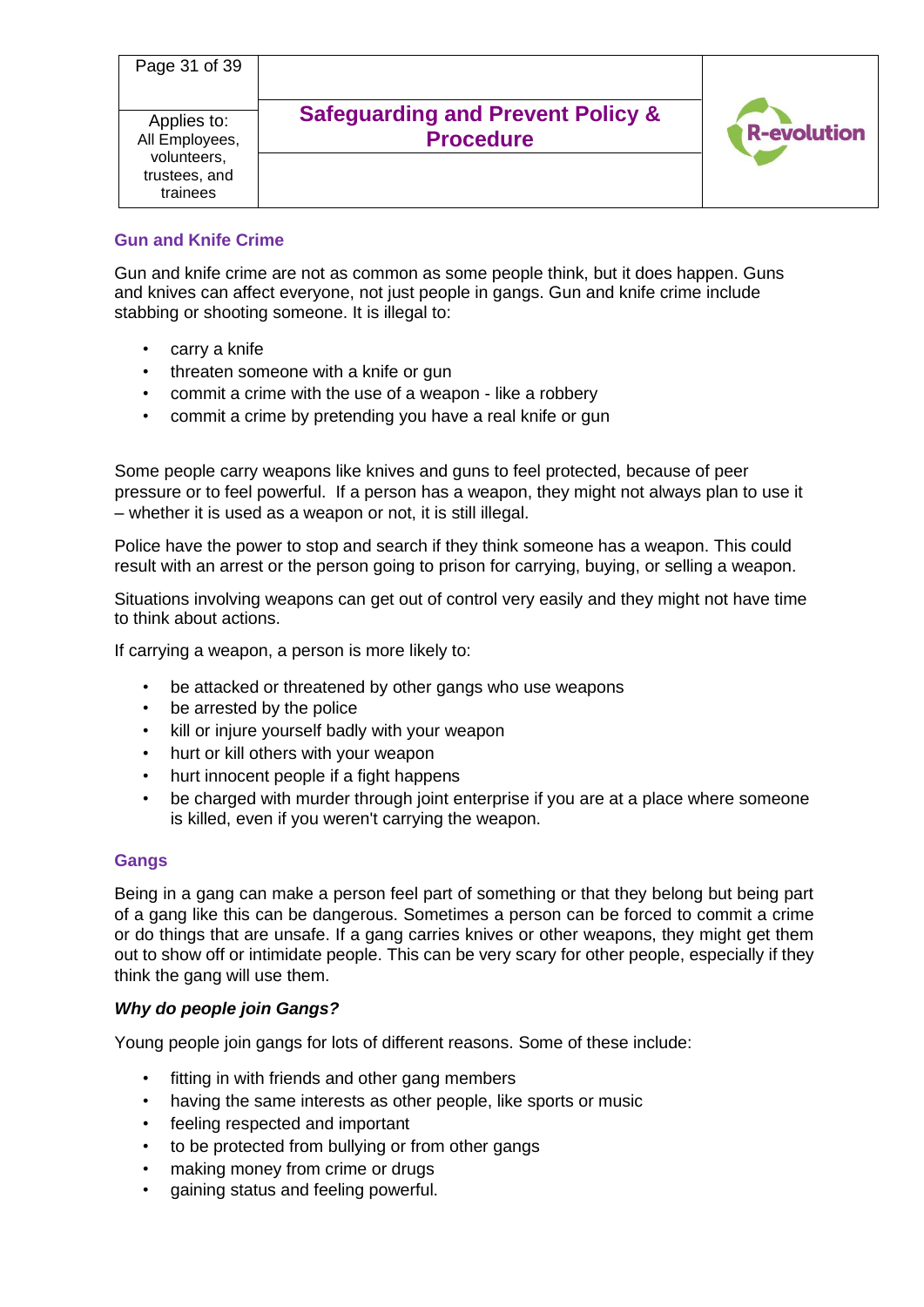| Page 32 of 39                                                             |                                                                  |                    |
|---------------------------------------------------------------------------|------------------------------------------------------------------|--------------------|
| Applies to:<br>All Employees,<br>volunteers,<br>trustees, and<br>trainees | <b>Safeguarding and Prevent Policy &amp;</b><br><b>Procedure</b> | <b>R-evolution</b> |

Being in a gang is not against the law but being involved with illegal activities (that some gangs do) could be an offence. A person could go to prison or end up with a criminal record if involved with:

- gun and knife crime
- violence or harassment
- turf wars or postcode wars
- carrying, using, or selling drugs
- theft or other illegal activities
- rape and sexual assault.

If a trainee has a criminal record you might not be:

- accepted into a university, college, or higher education
- able to get a job, internship or do work experience
- allowed to travel to some countries, like the USA or Australia

### **Domestic Violence Abuse**

Domestic violence and abuse is any incident, or pattern of incidents, of controlling, coercive or threatening behaviour, and violence or abuse between those aged 16 years or over who are or have been intimate partners or family members regardless of gender or sexuality. This can encompass, but Is not limited to, the following types of abuse: psychological, physical, sexual, financial and or emotional.

Identifying cases of Female Genital Mutilation (FGM) and Forced Marriage

There are many different types of abuse but there are some that staff may be less aware of. Female Genital Mutilation (FGM) and Forced Marriage fall into this category. Any indications that children or adults at risk may be subject to FGM or Forced Marriage, or that this may have already taken place, will be dealt with under the procedures outlined in this policy. In support of this provision, R-evolution will do everything that it can to ensure that:

- The DPSO's are aware of the issues surrounding FGM, Forced Marriage and current legislation.
- Advice and signposts are available for accessing additional support, e.g., the NSPCC's helpline, ChildLine services, Forced Marriage Unit

Where there are concerns about FGM or Forced Marriage, a referral must be made as a matter of urgency. It is also extremely important that if a child or adult at risk has disclosed that they are at risk of FGM or Forced Marriage, the case is referred to Social Care, even if it is against that person's wishes. R-evolution staff must NOT consult or discuss these concerns with the child or vulnerable adult's parents or family, or others within the community, if there is an imminent risk, e.g. the child or adult at risk being taken out of the country, police must be informed (999) and the safety of the child or adult at risk must be the prime consideration whilst awaiting the police response. It was made a legal requirement in October 2015 to report known cases to FGM in under 18's.

### **Prevent Duty**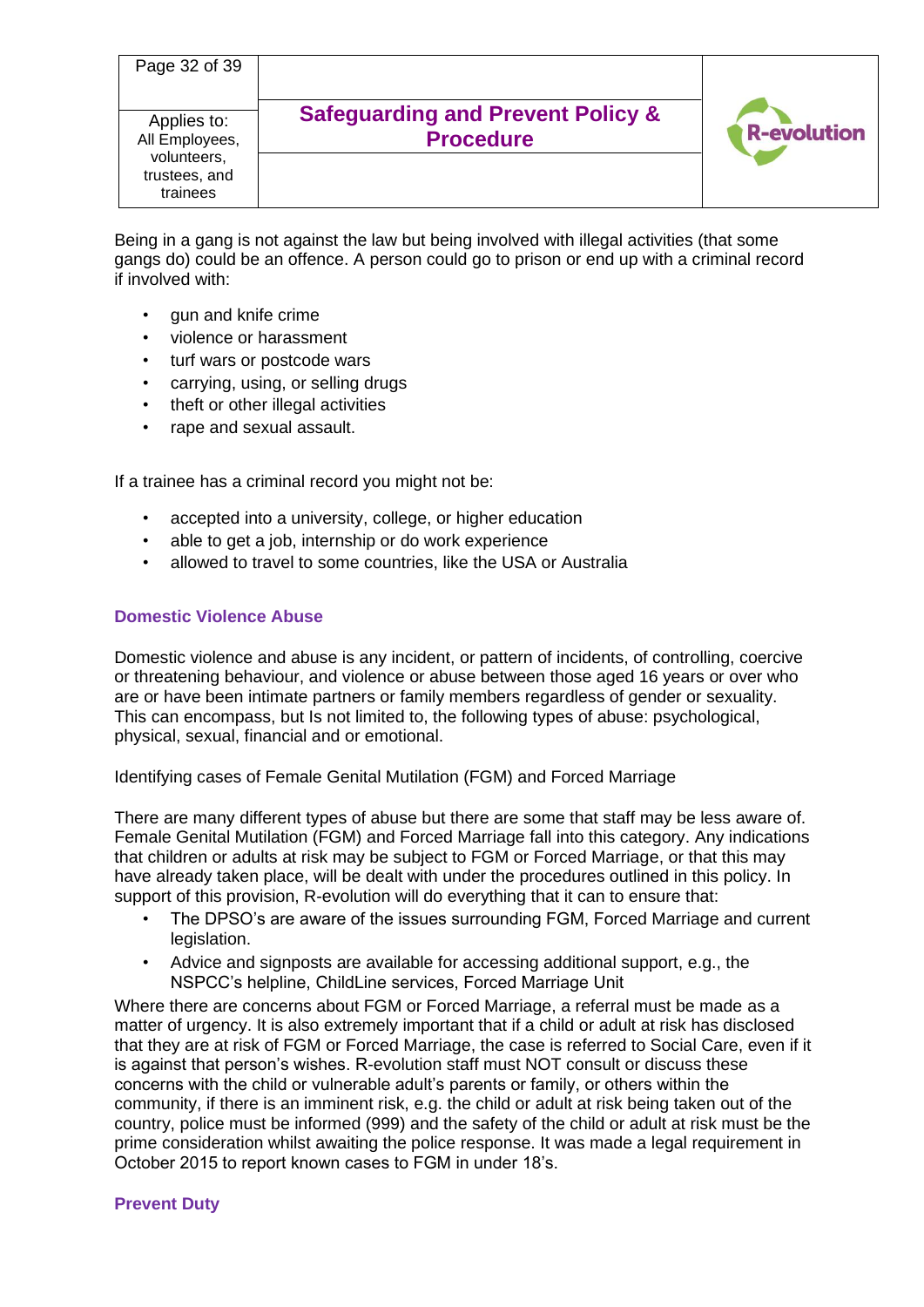| Page 33 of 39                                                             |                                                                  |                    |
|---------------------------------------------------------------------------|------------------------------------------------------------------|--------------------|
| Applies to:<br>All Employees,<br>volunteers,<br>trustees, and<br>trainees | <b>Safeguarding and Prevent Policy &amp;</b><br><b>Procedure</b> | <b>R-evolution</b> |

Prevent is about safeguarding and supporting those vulnerable to radicalisation. Prevent is 1 of the 4 elements of CONTEST, the Government's counter-terrorism strategy. It aims to stop people becoming terrorists or supporting terrorism

What does PREVENT do?

- 1. Responds to the ideological challenge we face from terrorism and aspects of extremism, and the threat we face from those who promote these views.
- 2. Provides practical help to prevent people from being drawn into terrorism and ensure they are given appropriate advice and support.
- 3. Works with a wide range of sectors (including education, criminal justice, faith, charities, online and health) where there are risks of radicalisation that we need to deal with.

The main aim of Prevent is to stop people from becoming terrorists or supporting terrorism

At the heart of Prevent is safeguarding children and adults and providing early intervention to protect and divert people away from being drawn into terrorist activity.

Prevent addresses all forms of terrorism but continues to ensure resources and effort are allocated based on threats to our national security.

The Counter Terrorism and Security Act 2015 places a duty on certain bodies to have 'due regard to the need to prevent people from being drawn into terrorism'.

The government have defined extremism in the Prevent Strategy as vocal opposition to fundamental British Values, including democracy, the rule of law, individual liberty and mutual respect and tolerance of different faiths and beliefs.

The Prevent Team will, in partnership with other professionals including those involved in Safeguarding, investigate further to assess the nature and **extent** of the risk. The relevant local police prevent teams will complete an initial assessment, which will be used to inform the decision as to whether an individual should be referred to Channel.

|                                                           | <b>Terms and Definition</b> |
|-----------------------------------------------------------|-----------------------------|
| <b>Radicalisation and/or Extremism may</b><br>l  involve' | Signs may include           |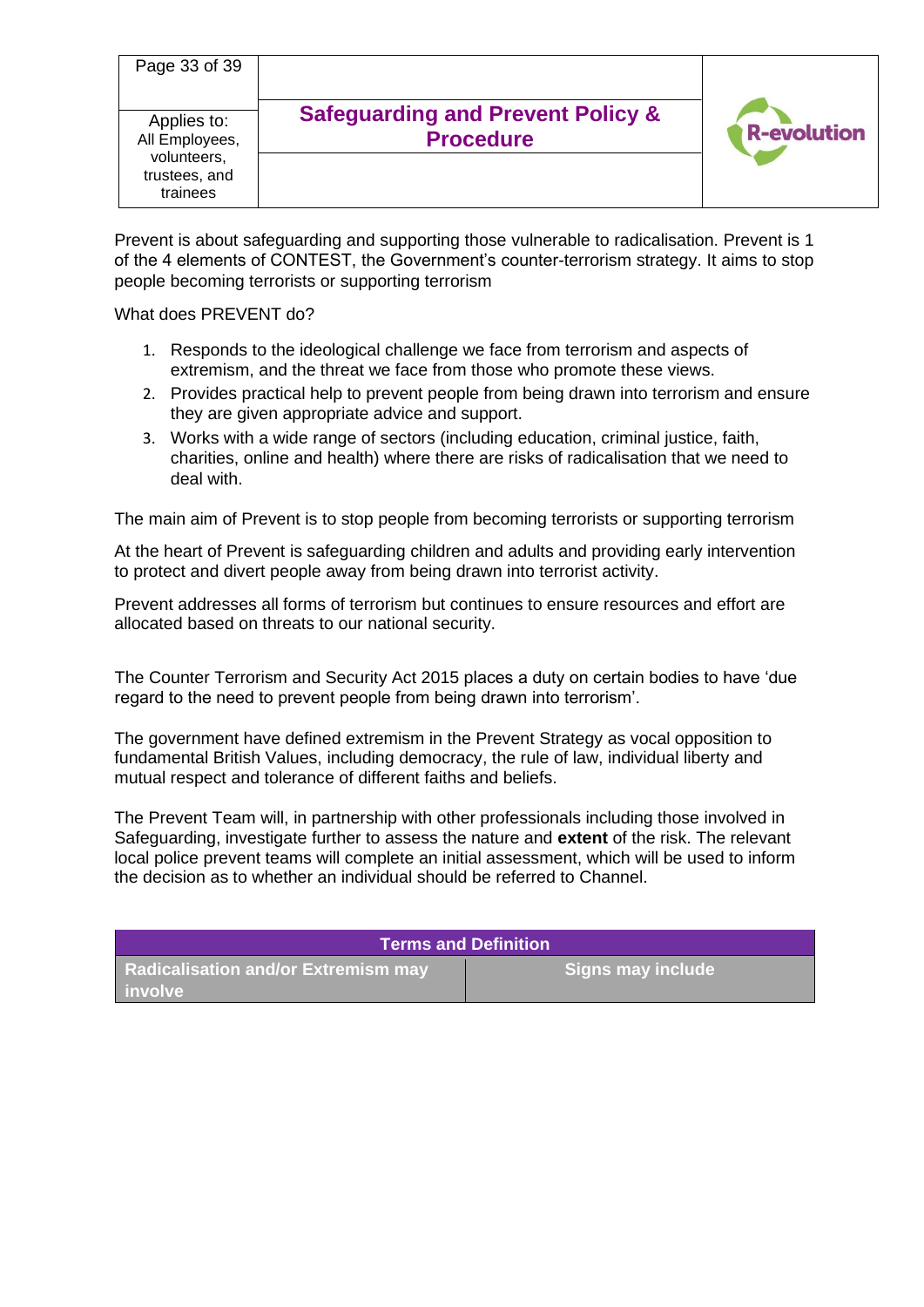Page 34 of 39

Applies to: All Employees, volunteers, trustees, and trainees

# **Safeguarding and Prevent Policy & Procedure**



- An **ideology** is a set of beliefs
- **Radicalisation** is the process by which a person comes to support terrorism and forms of extremism leading to terrorism.
- **Safeguarding** is the process of protecting vulnerable people, whether from crime, other forms of abuse or from being drawn into terrorism related activity.
- **Terrorism** is an action that endangers or causes serious violence, damage or disruption, is intended to influence the government or intimidate the public and is made with the intention of advancing a political, religious or ideological cause.
- **Vulnerability** describes factors and characteristics associated with being susceptible to radicalisation.
- **Extremism** is vocal or active opposition to fundamental British Values, including democracy, the rule of law, individual liberty and mutual respect and tolerance of different faiths and beliefs. Calls for the death of British Armed Forces is also included.
- Isolation and identity crisis
- Personal crisis and / or circumstances
- A misconception and / or rejection of UK foreign policy
- A disrupt of Western media reporting
- Perceptions that UK government policy is discriminatory
- Perception that their aspirations for career and lifestyle are undermined by limited employment prospects
- Thinks that the 'world owes them a favour'

# Other factors:

- Ideology, politics and / or youth rebellion
- Provocation and anger (grievance)
- Need for protection
- Seeking excitement and action
- Fascination with, or a morbid interest in, violence, weapons and uniforms
- Seeking family and father substitutions
- Seeking friends and community, status and identity.

# **Linked Policies**

Policy on Handling of DBS Certificate Information Policy on the Recruitment of ex-offenders Information Governance and Data Protection Slavery and Human Trafficking Policy Equality and Diversity Policy Security Policy Performance Management Policy and Procedure Disciplinary Policy and Procedure Harassment Policy and Procedure Recruitment Policy and Procedure Grievance Policy and Procedure

## Annexes

Annex 1: DSPO referral form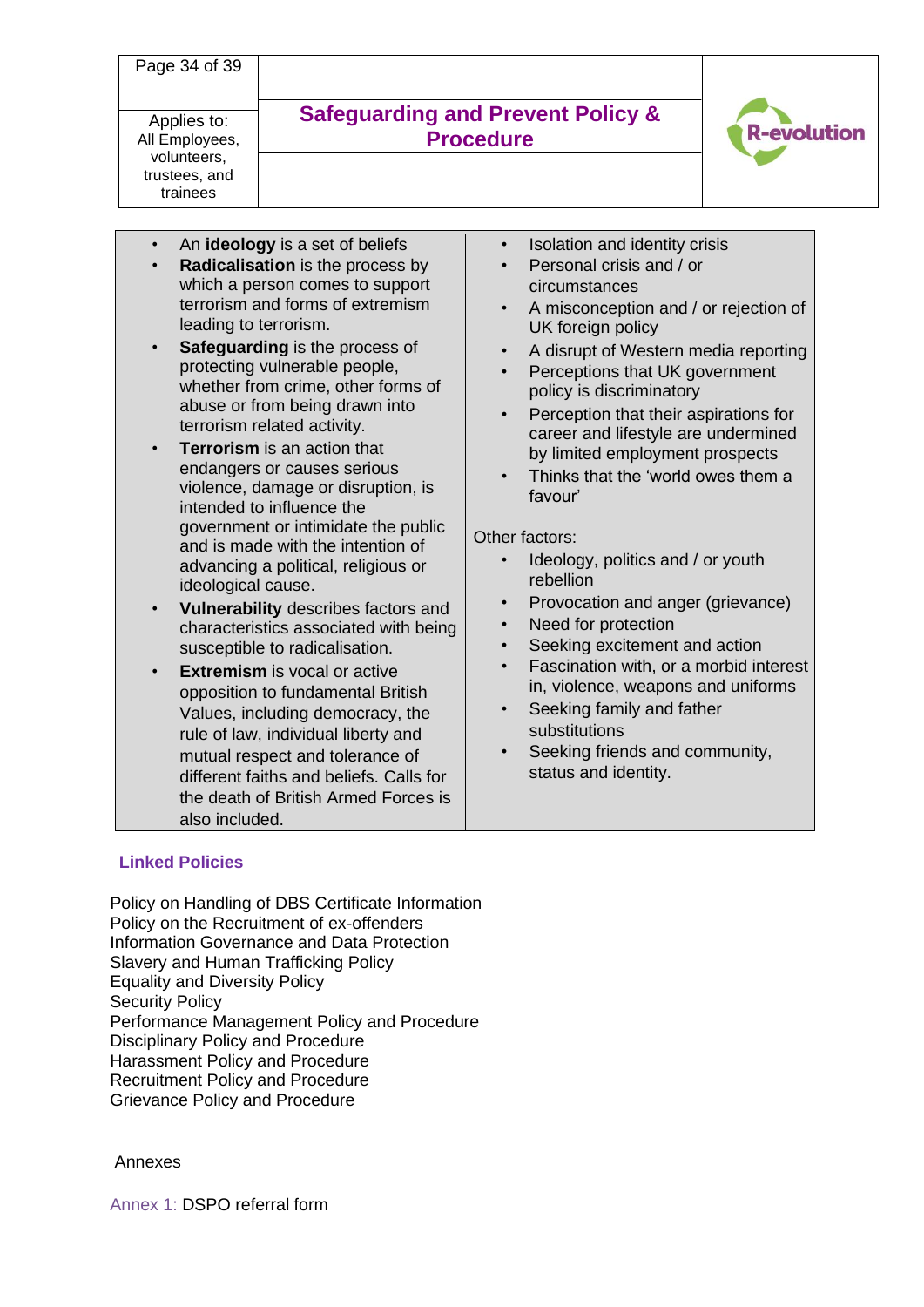| Page 35 of 39                                                             |                                                                  |                    |
|---------------------------------------------------------------------------|------------------------------------------------------------------|--------------------|
| Applies to:<br>All Employees,<br>volunteers,<br>trustees, and<br>trainees | <b>Safeguarding and Prevent Policy &amp;</b><br><b>Procedure</b> | <b>R-evolution</b> |

Annex 2: List of Relevant Agencies and Contact Details

# **Annex 1 DSPO Referral form**

# **DSPO referral form**

| <b>Your information</b> |  |  |
|-------------------------|--|--|
| Name                    |  |  |
| Address                 |  |  |
| Contact number(s)       |  |  |
| Email                   |  |  |
| Your role               |  |  |

| Personal information - child/vulnerable adult |      |        |            |                               |                                    |
|-----------------------------------------------|------|--------|------------|-------------------------------|------------------------------------|
| Name                                          |      |        |            | Date of birth (if<br>a child) |                                    |
| Gender                                        | Male | Female | Non-binary |                               | Another description (please state) |
| Address                                       |      |        |            |                               |                                    |
| Contact Number (s)                            |      |        |            |                               |                                    |
| Email                                         |      |        |            |                               |                                    |

| Contact information - parent / carer if applicable |           |                                                       |  |  |
|----------------------------------------------------|-----------|-------------------------------------------------------|--|--|
| Name(s)                                            |           |                                                       |  |  |
| Address                                            |           |                                                       |  |  |
| Contact number(s)                                  |           |                                                       |  |  |
| Email                                              |           |                                                       |  |  |
| Have they been<br>notified of this<br>incident?    | <b>No</b> | Please explain why this decision has been taken       |  |  |
|                                                    | Yes       | Please give details of what was said / actions agreed |  |  |

|                              | <b>Incident details</b> |
|------------------------------|-------------------------|
| Date and time of<br>incident |                         |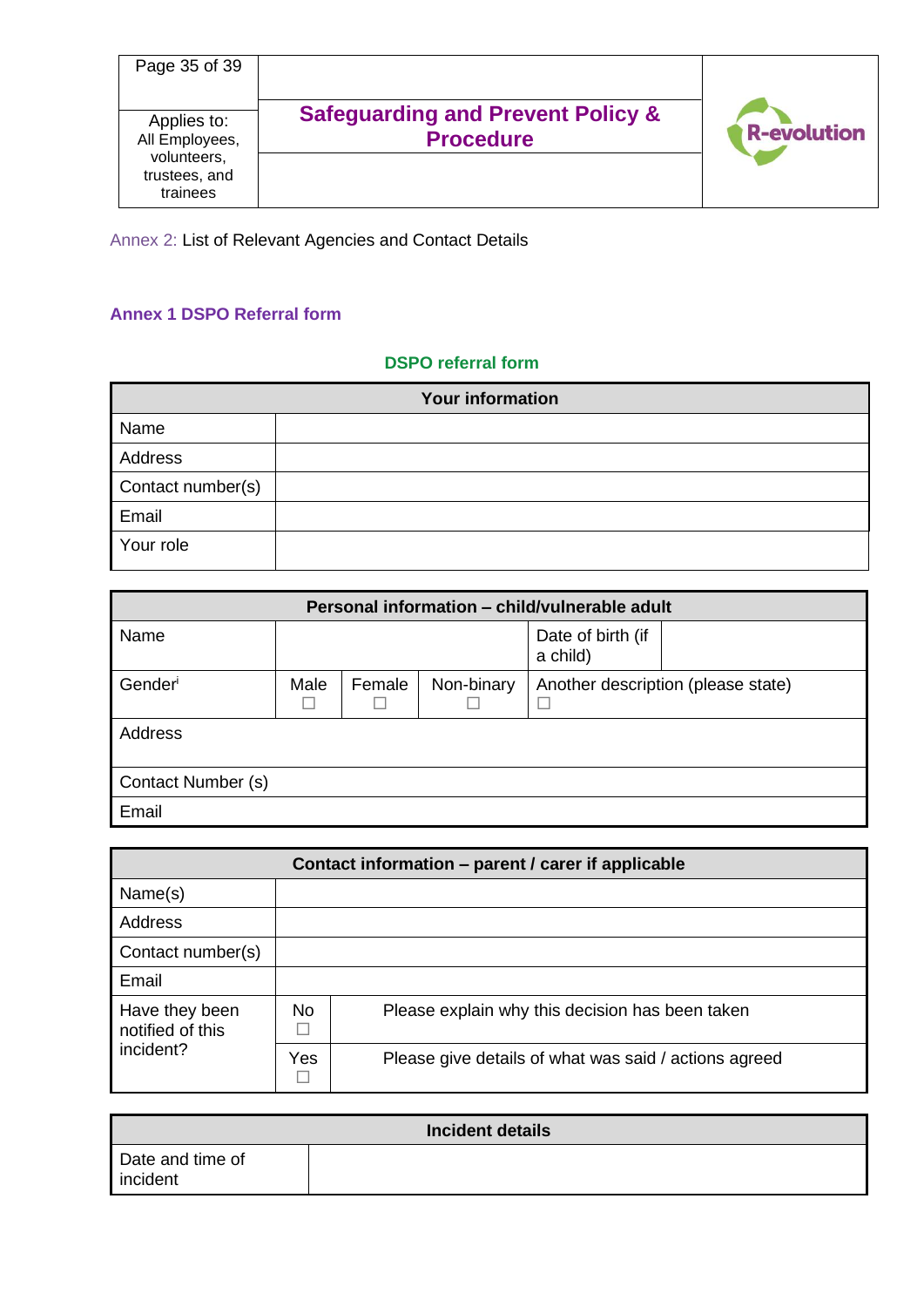| Page 36 of 39<br>Applies to:<br>All Employees,<br>volunteers,<br>trustees, and<br>trainees | <b>Safeguarding and Prevent Policy &amp;</b><br><b>Procedure</b> |                                    | <b>R-evolution</b> |                                                                                     |  |
|--------------------------------------------------------------------------------------------|------------------------------------------------------------------|------------------------------------|--------------------|-------------------------------------------------------------------------------------|--|
| Please<br>tick one:                                                                        |                                                                  | I am reporting my<br>own concerns. |                    | am responding to concerns raised by someone<br>else - please fill in their details: |  |
| Name of nerson rajsing                                                                     |                                                                  |                                    |                    | Ralationship to the                                                                 |  |

| Name of person raising<br>concern                                         | Relationship to the<br>child or vulnerable<br>adult                                                                                                                                                  |
|---------------------------------------------------------------------------|------------------------------------------------------------------------------------------------------------------------------------------------------------------------------------------------------|
| Contact number(s)                                                         |                                                                                                                                                                                                      |
| Email                                                                     |                                                                                                                                                                                                      |
| <b>Address</b>                                                            |                                                                                                                                                                                                      |
| Details of the incident or concerns<br>in any given piece of information) | (Write down what has been said immediately afterwards, to the best of your memory, in the words<br>used by the individual, ensuring that you make clear which is fact and what is opinion or hearsay |
|                                                                           | Child's or vulnerable adults account of the incident                                                                                                                                                 |
|                                                                           | Please provide any witness accounts of the incident                                                                                                                                                  |
| Name of witness (and<br>date of birth if a child)                         | Relationship to the<br>child or vulnerable<br>adult                                                                                                                                                  |
| <b>Address</b>                                                            |                                                                                                                                                                                                      |
| Contact number(s)                                                         |                                                                                                                                                                                                      |
| Email                                                                     |                                                                                                                                                                                                      |
|                                                                           | Details of any person involved in this incident or alleged to have caused the incident / injury                                                                                                      |
| Name (and date of<br>birth if a child)                                    | Relationship to the<br>child or vulnerable<br>adult                                                                                                                                                  |
| <b>Address</b>                                                            |                                                                                                                                                                                                      |
| Contact number(s)                                                         |                                                                                                                                                                                                      |

Email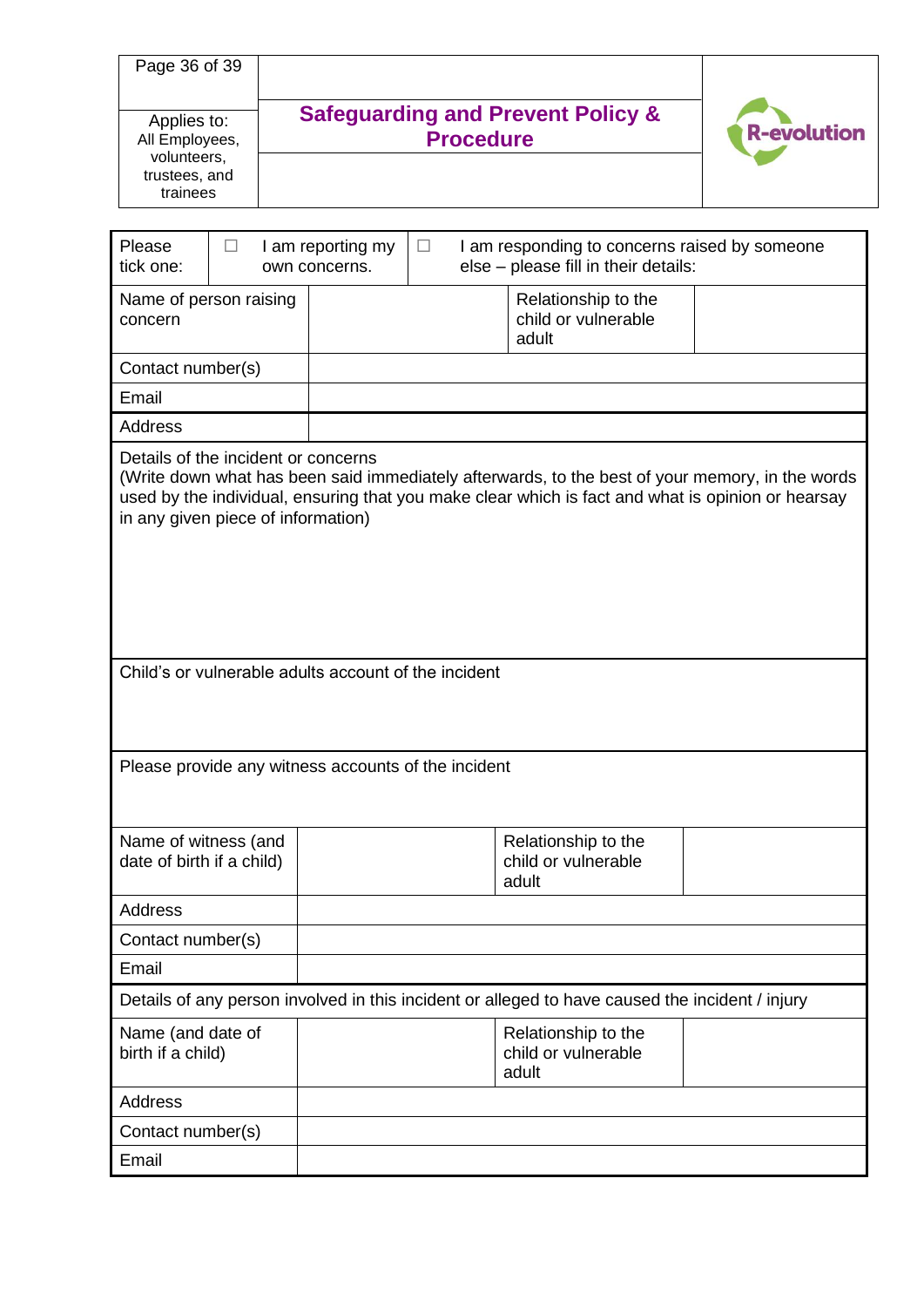| Page 37 of 39                                                             |                                                                  |                    |
|---------------------------------------------------------------------------|------------------------------------------------------------------|--------------------|
| Applies to:<br>All Employees,<br>volunteers,<br>trustees, and<br>trainees | <b>Safeguarding and Prevent Policy &amp;</b><br><b>Procedure</b> | <b>R-evolution</b> |

| Please provide details of action taken to date              |  |  |           |                                          |
|-------------------------------------------------------------|--|--|-----------|------------------------------------------|
|                                                             |  |  |           |                                          |
| Has the incident been reported to any external<br>agencies? |  |  | <b>No</b> | Yes - please provide<br>further details: |
| Name of organisation /<br>agency                            |  |  |           |                                          |
| Contact person                                              |  |  |           |                                          |
| Contact number(s)                                           |  |  |           |                                          |
| Email                                                       |  |  |           |                                          |
| Agreed action or advice given                               |  |  |           |                                          |
|                                                             |  |  |           |                                          |
|                                                             |  |  |           |                                          |

|                                | <b>Declaration</b> |
|--------------------------------|--------------------|
| Your signature $\vert x \vert$ |                    |
| Print name                     |                    |
| Today's date                   |                    |

| Contact your organisation's DSPO in line with R-evolutions reporting procedures |  |  |
|---------------------------------------------------------------------------------|--|--|
| Safeguarding<br>Officer's name                                                  |  |  |
| Date reported                                                                   |  |  |

## **Annex 2: List of relevant Agencies and Contact Details**

## **Children**

If you are ever concerned that a child is in immediate danger, please call the police on **999**.

For non-emergency, the Police can be contacted on **101**.

# **Hull**

Children's Social Care (Local Authority)

- Access & Assessment Team (01482) 448879<br>• Emergency Duty Team (01482) 300304 • Emergency Duty Team
- Local Authority Designated Officer (01482) 790933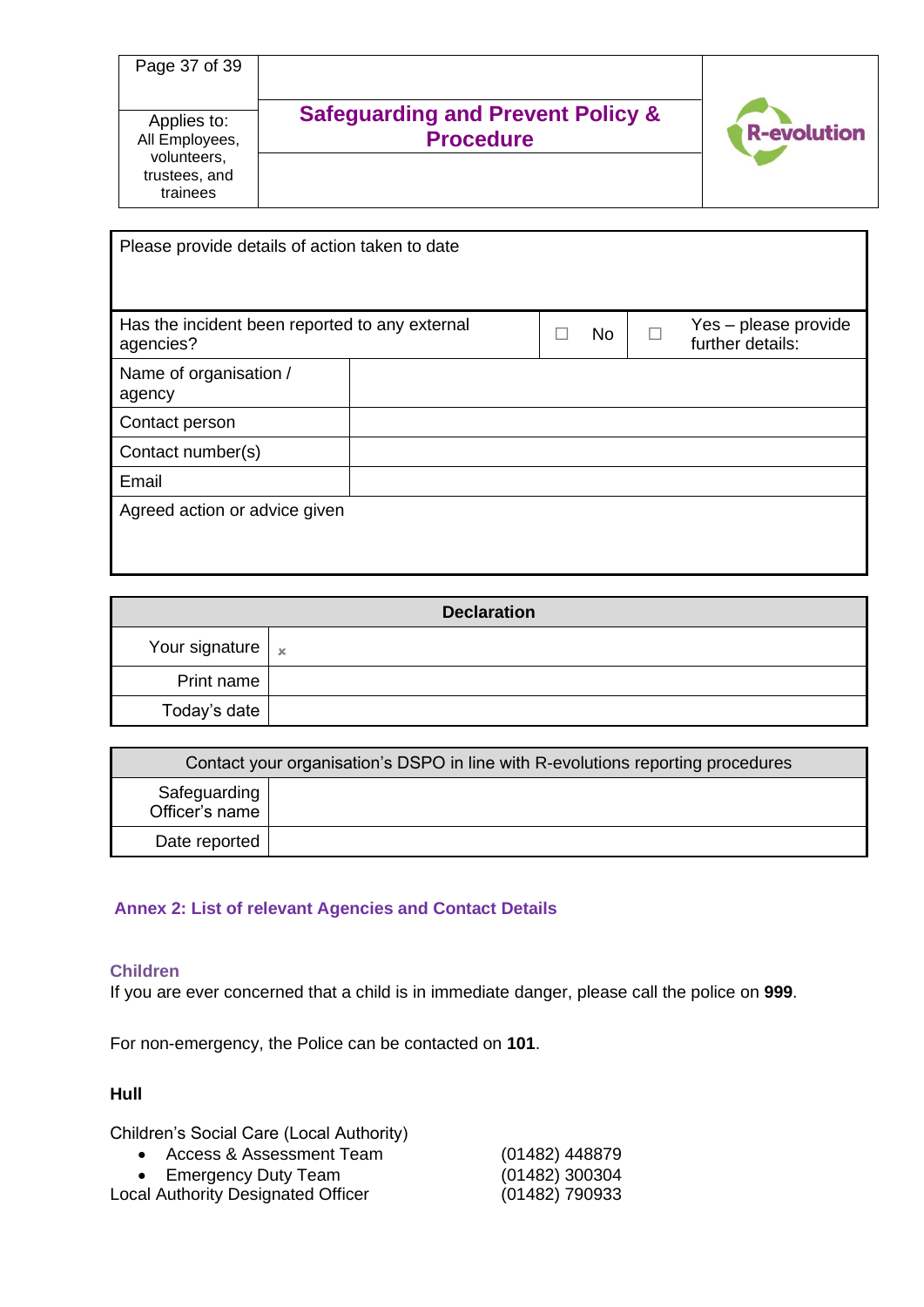| Page 38 of 39                                                             |                                                                  |                    |
|---------------------------------------------------------------------------|------------------------------------------------------------------|--------------------|
| Applies to:<br>All Employees,<br>volunteers,<br>trustees, and<br>trainees | <b>Safeguarding and Prevent Policy &amp;</b><br><b>Procedure</b> | <b>R-evolution</b> |

Hull Safeguarding Children Board (01482) 379090

www.hullsafeguardingchildren.co.uk/

# **East Riding of Yorkshire**

Children's Social Care (Local Authority)

- Referrals (01482) 395500
- For Help and Advice (01482) 393339
- Emergency Duty Team (01377) 241273

East Riding Safeguarding Children Board (01482) 396998/9

www.erscb.org.uk/

## **North Lincolnshire**

- [01724 296500](tel:01724296500) (9am to 5pm Monday to Thursday, 9am to 4.30pm Friday)
- [08081 689667](tel:08081%20689667) (free phone)
- $\overline{01724}$  296555 (answerphone out of office hours and at weekends)

## **North East Lincolnshire**

Multi Agency Safeguarding Hub, Civic Offices, Knoll Street, Cleethorpes, North East Lincolnshire, DN35 8LN

Telephone: 01472 326292 (option 2)

# **Adults**

If you are ever concerned that anyone is in immediate danger, please call the police on **999**.

For non-emergency, the Police can be contacted on **101**.

# **East Riding of Yorkshire**

**Tel** 01482 396 940 (Mon-Thurs 9.am-5pm Fri 9am-4.30pm)

**Out of hours** 01377 241 273

**Secure email:** [safeguardingadultsteam@eastriding.gcsx.gov.uk](mailto:safeguardingadultsteam@eastriding.gcsx.gov.uk)

Electronic Concern form & on line web forms can be found at [www.ersab.org.uk](http://www.ersab.org.uk/)